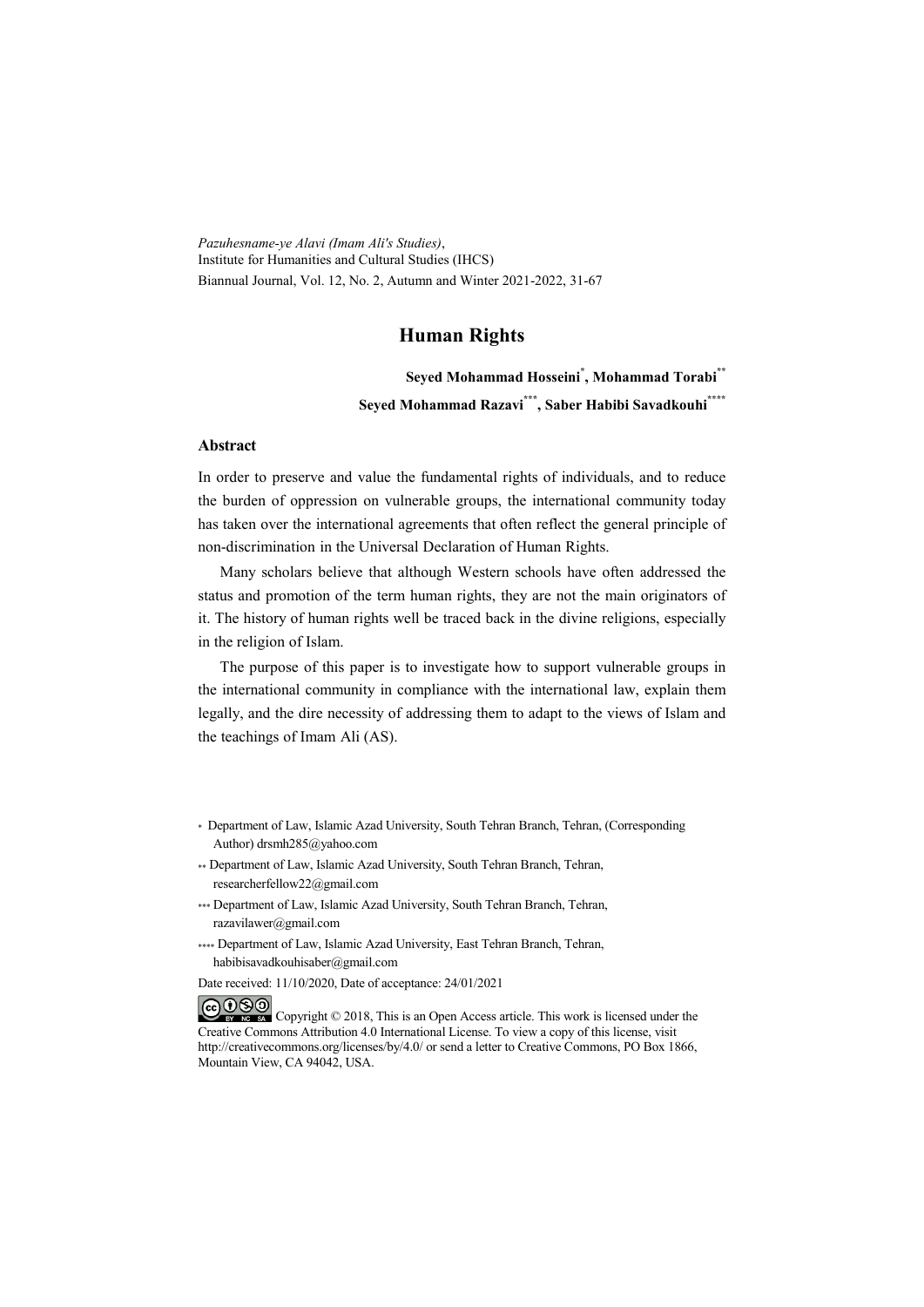۳۲ *پژوهشنامهٔ علوی*، سال ۱۲، شمارهٔ ۲، پاییز و زمستان ۱۴۰۰

This descriptive-analytical study shows the weaknesses of many human thoughts that have tried to correct it by trial and error, while in the sermons, letters and statements of the revered Imam, vulnerable groups have always been taken into consideration and the Imam has prevented discrimination among individuals through education in their human rights.

**Keywords:** Vulnerable groups, Human Rights, International Law, Teachings of Imam Ali (AS)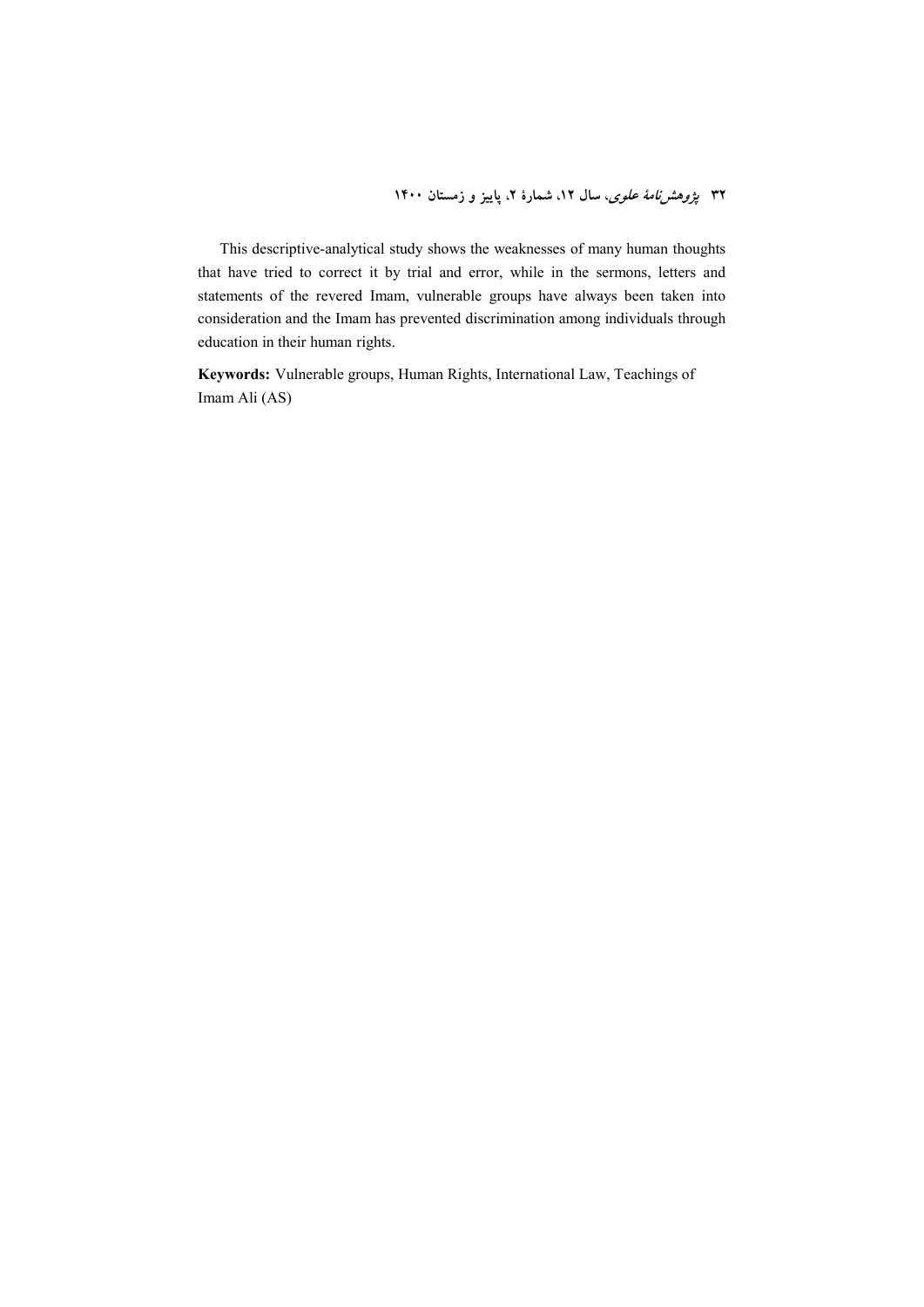*پژوهشنامهٔ علوی*، پژوهشگاه علوم انسانی و مطالعات فرهنگی دوفصلiاههٔ علمی (مقالهٔ علمی ــ پژوهشی)، سال ۱۲، شمارهٔ ۲، پاییز و زمستان ۱۴۰۰، ۳۳ ـ ۶۷

# مطالعهٔ تطبیقی جایگاه اقشارآسیبیذیر از دیدگاه دولت علوی با حقوق بشر و جامعهٔ بین الملل

سيدمحمد حسينى ً محمد ترابي \*\*، سيدمحمد رضوي \*\*\*، صابر حبيبي سوادكوهي \*\*\*\*

#### حكىدە

امروزه جامعه جهانی به منظور حفظ و ارزش نهادن به حقوق بنیادی افراد، دسـت بــه دامــان .<br>توافقات بین المللی شده که اکثراً، اصل کلی منع تبعیض در اعلامیه جهـانی حقـوق بشــر را منعکس می کنند. هر چند مکاتب غربی به وضع و ترویج اصطلاح حقوق بشر پرداخته انــد، اما پیشینه حقوق بشر را می توان در ادیان الهی جستجو نمود. هــدف از نگــارش ایــن مقالــه بررسي چگونگي حمايت از اقشار آسيب پذير و تبيـين حقـوقي و ضـرورت رسـيدگي بــه أنها و تطبیق أن با أموزه های امام علی (ع) است. این پژوهش توصیفی- تحلیلــی بیــانگــر نقاط ضعف بسیاری از اندیشه های انسانی است کــه بــا آزمــون و خطــا، ســعی در اصــلاح آن داشتهاند در حالیکه در خطبه ها و نامه ها و بیانات امام (ع) اقشــار آســیب پــذیر همــواره

> \* استادیار گروه حقوق، دانشگاه آزاد اسلامی، واحد تهران جنوب، تهران (نویسندهٔ مسئول)، drsmh285@vahoo.com \*\* دانشجوی دکتری، گروه حقوق، دانشگاه آزاد اسلامی، واحد تهران جنوب، تهران، researcherfellow22@gmail.com \*\*\* دکترای تخصصی، گروه حقوق، دانشگاه آزاد اسلامی، واحد تهران جنوب، تهران، razavilawer@gmail.com \*\*\* دکترای تخصصی، گروه حقوق، دانشگاه آزاد اسلامی، واحد تهران شرق، تهران، habibisavadkouhisaber@gmail.com

تاريخ دريافت: ١۴٠٠/٠٧/٢٠، تاريخ پذيرش: ١۴٠٠/١١/٠٥

COOD experience Copyright © 2018, This is an Open Access article distributed under the terms of the Creative Commons Attribution 4.0 International, which permits others to download this work, share it with others and Adapt the material for any purpose.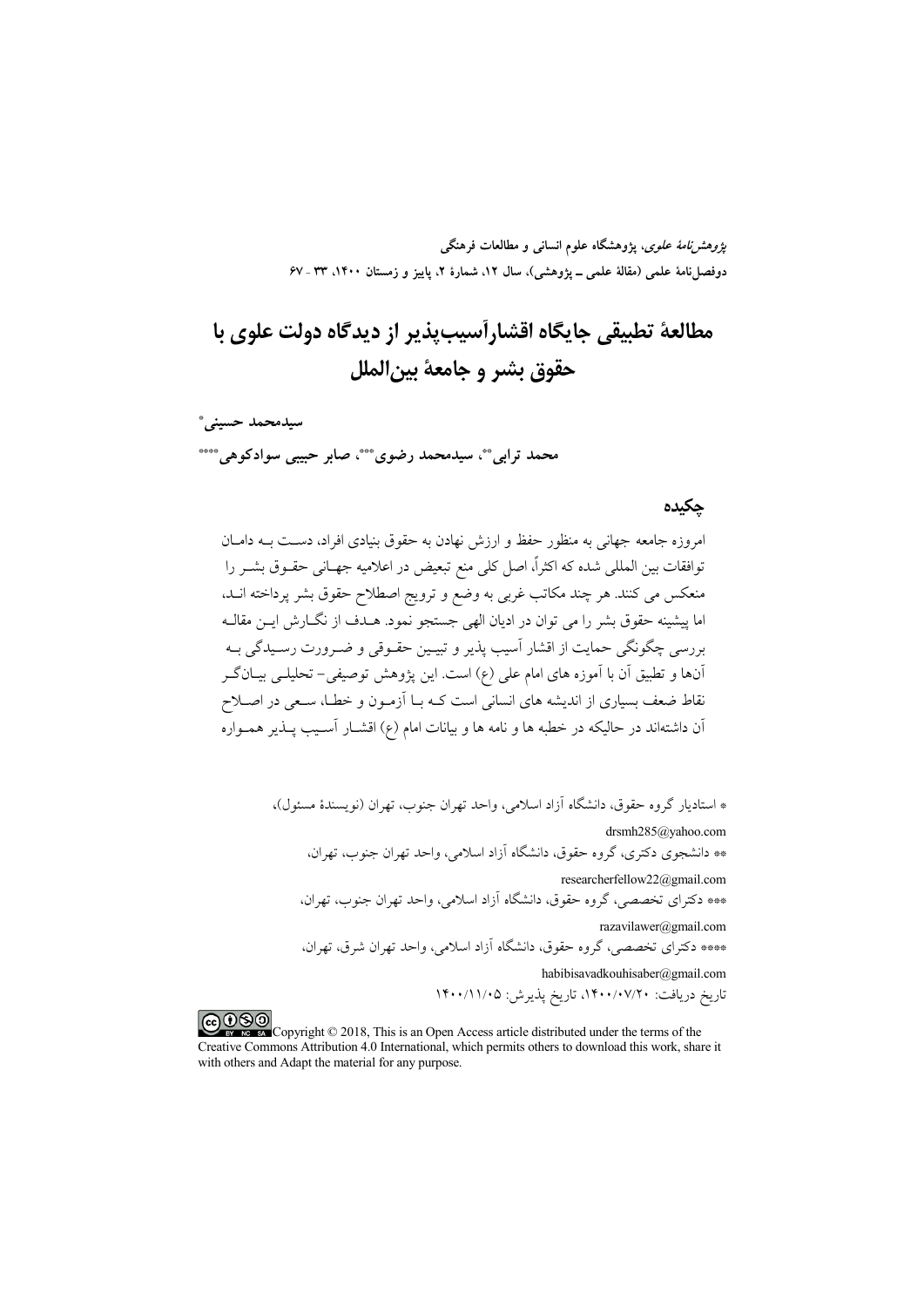۳۴ پژ*وهشرنامهٔ علوی*، سال ۱۲، شمارهٔ ۲، پاییز و زمستان ۱۴۰۰

موردتوجه بوده و امام (ع) به واسطه تربیت و آموزش حقوق انسانی شان مانع تبعـیض بــین افراد شده اند.

كليدواژهها: اقشار آسيب يذير، حقوق بشر، حقوق بين الملل، آموزه هاى امام على (ع)

#### ١. مقدمه

مفهوم حقوق بشر در اساسي ترين و ابتدايي ترين حقوقي كه هر فرد ذاتا و فطرتا و به واسـطه انسان بودن از آن بهرهمنـد اسـت جـای دارد(Sepúlveda et al.2004:3). بسـباری از محققـبن بر این باورند که هر چند مکاتب غربی به وضع و ترویج اصطلاح حقوق بشـر پرداختــهانــد، اما مبتکر اصلی حقوق بشر نیستند و پیشینه حقوق بشر را می توان در ادیان الهی بـه ویــژه در دين مبين اسـلام جسـتجو نمـود (سـلطانمرادي،١٣٩٠). از منظـر اكثـر صـاحب نظـران و اندیشمندان، پس از پیامبر اکرم(ص)، امام علی (ع) به عنـوان مظهـر حقـوق بشـر در جهـان اسلام و کسـی کـه در زمامـداري دولــت اسـلامي خـود، مفـاهيم حقـوق بشـري را بهطور شایستهای کاربردی نمود، شناخته می شود چراکه امام علی (ع) شخصـیتی اسـت کـه رضایتمندی جامعه تکثرگرای نژادی، دینی، مذهبی، زبانی، قومی و سـرزمینی را بـه دسـت آورد اســت(جعفـري تبريــزي،٧:١٣٧۴). از نگــاه شــبلي شــميل از پيشــوايان منطــق مــادي امام علي(ع) يكتا نسخه زمان بود كه جهان شرق و غرب در عـالم قــديم و جديــد صــورتـي بسان این نسخه که مطـابق اصـل باشـد بــه خــود ندیــده اســت، از دیــدگاه جــرج جــرداق مسيحي مي گويد تاريخ و حقيقت گواه مـي دهنـد كـه او وجـدان بيـدار قهـار، شـهيد نـامي، يدربزرگ شهيدان، صوت عدالت انساني شخصيت جــاودان شــرق اســت، ميخائيــل تعيمــه نویسنده نامی لبنان می گوید راستی بر هر مورخی هر چند هوشمند و نابغه باشد محال است که بتوند تصویری کامل عظیمی مانند علی به دست تو دهد گـرچــه در هــزار صــفحه باشــد (حسینی و علیزاده،۱۳۸۶:۴). امروزه صاحب نظران بـر ایـن باورنـد کـه ریشـه بسـیاری از ستمگریها، بی عدالتی ها و رفتارهای غیراخلاقی، به دلیل عدم شناخت و پایندی بـه حقــوق یکدیگر است اما در اندیشه امیرالمومنین(ع) حق، آموختنی است به آن معنا که مسردم بایــد حرمـت يابند و بيآموزند كه چگونه به حقوق خود رسيدگي كننــد(دلشــاد،١٣٨٩:١٣٥) تــا از گزند آسیبهای جامعه در امان باشند. آسـیب و آسـیب پــذیری در هــر جامعــهای تعریــف خاص خود را دارد و در همه جوامع یکسـان نیسـت و افـراد بنـابر دلایلـی آسـیب دیـده و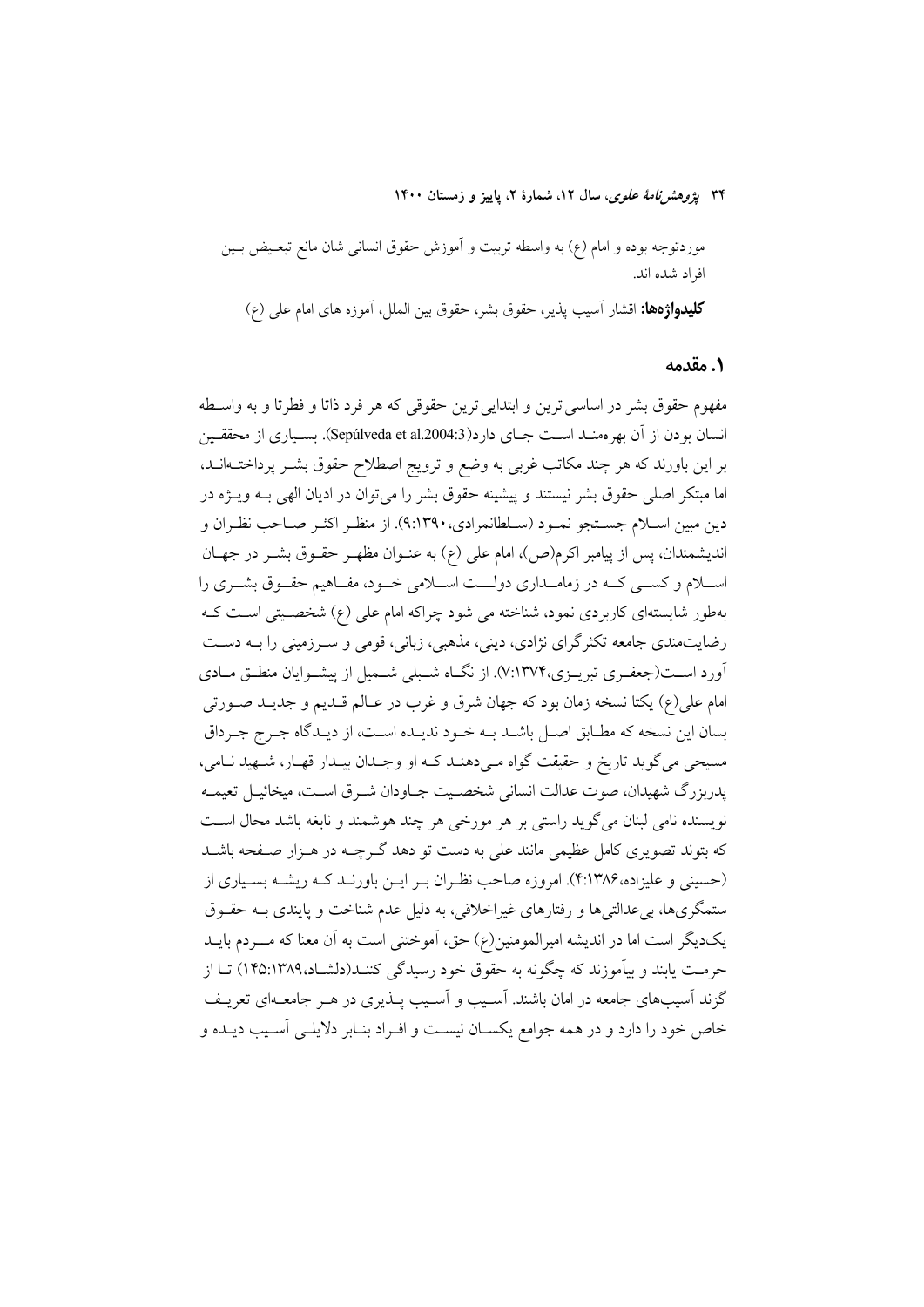ممکن است مورد آسیب قرار گیرند. در بسیاری از دولتها با توجه به نوع تفکـر و فرهنـگ حاكم بر أنهـا نسـبت بـه أسـيبهـا بـيتوجهي شـده و بـه نـدرت از اقشـار أسـيبيـذير حمایت میشد و با توجه به این کمبودها و خلا موجود در جوامع بشری، جای خالی تفکـر یک هم اندیشی در جامعه جهانی بیشتر نمایان گردید کـه در ســال ۱۹۴۳ مـیلادی اندیشــه بهوجودآمدن سازمان ملل متحد در کنفرانس های مسکو، قساهره و تهســران جــدی شــد کــه درنهایت سازمان ملل متحـد در سـال ۱۹۴۵ رسـما تشـكیل شـد(میراحسـنی،۱۰۳:۱۳۸۸). از دلایل اصلی ایجاد سازمان مللءتحد میتوان پیگیری مسائل حقوق بشر را نام بـرد، چـرا کـه جنگ جهانی دوم و حوادث مربوط به اَن خصوصا نسل کشی های صورت گرفته سـبب شـد تا کشورها به منظور تاسیس سازمانی جدید و جلـوگیری از وقـوع تـراژدی هـای مشـابه در أينده، اجماع نمايند(وبگاه رسمي سـازمان ملـلمتحـد). هـدف اوليـه ايـن سـازمان ايجـاد چهارچوبی قانونی به منظور بررسی و عملکرد مناسب بر اساس شکایات در مورد تخطی از حقوق بشر بود. منشور ملل متحد تمام کشورهای عضو سـازمان ملـل را ملـزم بــه احتــرام و رعايت حقوق بشر مى نمايد. البته اعلاميه جهانى حقوق بشر فى نفسه الزامأور نيست و تنهـا یک مصوبه در مجمع عمومی (۱۹۴۸) بود که نقش استانداردی بـرای سـبک رفتـاری اعضـا ایفا می کرد. همچنین برنامه اعلامیه توسعه هزاره به عنـوان نقطـه نظـرات سـران ملـتهـای جهان، در اجلاس هزاره (نیویـورک−۲۰۰۰) تشکیل و مصـوب گردیـد و دلیـل اصـلی آن، حس جمعي براي احقاق برابري، عدالت، مساوات و ايجاد عزت و شرف انســاني در ســطح جهـان، توسـط اعمـال قــدرت بــراي تــأمين نيازهــاي واقعــي مــردم سراســر دنيــا بــود (يوراصغر سنگاچين، ١٣٩٤:٣٣). هدف از نگارش اين مقاله پژوهش در خصوص چگــونگي حمایت از اقشار آسیبپذیر و تبیین حقوقی و ضرورت رسیدگی به نحوه حمایت از اقشـار آسيب،يذير در جامعه بين|لمللي و تطبيق اّن با حقوق بين|لملل و همچنـين ديــدگاه اســلام و آموزههای امام علی(ع) نسبت به آن می باشد. روش تجزیه تحلیل این پـژوهش بـه صـورت استدلالی با استفاده از یافته های حقوقی بود که با استفاده از نظریات و دیدگاه هـای موجـود به بررسی موضوع پرداخته شد.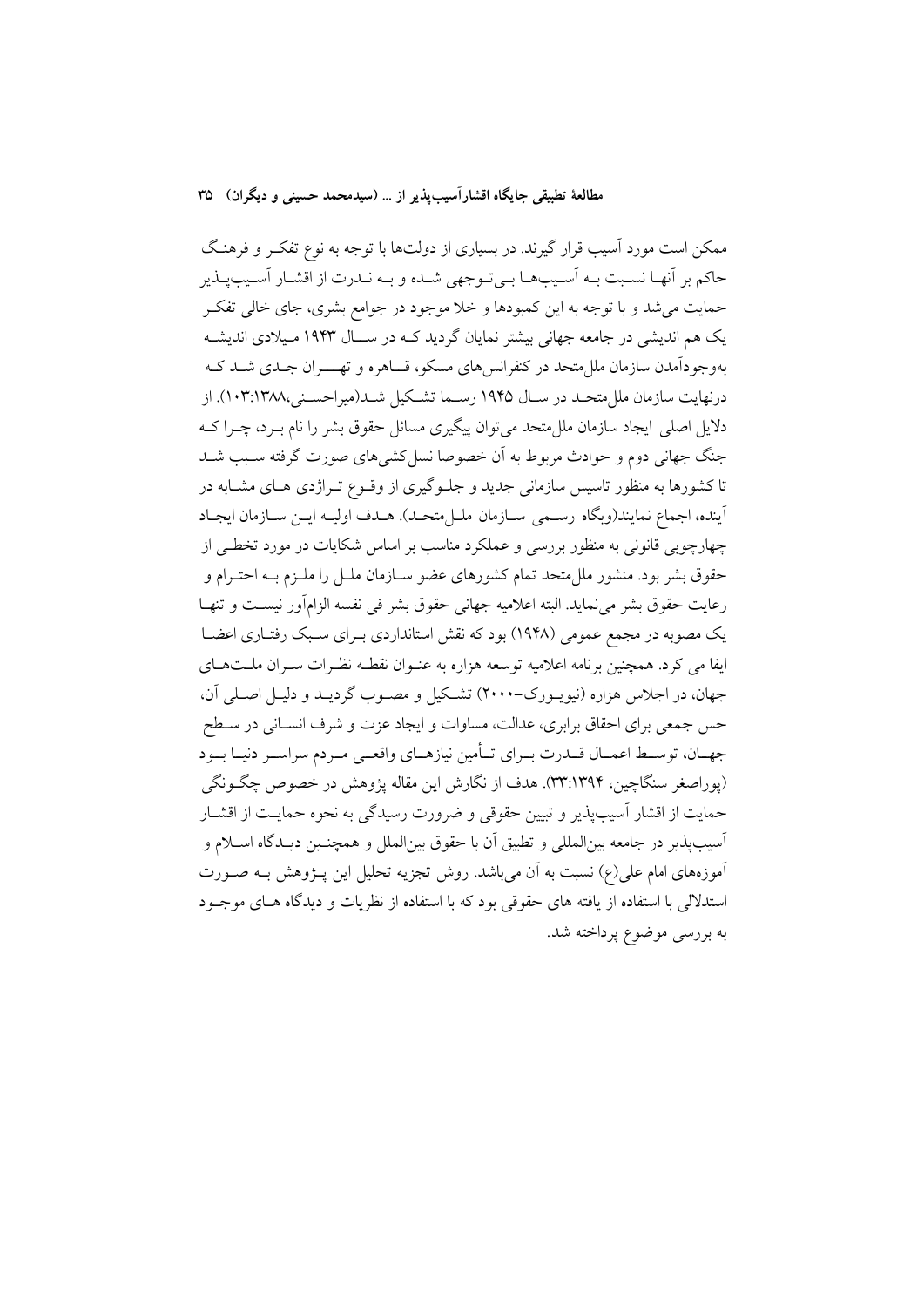۳۶ ی*ژوهش نامهٔ علوی*، سال ۱۲، شمارهٔ ۲، پاییز و زمستان ۱۴۰۰

#### ٢. پيشينۀ پژوهش

ضیافتهیصباغ و همکارانش(۱۳۹۴) در رساله دکتری در دانشگاه پیـام نــور مرکــز بــه بررســی حقوقي نقش سازمان هاي بين المللي غير دولتـي در حمايـت از اقشــار آسـيب يــذير در يرتــو دکترین امنیّت انسانی پرداخته و بیان داشته کاستی های موجود در پی آن است که نــاتوانی پــا عدم تمایل برخی دولتها در تأمین امنیّت انسانی و در نتیجـه سـرایت مخـاطرات ناشــی از این ضعف عملکرد به سایر نقاط جهـان اسـت. نظـرزاده و همکــاران(۱۳۹۲) در پایــانiامــه کارشناسی ارشد خـود در دانشـگاه الزهـرا(س) در خصـوص مـدیریت اقشـار آسـیبیـذیر اقتصادی در مدینه عصر نبوی مطالبی را به رشته تحریر در آورده است. وی تلاش که ده تــا با استفاده از روش تلفیقی(کمی- کیفی) به مقایسه حجم تدابیر مـدیریتی پیـامبراکرم(ص) در حوزههای فرهنگی، اجتماعی، سیاسی و اقتصادی بیـردازد. از دسـتاوردهای پـژوهش ایشــان میتوان به موارد نتیجه اجرای تدابیر مدیریتی فرهنگی پیامبراکرم(ص) اعتلاء و ارتقـاء ســطح .<br>فکری جامعه برای بهبود اقتصاد اقشار آسیبپذیر و ایجـاد وحـدت و انســجام اجتمــاعی در جامعه به حل مشکلات اقشار آسیبپذیر اقتصادی، حضور در عرصههای سیاسی حکومت به بهبود وضعيت اقشار آسيب يذير اقتصادي و جهت دهي و تنظيم فعاليــتهــاي اقتصــادي جامعه که موجب تغییر و تحـول در وضـعیت زنـدگی اقشـار آسـیبیـذیر اقتصـادی شـد اشاره نمود. اسلامی و همکارانش(۱۳۹۱) در دانشگاه پیـام نــور اســتان تهــران بــه ضــرورت حمايت از حقوق اقشار آسيب يذير در يرتو حقوق بنيـادين بشـر پرداختـه اسـت. ايشــان در پایاننامه خود بیان داشته زنان، کودکان، سـالمندان و معلـولین از جملــه اقشــار آســیبِـیــذیر محسوب می شوند که برای تمتع و استیفای حقوق انسانی خویش بـه واسـطه موقعیتشـان و ناتوانی هایشـان بـا مشـكلات عمـدهای مواجـه هسـتند، ایــن گـروه از افـراد جــز در ســایه حمايتهاي خاص به نفع ايشان نمي تواننـد بــه حقــوق واقعــي خــويش نائــل گردنــد. ايــن حمایتها از سوی دولتها در قالب کنوانسیونهای مختلف که موضوع آنها اقشار خاص پا آسیب،یذیر هستند مورد شناسایی قرار گرفته است. در این یژوهش این مسأله بیـان مــی شــود که علاوه بر حقوقی که در بند ۲ ماده ۴ میثاق بین المللی حقوق مــدنی و سیاســی بــه عنــوان حقوق بنيادين بشر در نظر گرفته شـده اسـت، حقــوق نســل دوم يعنــي حقــوق اقتصــادي، اجتماعی و فرهنگی نیز برای اقشار آسیب پذیر بنیادین تلقبی مبی گردنـد، لـذا فـراهم آوردن امکاناتی که گروههای نوعاً آسیب پذیر را در دستبایی بـه ایـن حقـوق بنیـادین بـاری دهـله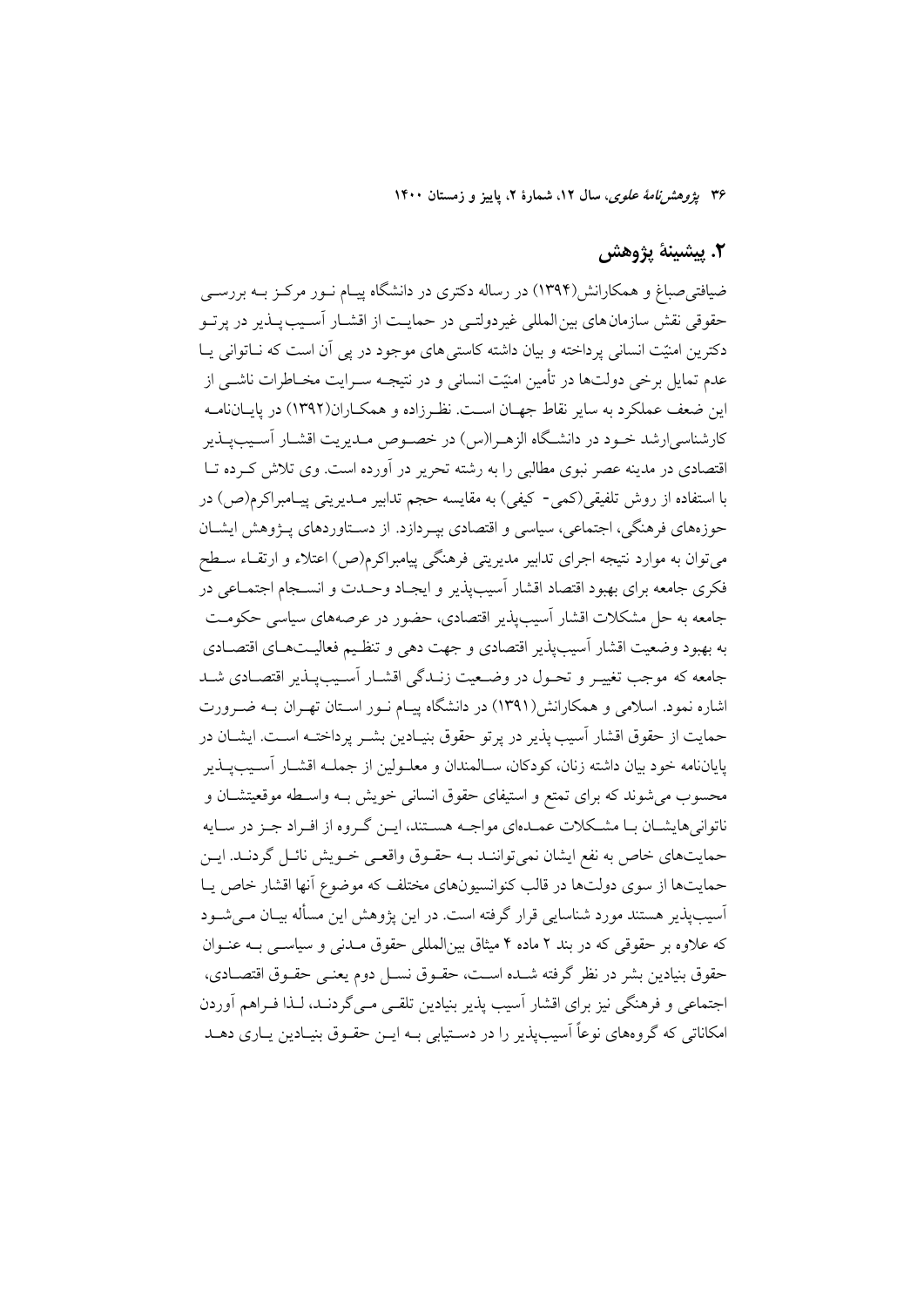ازسوی دولتها ضروری خواهد بود. فرشته کریمی و همکارانش(۱۳۹۲) در پایان نامه کارشناسی/رشد در دانشگاه الزهرا(س) با عنوان رفتار حمایتی از اقشار آسـیبیــذیر از منظـر قرآن تنظيم نمود. ايشان بيان داشتند حمايت فردي از قبيل پرداخـت زكـات، خمـس، نفقــه، كفاره، صدقه، قـرض الحسـنه، تقسـيم ارث، وصـيت، سرپرسـتي ايتـام صـورت مـي گيـرد. حمایــتهــاي حكـومتي نيـز بــا اجــراي عــدالت اجتمــاعي در جامعــه تحقــق مــي يابــد. مجید صحرایی اردکانی نیز در سال ۱۳۸۹ پایان نامهای در دانشگاه علامه طباطبائی در مقطـع کارشناسی ارشد با عنوان حمایت از معلولان و جانبازان از منظر حقوق شهروندی ایــران بــه رشته تحریر در آورد و بیان داشت که پیداست که گروههـایی از اقشــار آسـیبیــذیر جامعــه همانند معلولین، همواره به خاطر شرایط و موقعیت خود، از دستیابی کامـل بــه حقــوق شــان محروم ماندهاند. بدین جهت، اسناد و قوانینی در سطح بین|لمللی و داخلی بتصـویب رسـیده که به شکلی خاص حقوق این گروه از افراد را مورد تأکید و حمایت قرار داده است.

#### **۳.** مفاهیم و مبانی نظری

#### ۱.۳ حقوق ىشىر

مفاهیم و مبـانی حقــوقی، مشــکلاتی را در تعریــف اصــطلاح حقــوق بشــر بــین فلاســفه و اندیشمندان برانگیخته است. ماهیت حقوق از دو منظر مورد بررسی قرار می گیـرد، نظریــهای كه بر اراده يا انتخاب تاكيد مي ورزد كه در اين نظريه «حق»، عبارت است قــدرتي قـانوني تــا افراد فعلي را انجام يا آن را ترك كنند. بنابراين حـق در ايــن نظريــه قابــل اســقاط اســت يــا قابل|جرا و از سويي نظريهاي كه بر نفع يا مصلحت تكيه مي كند كـه در ايــن نظريــه «حــق»، منفعتی است که قواعد تنظیم کننده روابط، برای اشخاص را تضمین کـرده اسـت. بــه نظریــه اول انتقاداتی وارد است مانند اینکه حق حیات قابل اسقاط نیست و یا این نظریــه بــین حــق تمتع و حق استیفا تفکیک قائل نیست و همچنین در مورد کودکان که حـق اسـتیفا ندارنــد و تكليف بر عهده ولي يا سريرست آنان است و خود به تنهايي فاقد اهليت استيفا هســتند، امــا این ایرادات در نظریه دوم وجود نداشته هر چند اشکالی که می توان به نظریــه دوم وارد کــرد این است که منافع، ناشی از حق است و نه عین آن (امامی،۲،۱۳۸۶). به هر حال حقوق بشــر را مي توان اينگونه تعريف نمود كه: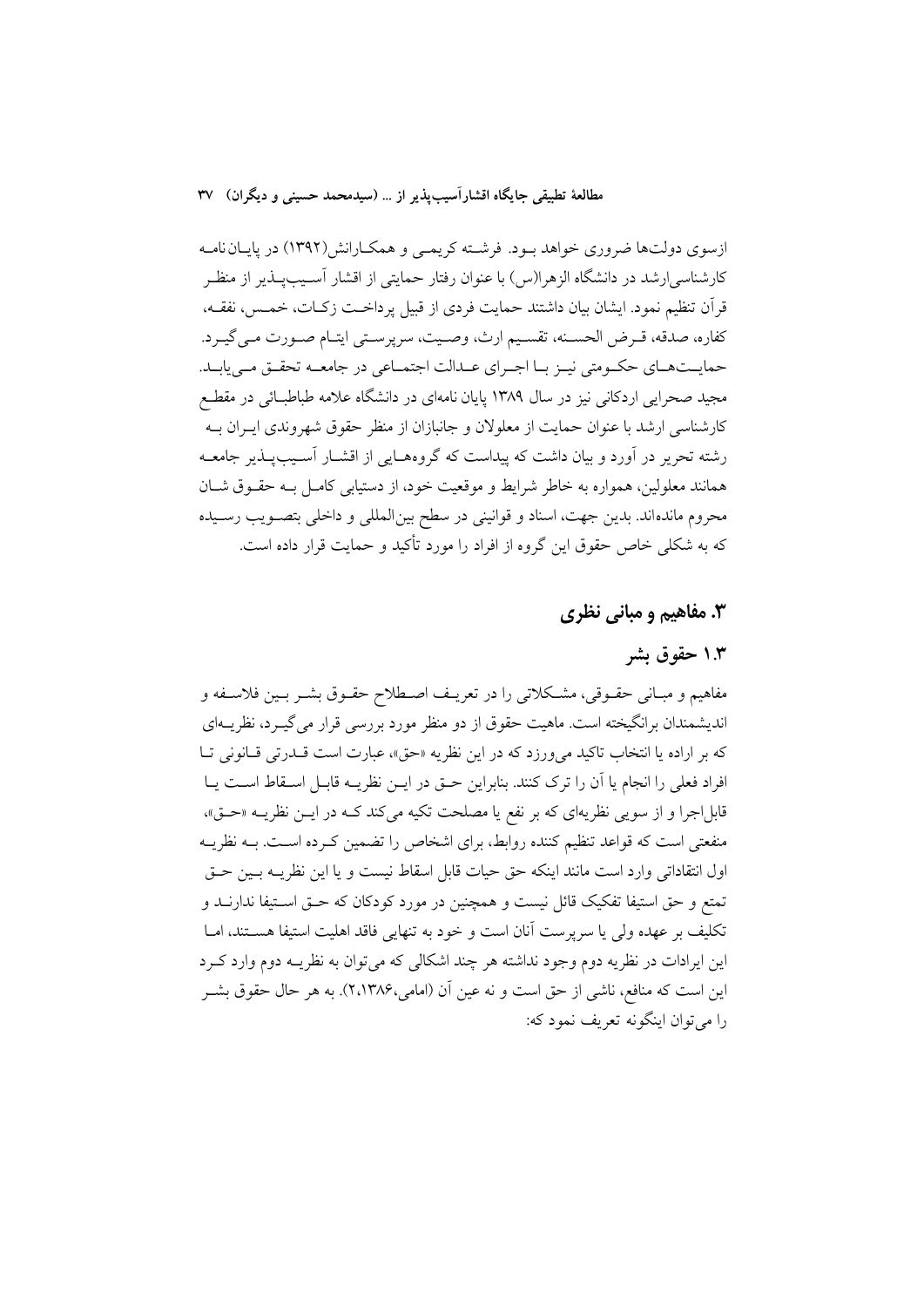۳۸ يژوهشرنامهٔ علوی، سال ۱۲، شمارهٔ ۲، پاييز و زمستان ۱۴۰۰

حقوق بشر از بدو تولد انسان محقّق می شود و وابسته بـه حکومـتهـا و قــدرتهـا و دولتها نیست. حقی است که همه انسانها به واسطه انسـان بـودن کـه نقطـه مشـترک تمـام آنـان اسـت از آن برخـور دارنـد، از آنجـا كـه همـه انسـانهـا اعضـاي جامعـه بينالمللي هستند بايد در همه نقاط حقوقي يكسان داشته باشند (اسلامي، ١٣٩١، ٤٩).

حقوق بشر، به منظور ارتقاء و حمایت از حقوق انســان۱مـا و آزادی،هـای اساســی افـراد، برای انجام اقداماتی خاص یـا جلـوگیری از برخـی اقـدامات، تعهـداتی را بـرای دولـتهـا تعیین می کند (ذاکریان،۱۳۸۲، ۴۱). نمایندگان کشورهای مختلف دنیا با پیشینه هـای حقـوقی و فرهنگی مختلف، درصدد تهیه سندی تاریخی به نام اعلامیه جهانی حقوق بشـر (UDHR) برآمدهاند که در سال ۱۹۴۸ در شهر پاریس با قطعنامه ۲۱۷ (III) A مجمع عمومی بــه عنــوان استاندارد مشترک دستاوردها، برای همه مردم و دولتها اعلام شد. UDHR به همـراه میشاق بين|لمللي حقوق مدني و سياسي و ميثاق بين|لمللي حقوق اقتصــادي، اجتمــاعي و فرهنگــي تشكيل دهنده به اصطلاح لايحه بين المللي حقوق بشر مي باشـند (Ball & Gready 2006, 37). قواعد حقوق بشر، چه مدنی و چه سیاسـی ماننـد حـق زنـدگی، برابـری در برابـر قــانون و آزادي بيان، حقوق اقتصادي، اجتمــاعي و فرهنگــي ماننــد حقــوق كــار، امنيــت اجتمــاعي و آمسوزش ويسرورش يسا حقسوق جمعي ماننسد حقسوق توسسعه وخودمختساري غیرقابل تفکیک بوده و به هم وابستهاند، به ایــن معنــا کــه بهبــود یــک حــق، پیشــرفت حــق دیگران را تضمین میکنـد و بـه همـین منـوال محرومیـت از یـک حـق، بـر دیگـران تـأثیر منفی می گذارد (ملکی،۱۳۸۴: ۱۴۳). از این رو اصول سازمان ملل متحد در خصوص ماهیت حقوق بشر اولا شامل جهانشمولی، به این معنا کـه حقـوق بشـر حـق ذاتـی اسـت و همـه انسانها در هر نقطه از جهان مستحق آناند و کسی نمی تواند حتی به صـورت داوطلبانــه از اّن صرف نظر کند، دوما غیرقابل تقسیم است یعنی حقوق بشر چه ماهیت مدنی داشته باشــد و چه اقتصادی، اجتماعی و فرهنگی غیر قابل تقسیم است و ذاتـا بــه شــأن و منزلــت انســان وابسته است. همه این حقوق برابرند و قابل رتبه بندی نیستند و هیچکدام از آنها بـر دیگـری اولويت ندارند و سوما وابستگي متقابل ايجاد مي كند به اين معنا كه محقــق شــدن يــك حــق بهطور كامل يا جزئي از آن، به تحقق حقى ديگر بستگي دارد(Piron,2004:11).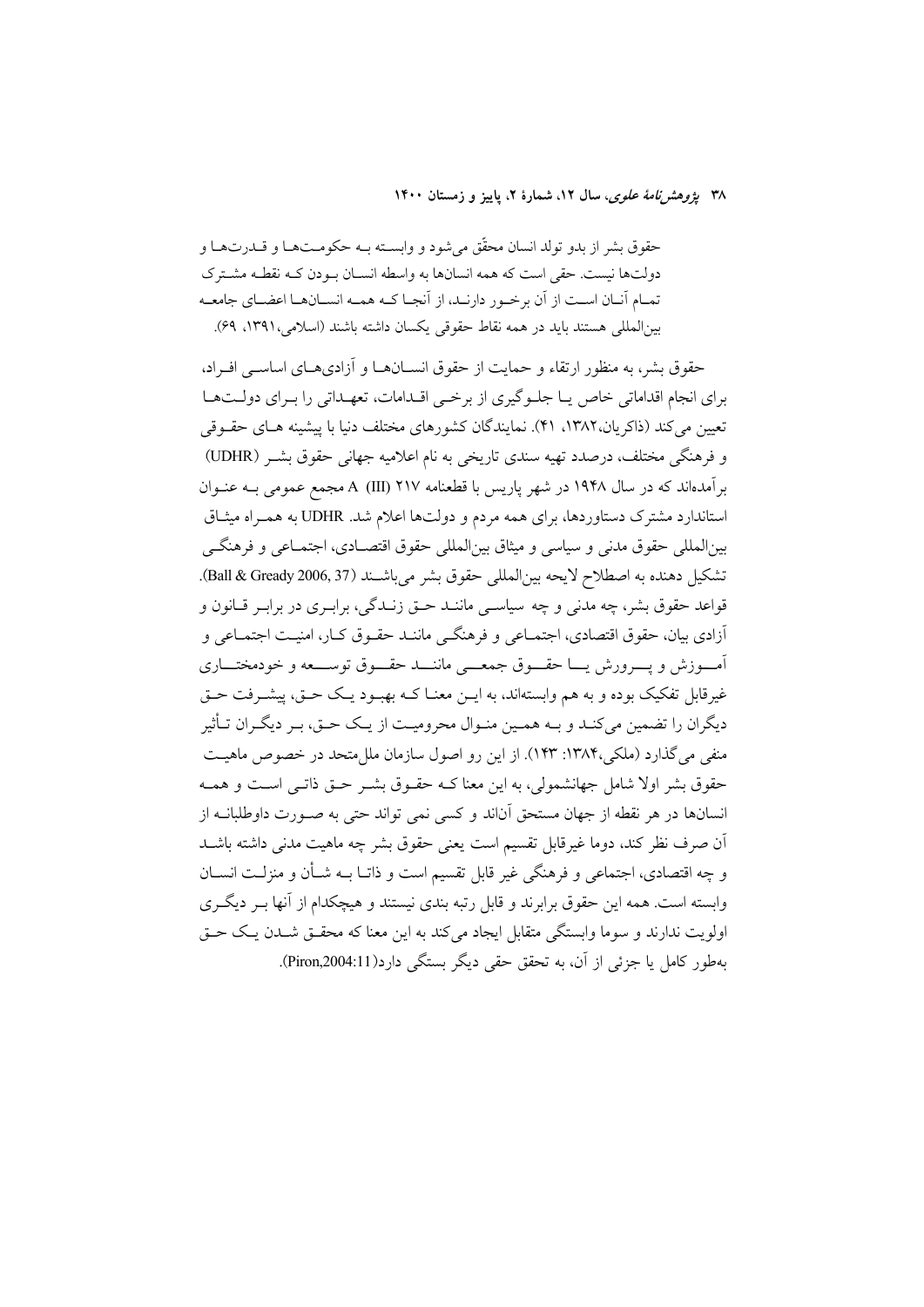#### ۲.۳ اصول و مبانی بنیادی حقوق بشر

حقـوق بنيـادين ابـزاري اسـت بـراي حمايـت از شـهروندان در مقابـل قــدرت دولــتهــا (مولائی، ۱۳۹۷ :۴۲۵) در حقیقت حقوق بنیادین به دستهای از هنجارهای اخلاقسی، سیاســی و فلسـفي اطـلاق مـي شـود كـه وامـدار اصـول برابـري، آزادي و مـر دم سـالاري اسـت (گرجی، ۹:۱۳۸۳). مرحوم علامه جعفری در این زمینه بیـان مـیدارنـد: «حقـوقی کـه بـرای تأمين حيات مطلوب انسانها بنيادين است عبارت است از: حق حيات، حـق كرامـت، حـق تعلـيم و تربيــت، حــق أزادي مســئولانه و حــق مســاوات در برابــر حقــوق و قــوانين» (جعفري، ٥١۶:١٣٧٠) و حقـوق بشـر بنيـادي، پـيش شـرط و لازمـه تحقـق سـاير حقـوق انسانی است (نراقی، ۷۶:۱۳۸۸) و از جمله حقوقی است کـه در کنـار سـایر قواعـد حقـوق بشري، بروز بيشتري داشته و عدم رعايت أن از سوى دولتها موجب مسئوليت بـين|لمللـي براي آنها مي شو د(زارعي،١٣٩٣). حقوقي كه در سازمان ملل متحـد، اعلاميــه جهـاني حقــوق بشر، ميثاق بين(لعللي حقوق مـدني و سياسـي سـازمان ملـل يـا ميثـاق بـين(لعللـي حقـوق اقتصادی، اجتماعی و فرهنگی سازمان ملـل بـه عنـوان حقـوق بنیـادی گنجانـده شـده انـد. عبارتند از:

#### ۱.۲.۳ حق حیات

از اساسی ترین حقوقی است که هر فرد از آن برخوردار است و زیــر بنــای دیگــر حقــوق بشيري مبي باشيد (احسياني مطليق و همكباران،١٣٩۴ : ١٢٥). حيق حييات انسيان، حقبي سلبنشدنی است که در اسناد اعلامیهی جهانی حقوق، مشاق پین(لمللبی حقبوق میدنی و سیاسی، پروتکل الحاقی دوم به میثاق بین|لمللـی حقـوق مـدنی و سیاسـی، تفسـیر عمـومی كميته حقوق بشر و نيـز در اسـناد منطقـهاي اعلاميــه آمريكــايي حقــوق و تكــاليف انســان، كنوانسيون آمريكايي حقوق بشر، يروتكـل كنوانسـيون آمريكـايي حقـوق بشـر، كنوانسـيون اروپایی حقوق بشر، پروتکل الحاق به کنوانسیون اروپـایی حقـوق بشـر و منشـور آفریقـایی حقوق پشر مورد اشاره قرار گرفته است(اسلامی، ۱۳۹۱:۸۵).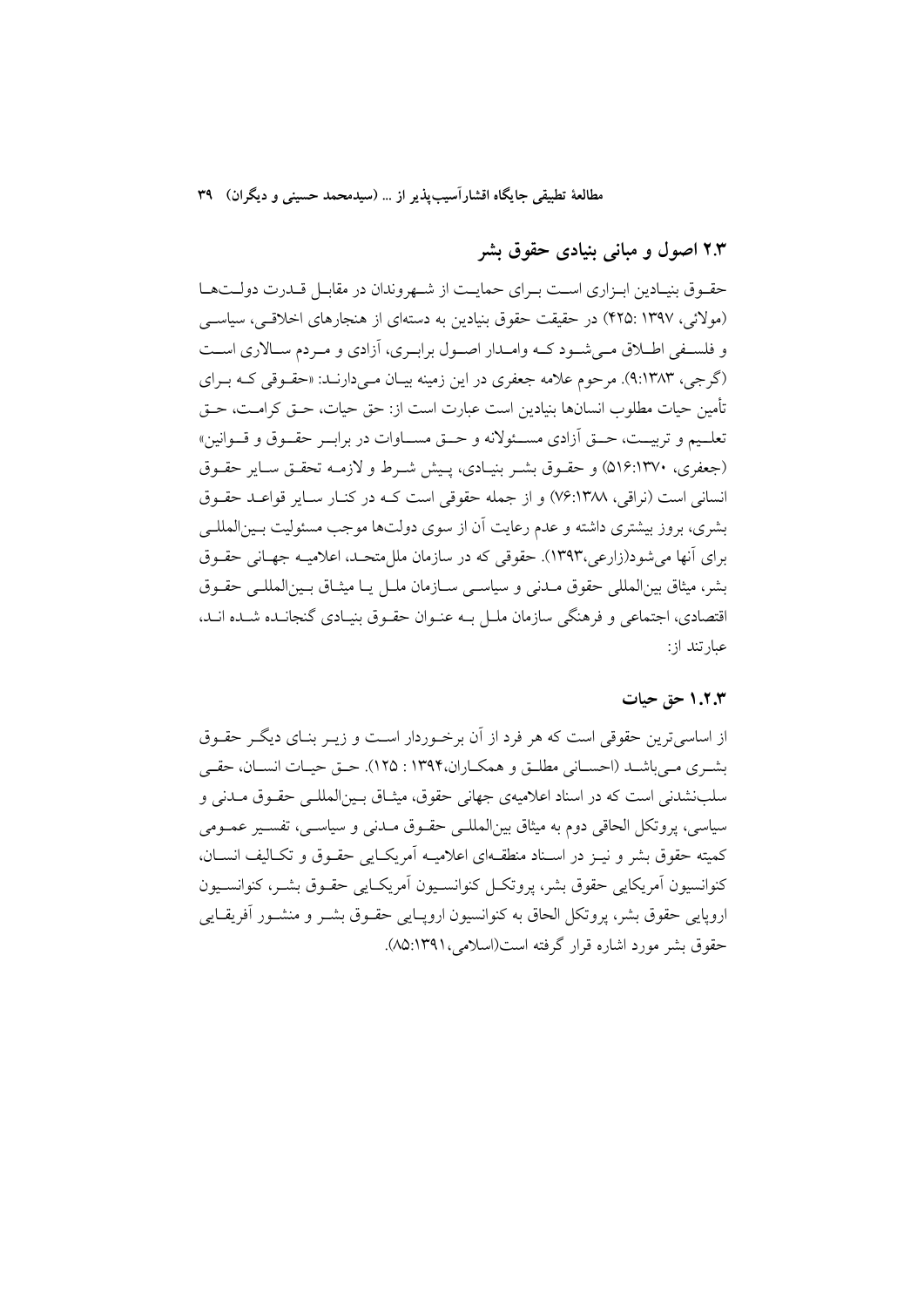۴۰ بیروهشرنا*مهٔ علوی*، سال ۱۲، شمارهٔ ۲، پاییز و زمستان ۱۴۰۰

#### ٢.٢.٣ كرامت انسانى

کرامت انسانی، پایه و اساس بسیاری از حقوق و امتیازات و تکالیف انسانی شناخته می شود چرا که محور و مبنای حقوق بشـر است(سـلیمی زارع و همکـاران،۱۳۸۶). از بـزرگتـرین کرامات خداوند متعال به انسان مقام خلیفه الهے است کـه پروردگـار او را جانشـین خـود برروی زمین قرار داده است. در اسلام، اخلاق، دارای جایگاهی ویـژه و مقـامی رفیـع بـوده، تاجـايي كـه پيـامبر اكـرم(ص) هــدف از رسـالت خــويش را تكميــل فضــائل اخلاقــي بيان مي فرمايند: «إِنَّما بُعِثتُ لِٱتمِمَ مَكارِمِ الأخلاقِ»( بحارالانوار، ج ۶۸، ۳۸۲).

#### ۳.۲.۳ آزادی

واژه آزادی، مفاهیم مختلفی را شامل میشود که بر پایـهی خودمختـاری و اســتقلال از یـک سو و توانایی کلی در انجام امور و حق داشتن انتخابهای مختلف و توانایی کسب هدفها از سوی دیگر دلالت دارد. آزادی، در معنایی بسیط، حـالتی اسـت کـه در آن اراده شخصــی برای رسیدن به مقصود خویش به مانعی برنخورد (اَشوری،۱۳۹۷:۲۰). اَزادی مطلوب اسـلام این ست که بشر بتواند در سایه آن به حقوق طبیعی خود دست یابد، همچنـین آزادی قلــم و بیان به منظور افشاء حقایق و انتقاد از مفاسد است تا از فساد حکومت و جامعه به هر شکل که باشد جلوگیری شود. حفظ حقوق خلق و تـأمین و مصـالح جامعــه و قلــع مــاده ظلــم و جنایت و خیانت، تحقـق بخـش ترقـی و اسـتکمال ملـت اسـت و ایـن عـین آزادی اسـت (غ<sub>ر</sub>وي، ۱۳۷۷؛۲۴:۱۳۲).

#### ۴.۲.۳ برابری

در اخلاق نیکوماخوس (Nicomachean Ethics) ارسطو، عدالت به معنـای برابـری، اعتـدال و گاهاً نظم تفسیر شده است. اصل برابری عبارت است از این که تمــام افــراد دارای حقــوق و تکالیف یکسان باشند و زمینــهی اصــلی و اساســی حقــوق و آزادیهــای فــردی را بایــد در برابری انسانها یافت و تبا زمیانی کیه مسیاوات کامیل از هیر لحیاظ در مییان انسیانهیا برقرار نباشد، جامعهای توام با عدالت و برابری و آزادی محقـق نخواهــد شــد(نقیبی مفـرد، ۱۳۸۹، ۵۶). اصل برابری یعنی همهی انسانها فارغ از هر گونه تفـاوتی کـه بـه لحـاظ نـژاد،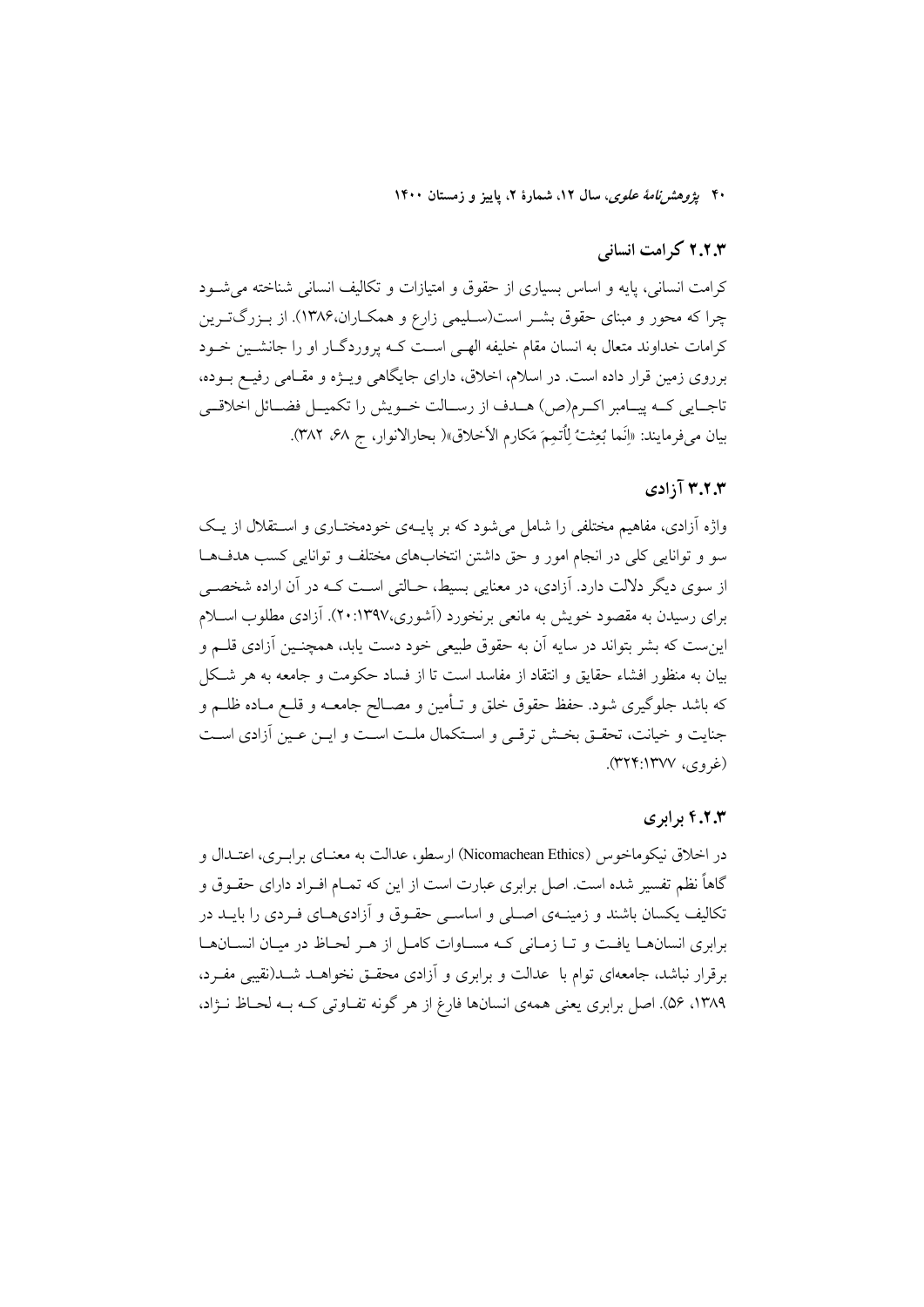جنس، سـن و نـاتواني ممكـن اسـت داشـته باشـند، بـا هـم برابرنـد و ايـن برابـرى ذاتـي آنان می باشد (نباتی، ۱۳۸۹، ۶۸).

## ٣.٣ قشر آسيبپذير

آسیب پذیری از کلمه لاتین Vulnerary به معنای زخمی شدن ناشی می شود و آسـیب دیــدن جسمی و یا روانی را توصیف میکند. اصول یوگیاکارتا (Yogyakarta Principles)، ک) یک از اسناد بین|لمللی حقوق بشر است، از اصطلاح آسیبپذیری به عنوان پتانسیل سوءاسـتفاده یا طرد اجتمـاعی یـاد مـیکنـد(Dittrich,2008:92). آسـیبیـذیری اجتمـاعی یکـی از ابعـاد آسیبپذیری در برابر عوامل استرسiا و شوکهای متعدد از جمله سوءاسـتفاده، محرومیـت اجتماعی و خطرات طبیعی است. آسیبپـذیری اجتمـاعی بــه نـاتوانی افـراد، سـازمانهـا و جوامع در برابر تحمل عوارض جـانبي از چنـدين عامـل اسـترس(ا اشـاره دارد( Peacock et al,1977,20) با این وجود، توجه به این نکته ضروری است که آسیبپـذیری اجتمـاعی تنهـا با قرار گرفتن در معرض خطرات ثبت نمی شود بلکه در حساسیت و تاب آوری سیستم نیـز برای تهیه، مقابلــه و بهبــودی از چنــین خطــرات مســتقر اســت(تورنر و همکــاران، ۲۰۰۳ و 2:Mileti,1999). قشر آسیب پذیر اصطلاحا به بخشی از جامعه گفتـه مـی شـود کـه در برابـر مشکلات اقتصادی، فرهنگی و اجتماعی تاب و توان کمتـری داشـته و از امنیـت پـائینتـری نسبت به دیگران برخوردارند.

#### ۴. معاهدات و کنوانسیون های حافظ حقوق افراد

امروزه بشر به منظور حفظ و ارزش نهادن به حقوق بنیادی افراد دست بـه دامـان توافقـات بینالمللی شده است تا شاید بتواند از بار ظلم و ستم بـه اقشـار آسـیب دیـده بکاهـد. همـه معاهدات مهم حقوق بشری، اصل کلی منـع تبعـیض کـه در اعلامیـه جهـانی حقـوق بشـر موردقبول قرار گرفته، منعکس می کنند(اسلامی،۴۵:۱۳۹۱). در سال ۱۹۶۶ پیمـان بـین|لمللـی حقوق مدنی و سیاسی (ICCPR) و پیمان بین|لمللی حقوق اقتصـادی، اجتمـاعی و فرهنگـی (ICESCR) در سـازمان ملــل.تحـد، بــه تصــويب رســيد. كشــورهايي كــه ايــن پيمــان را امضاء کردند رعایت حقوق مندرج در اعلامیه جهانی حقوق بشر برایشان الزامآور بـود و بـه ايجاد قوانين مربوط به حقوق بشر، متعهد شدند. معاهدات حقوق بشرى برخلاف معاهــدات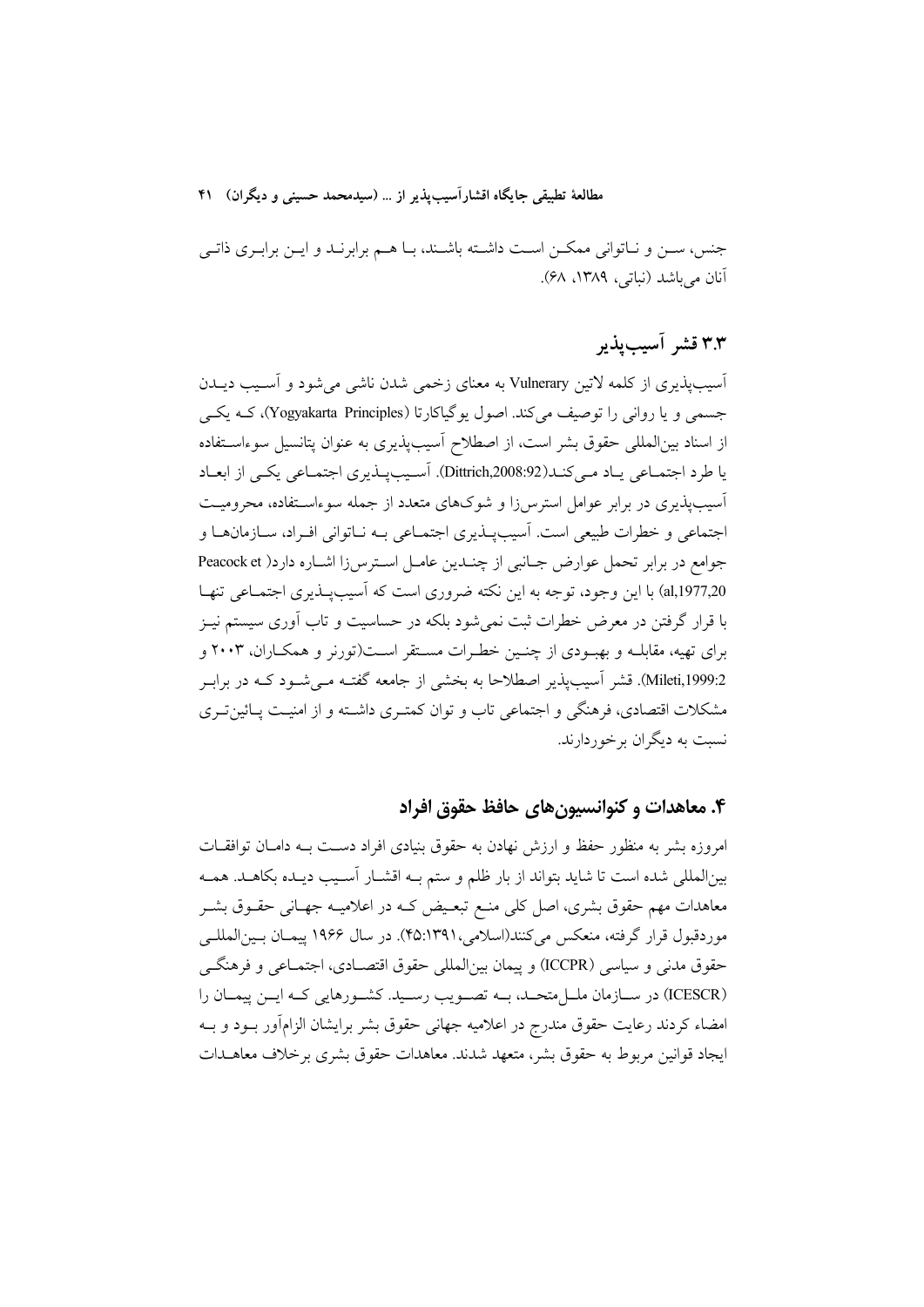۴۲ پژ*وهشرنامهٔ علوی*، سال ۱۲، شمارهٔ ۲، پاییز و زمستان ۱۴۰۰

متعــارف حقــوق بــين|لمللــي مــاهيتي حمايــتگرانــه دارنــد و نــه مبادلــه متقابــل منــافع (قاری سیدفاطمی، ۱۳۸۲: ۱۲). برخی از این معاهدات مهم که در ارتباط با میثاق بسین المللے حقــوق مــدنى و سياســي و ميثــاق بــينالمللــي حقــوق اقتصــادى، اجتمــاعى و فرهنگــي بهتصویب رسیدهاند مانند معاهدات چندبندی که عبارتنـد از: کنوانسـیون رفـع همـه اشـکال تبعیض نژادی مصوب ۱۹۶۶، کنوانسـیون امحـای کلیـه اشـکال تبعـیض علیـه زنـان کـه در سال ۱۹۷۹ به تصویب رسید، کنوانسیون سازمان ملل متحـد علیــه شـکنجه مصــوب ۱۹۸۴. كنوانسـيون حقـوق كـودك مصـوب ١٩٨٩، كنوانسـيون حقـوق افـراد داراي معلوليـت مصـوب ٢٠٠۶ و كنوانسـيون بـينالمللـي حمايـت از حقـوق كـارگران مهـاجر و اعضـاي خانوادهشان مصوب ۱۹۹۰. پس از تصویب اعلامیـه در سـال ۱۹۴۸ مـیلادی، رونـد تـدوین سند حقوقی الزامأوری که حقوق مندرج در اعلامیه جهـانی حقــوق بشــر را تضــمین کنــد، آغاز گردید به همین منظور مجمع عمومی سازمان ملل از کمیسیون حقوق بشـر تصــمیم بــه تدوين دو ميثاق نمود، ميثاق بين المللي حقوق مدنى و سياسـي و ميثـاق بـين المللـي حقـوق اقتصادي، اجتماعي و فرهنگي(اسلامي،١٣٩١، ۴۹).

### ۱.۴ کنوانسیون بینالمللی رفع هرنوع تبعیض نژادی

ارائه یک تعریف جامع برای اقلیت دشوار است، ولـی امـروزه در بحـثهـای ســازمان ملــل مشخصههایی برای اقلیت ذکـر مـی شـود و بـا آن مشخصـههـا، گروهـی بـه عنـوان اقلیـت نامیده می شوند. این مشخصهها عبارتند از: ویژگیهای نژادی، قومی، مذهبی یـا زبـانی یـک گروه که با گروههای داخل در حاکمیت متفاوتند(نامـداریوربنگر،۱۷:۱۳۹۵). نژادیرسـتی یـا تبعیضنژادی به تعریف بسیار ساده، هر دو نوعی از پیشداوری و تبعیض است کـه متمرکـز بر تفاوتهای نژادی حاصل از تفاوتهـای ظـاهری جسـمی و نیـز تفـاوتهـای فرهنگـی حاصل از زبان، آداب و رسوم، دینی، تاریخی و امثال آن است. اعلامیه جهـانی حقــوق بشــر اعلام میدارد که کلیه افراد بشر در پیشگاه قانون برابر بوده و حق دارند علیه هر نوع تبعـیض و هـر نـوع تحريـك بـه تبعـيض از حمايـت يكسـان قـانون برخـوردار شـوند. اعلاميـه مورخ ١٩۶٣/١١/٢٠ مللٍ متحد(قطعنامه ١٩٠۴) راجع؛ وفع هـر نــوع تبعــيض نــژادي رســماً لزوم رفع سریع کلیه اشکال و همه مظاهر تبعیضات نژادی را در سراسـر گیتـی و هــمچنـین لزوم تأمین تفاهم و احترام به حیثیت شخص انسانی را مورد تأیید قرار داده است.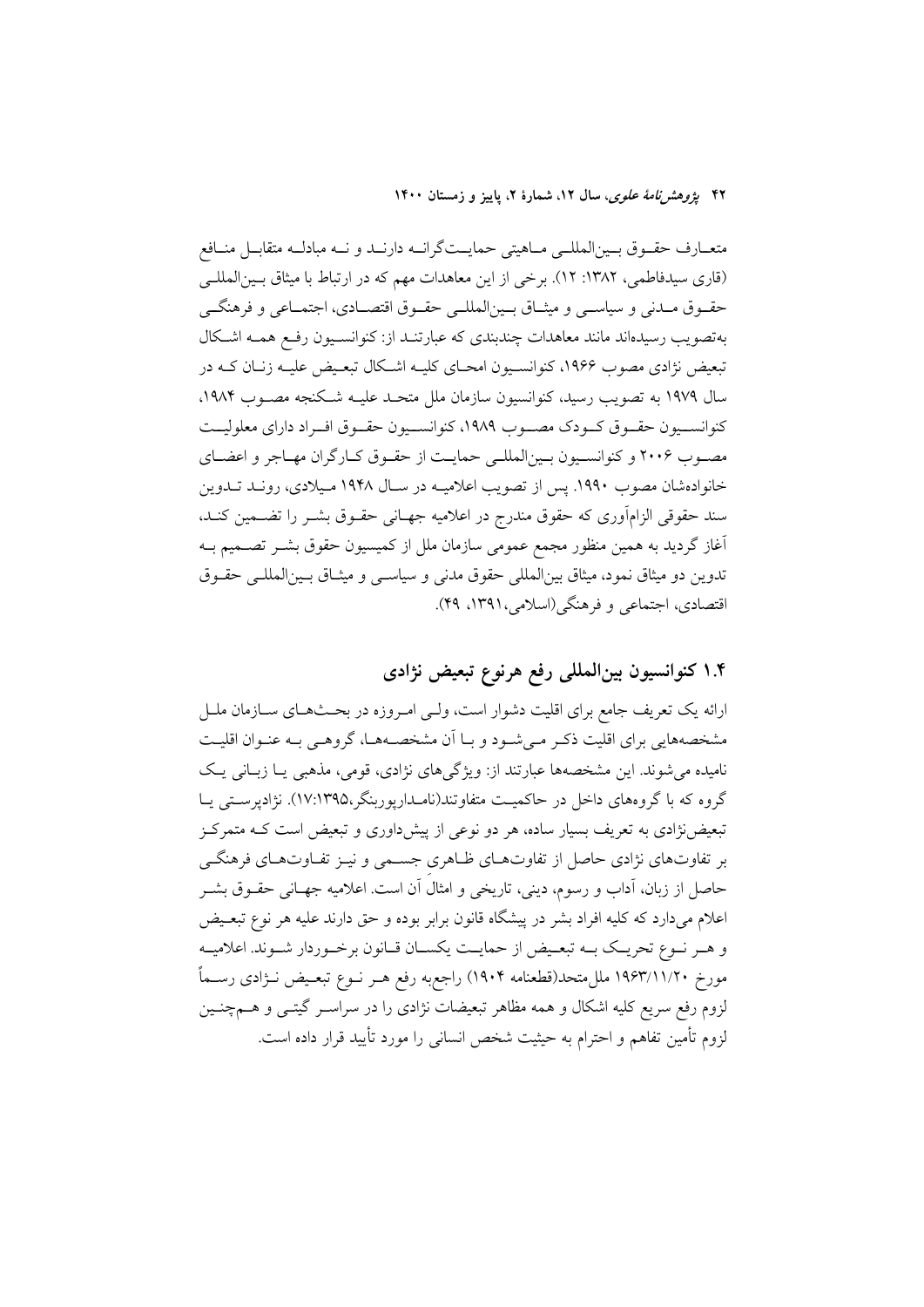## ۲.۴ کنوانسیون رفع هرگونه تبعیض علیه زنان

معاهدهای بین|لمللی است که در ۱۹۷۹/۱۲/۱۸ مورد یذیرش مجمع عمـومی ســازمان ملــل متحد قرار گرفت و در ۱۹۸۱/۹/۳ به اجرا درآمد. این کنوانسیون مهمترین معاهده ملل متحـد در مورد تبعیض جنسیتی است و تبعیض جنسیتی را این گونه تعریف می کند:«قائل شــدن بــه هرگونه تمایز، استثناء یا محدودیت بر مبنـای جنسـیت، در زمینـههـای سیاسـی، اقتصـادی، اجتماعي، فرهنگي، مدني يا هـر زمينــه ديگـر»(نفـر،١٣٩۶:١٥۶). بـر طبــق مــواد كنوانســيون دولتهای عضو کنوانسیون رفع هر گونه تبعیض علیه زنان، با عنایت به اینکـه منشـور ملــل متحد برپایبندی به حقوق اساسی بشر، کرامت و ارزش هر فرد انسانی و برابه ی حقــوق زن و مرد تأكيد دارند. دولتهاي عضو ميثاقهاي بـين|لمللـي حقـوق بشـر متعهـد بـه تضـمين حقوق برابر زنان و مردان در بهرهمندي از كليه حقوق اساسي، اجتماعي، فرهنگــي، مــدني و سیاسی می باشند(سیدی،۱۳۸۴).

## ۳.۴ کنوانسیون ضدشکنجه و سـایر اشـکال رفتارهــا پــا مجــازات خشــن. غيرانساني

شکنجه و دیگر اشکال بدرفتاری، اگرچه ماده ۷ میثاق بـینالمللـی حقـوق مـدنی و سیاسـی ممنوعیت شکنجه، رفتارها و مجـازات خشــن، غیرانســانی و تحقیرکننـده را در بـردارد، امــا کنوانسیون مزبور که در سال ۱۲۱۴ به تصویب رسید درصدد توسعه چارچوبهای قبانونی موجود در خصوص ممانعت و مجازات چنـین اقـداماتی مـیباشد(اسـلامی، ۱۳۹۱: ۵۱). بر طبق مواد کنوانسیون دولتهای عضو کنوانسیون بـا عنایـت بـه ایــن کـه مطـابق بنــد اول مصرحه در منشور ملل متحد، شناسایی حقوق مســاوی و غیــر قابــل واگــذاری بــرای کلیــه اعضای جامعه بشریت زیربنای آزادی، عدالت و صلح در جهان است و بـا قبـول ایــن کــه حقوق مزبور از کرامت ذاتی انسانی سرچشمه می گیـرد در نظـر داشـته باشـند تکلیفـی کـه کشورها بر اساس منشور، به ویژه ماده ۵۵ آن به منظور ارتقای احترام همه جانبـه بــه حقــوق بشر وأزادىهاى اساسى و نيز رعايت آنها متعهد شدماند و با توجه به ماده ۵ اعلاميه جهـانى حقوق بشر و ماده ۷ میثاق بین(لمللی حقوق مدنی و سیاسی، درخصوص ممنوعیت اعمـال شكنجه يـا رفتارهـا و مجـازاتهـاي بيرحمانــه، غيرانســاني نسـبت بــه افـراد همچنـين بـا درنظرداشتن اعلامیه حمایت از قربانیان شکنجه و دیگر رفتارها یا مجازاتهای بے رحمانــه،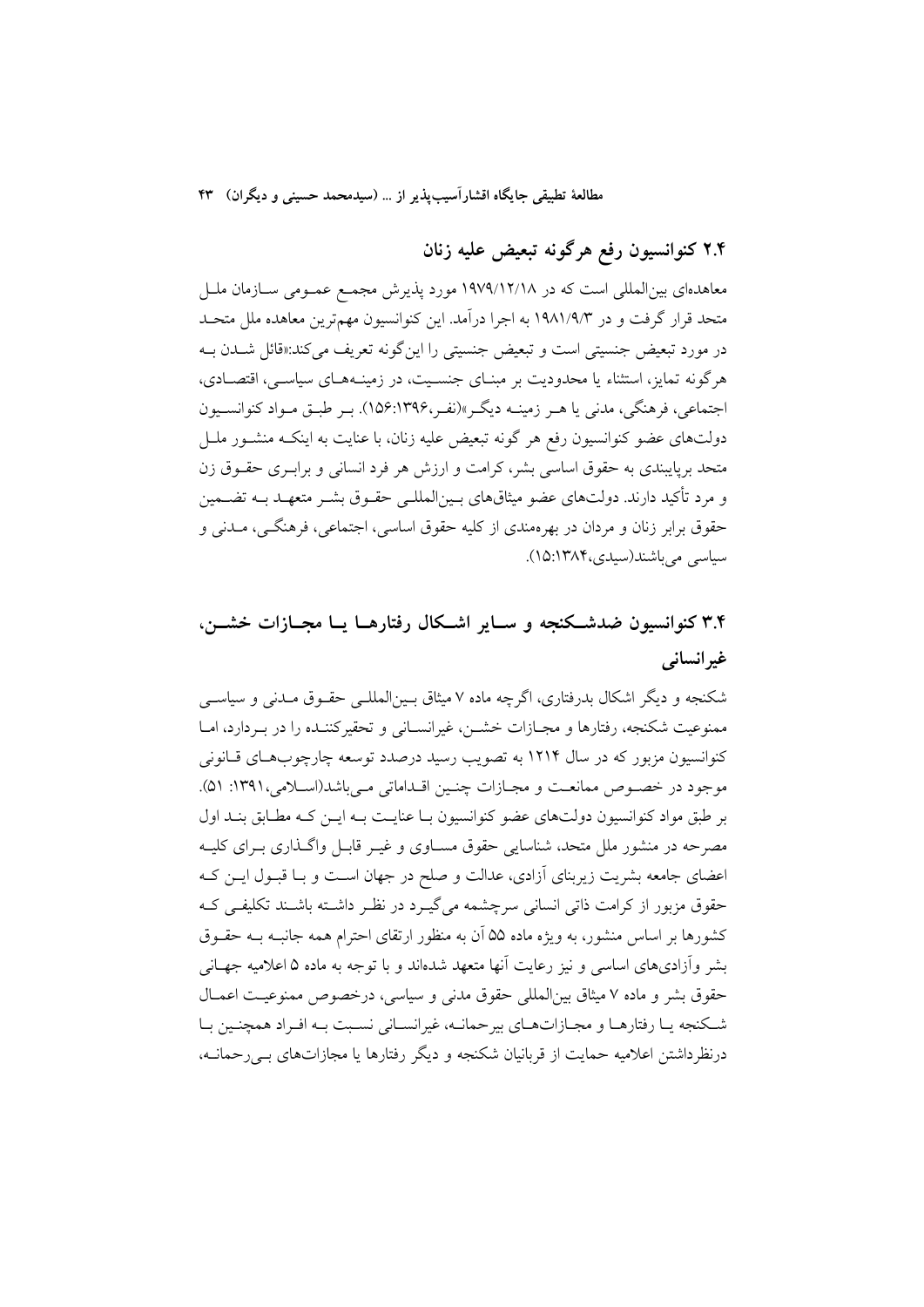۴۴ یژوه*شرنامهٔ علوی*، سال ۱۲، شمارهٔ ۲، پاییز و زمستان ۱۴۰۰

غیرانســانی کــه در تــاریخ ١٩٧٥/١٢/٩ بــه تصــویب مجمــع عمــومی ســازمان ملــلمتحــد رسیده است عنایت دارند.

#### ۴.۴ کنوانسیون حقوق کودک

این کنوانسیون اولین معاهدهای میباشد که به صورت جامع به حقوق گروه خاصـی از افـراد پرداخته است. پیماننامه حقوق کودک یک کنوانسیون بینالمللـی اسـت کـه حقـوق مـدنی، سیاسی، اقتصادی، اجتماعی و فرهنگی کودکان را بیان میکند. دولتهایی که این معاهــده را امضا کردهاند موظف به اجرای آنند و شکایتهای راجع به آن به کمیته حقوق کــودک ملــل متحد تسلیم میشود. این کنوانسیون در ۱۹۸۹/۱۱/۲۰ مورد پذیرش مجمع عمـومی ســازمان مللِ متحد قرار گرفت و از ۱۹۹۰/۹/۲ لازمِالاجرا شده است. تمام اعضای مللِ متحـد بــه جــز ايالات متحده آمريكا اين سند را تصويب كردهاند يا به آن ملحق شدهاند(Smolin,2006:80).

۵.۴ کنوانسیون حقوق افراد دارای معلولیت

بنابر تعریف ماده ۱ قانون جامع حمایت از معلـولان مصـوب ۱۳۸۳، فـرد کـمتـوان یـا فـرد معلول به کسی گفته می شود که بر اثر ضایعه جسمی، ذهنی، روانی یا توأم، اختلال مســتمر و قابل توجهی در سلامت و کارآمدی عمومی وی ایجاد گردد، بهطـوری کـه موجـب کـاهش استقلال فرد در زمینههای اجتماعی و اقتصادی شـود(وبگـاه مرکـز پـژوهش۵هـای مجلـس شورای اسلامی،۱۳۹۹). بر طبق مـواد کنوانسـیون، دولـتهـای عضـو کنوانسـیون منزلـت و ارزش ذاتی و حقوق برابر و لاینفک همـه اعضـای خــانواده بشــری را بعنــوان بنیــان أزادی، عدالت و صلح در جهان به رسمیت میشناسد و بدون هر گونه تمایزی، از تمامی حقــوق و آزادیهای مندرج در اسناد مذکور، برخوردار می باشـند. تبعـیض علیـه هـر فـرد بـر مبنـای معلولیت تخطی از منزلت و ارزش ذاتی هر فرد انسانی است.

#### ۶.۴ اصول سازمان ملل برای سالمندان

در عصر کنونی افراد سالمند از جمله گروههای آسیبپذیر اجتماع محسوب می شوند کـه بـه جهت شرایط جسمی و روحی خاصی که در آن به سر میبرند، غالبا از دستیابی به حقـوق و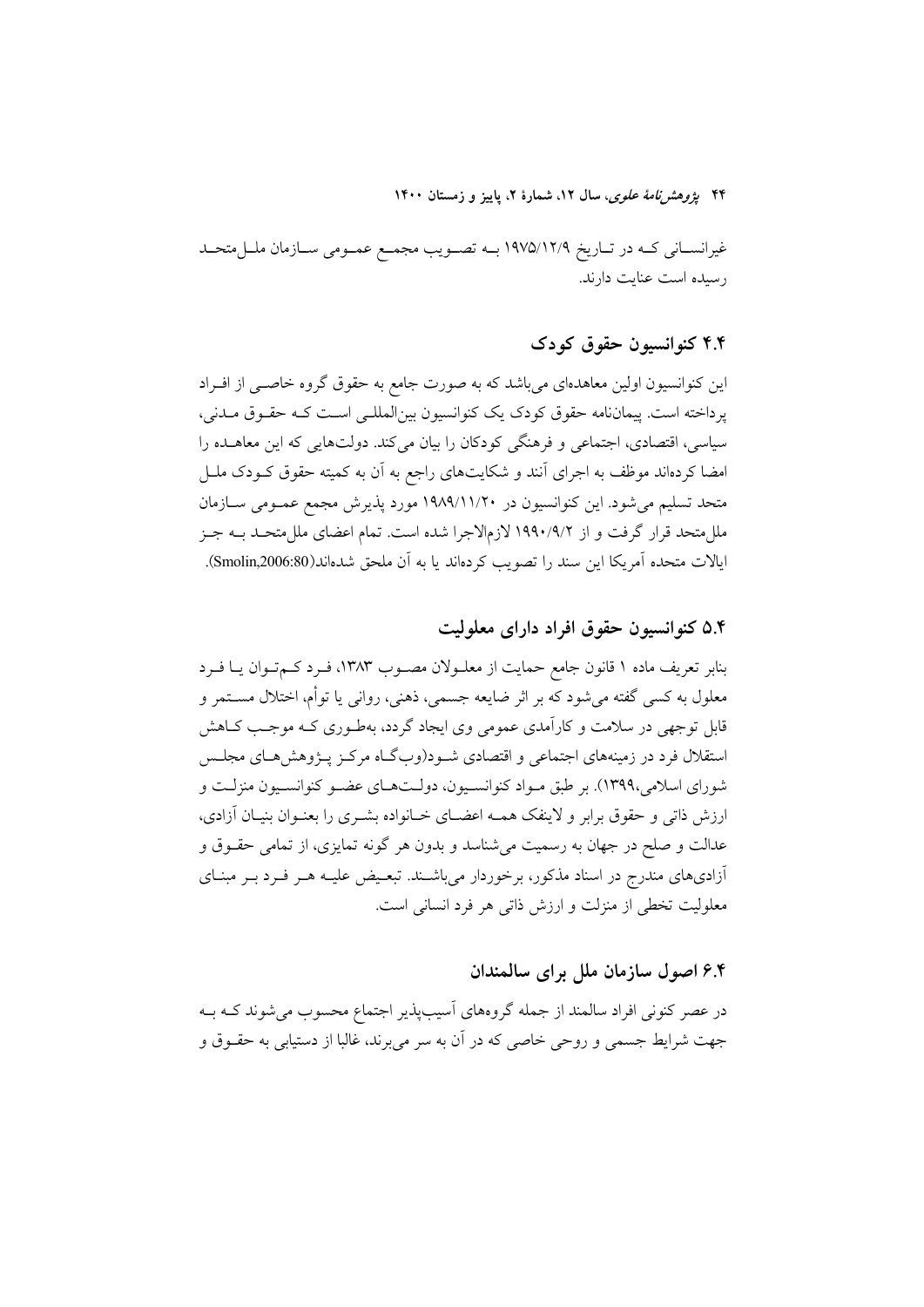أزادىهايشان محروم مىمانند و خواسته يا ناخواسته در معـرض نقـض حقـوق و أزادىهـا قرار می گیرند. سازمان مللءتحد طی قطع،نامه شماره ۴۶/۹۱ مـورخ ۱۹۹۱/۱۲/۱۶، اصـولی را با عنوان «اصول ملل متحد براى سالمندان» براى حمايت از سالمندان مقرر نموده است.

۵. آثار معاهدات، در حقوق انسان ها

۱.۵ عدم شکنجههای غیرانسانی و تحقیرآمیز

ممنوعیت شکنجه از جمله حقوق بنیادین و از آزادیهای اساسی انسـان اسـت کـه بایــد در همه زمانها و مکانها در مورد افراد علیالخصوص اقشار آسیبپذیر رعایـت گـردد. قــانون ممنوعیت شکنجه در اسـناد جهـاني اعلاميــهي جهـاني حقــوق بشــر، ميثـاق بــينالمللــي حقوق مدنی و سیاسـی، کنوانسـیون مبـارزه بـا شـکنجه و سـایر رفتارهـا و مجـازاتهـای وحشیانه، غیرانسانی و تحقیرآمیز، مورد شناسایی، پروتکل اختیاری کنوانسیون منع شکنجه، كنوانسيون ضد ژنوسايد، كنوانسيون چهارگانه ژنــو و پروتكــل الحــاقى اول، اعلاميــه مجمــع عمومی سازمان ملل متحد در مورد حمایت از افرادی که تحت شکنجه و سـایر مجـازاتهـا و رفتارهای وحشیانه و غیر انسانی و تحقیرآمیز، اساسنامه دیوان کیفری بینالمللـی و نیــز در اسناد منطقهای کنوانسیون اروپایی حقــوق بشــر، کنوانســیون اروپــایی منــع شــکنجه و رفتــار غیرانسانی و تحقیرآمیز، کنوانسیون آمریکایی حقوق بشر، کنوانسیون آمریکایی منع شکنجه، منشور آفريقايي حقوق بشر و دولتها اشاره شده است (اسلامي،١٣٩١: ٨٨).

۲.۵ حق برخورداری از تعلیم و تربیت و آموزش

حق بر تعلیم و تربیت، به رغم تردیدهائی که در حق بودن آن وجـود دارد، همـواره یکـی از مهمترین حقوق بشری به شمار میرفته و اغلب اسناد حقوق بشری، بر چنین اذعـان داشــته و آن را در زمره حقوق بنیادین افراد و علی الخصوص کودکان میدانند(نبی لو،۱۳۸۶). حـق آموزش در عمده معاهدات کنوانسیون مربوط به وضع پناهندگان، کنوانسـیون رفـع تبعـیض همه جانبه نسبت به زنان، كنوانسيون حقوق كودك، كنوانسيون حمايت از كارگران مهـاجر و خانوادههای آنان، کنوانسیون حمایت از افراد دارای معلولیت و کرامت انسانی آنان، كنوانسيون رفع تبعيض أموزشي اشاره نمود (اسلامي،١٣٩١: ٩٢).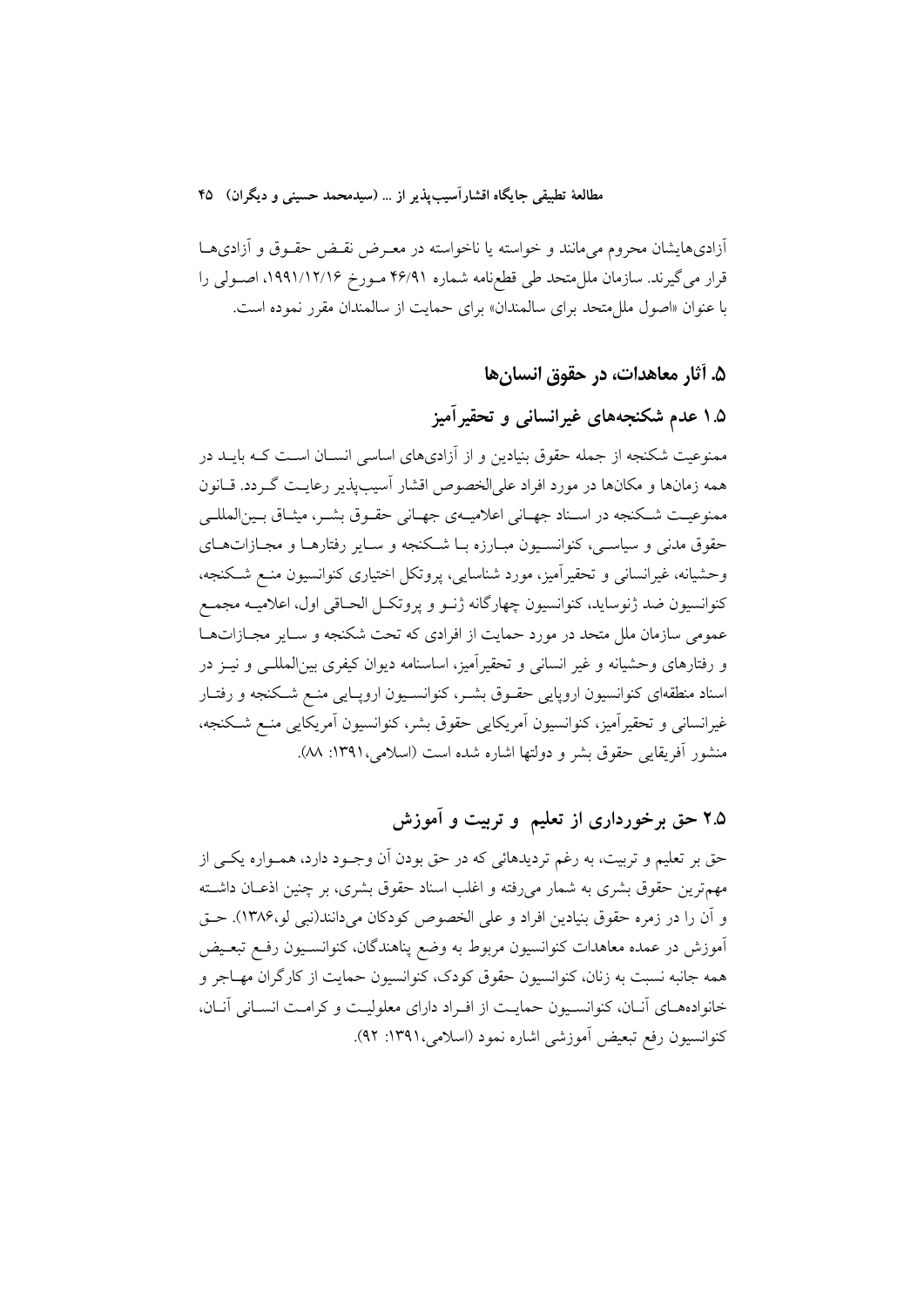۴۶ یژوهشرنامهٔ *علوی*، سال ۱۲، شمارهٔ ۲، پاییز و زمستان ۱۴۰۰

#### ۳.۵ حق تامین اجتماعی

تــأمین اجتمــاعی از جملــه حقــوق اساســی شـــهروندی اســت کــه در قالــب برنامــههــای تأمين اجتماعي و خدمات عمومي رفاهي عمدتاً توسط دولـتهـا و يـا ســازمانهــايي كــه ازسوی دولتها پدیده آمدهاند تأدیه می گردند(کیمیاگری و منوچهری راد،۱۳۸۹:۱۴۳) اقشــار آسیبپذیر حقوقی دارند که حق تامین اجتماعی یکسی از حقـوق بنیـادین بـرای ایــن افـراد جامعه محسوب می شود. در جامعه جهانی به حق تامین|جتماعی در اسناد اعلامیــهی جهــانی حقوق بشر مواد ٢٢ و ٢٥، ماده ٩ ميثاق بين(لمللي حقوق اقتصـادي، اجتمـاعي و فرهنگـي، ماده ۵۵ منشور ملـل متحـد مـاده، منشـوراًتلانتيک و اعلاميــه فيلادلفيــا اشــاره شــده اســت (اســلامي،١٣٩١: ٨٨). معيارهــاي حــداقل معيشــت از نظـر كنوانســيون تــأمين|جتمــاعي در سال ۱۹۵۲، شامل مراقبت یزشکی، تحقق مطالبــات دوران بیمــاری، تحقــق مطالبــات دوران پیری، تأمین مطالبات ناشی از آسیبهای کار، تــأمین مطالبــات مربــوط بــه مــادر و خــانواده، تأمين مطالبات ناشير از ناتواني مرياشد(يووين، ١٣٩٠: ٩٧).

#### ۴.۵ حق بر سلامت و بهداشت

به عنوان یک حق ذاتی است(عباسی و همکاران،۱۳۹۳: ۱۸۳) و در مقدمه اساسـنامه ســازمان بهداشت جهانی حق هر انسان برای دسترسی به بالاترین سطح ممکن سـلامتی بــه رســمیت شناخته شده است. بنا به گزارش سازمان بهداشت جهـانی، ســلامت داشـتن حالـت كامـل تندرستی در زمینههای جسمی ، روانی و اجتماعی است و نـه صـرفاً فقـدان بیمـاری و یـا ناتوانی. گروههای آسیب پذیر دستهای از جمعیت یک کشور را تشکیل می دهند که باتوجهب مشکلاتی که در زمینههای گوناگون زندگی با آنها مواجه میشوند بـه احتمـال زیـاد دچـار محرومیتهای اجتماعی هستند. موانع موجود و تبعیض در دسترسی به خدمات بهداشتی و درمانی آنها را از دسترسی بـه اساسـیتـرین حـق بشـری یعنـی سـلامت محـروم مـیدارد (Wilson,2010:60). در اسناد بین المللی از حق بر سلامت و بهداشت عمومی به عنـوان یـک شرط لازم برای تحقق صـلح پایــدار یــاد شــده اســت و بــرای دســتیابی بــه آن انتفــاع همــه شهروندان از خدمات سلامت و بهداشت همگانی ضروری دانسته شده است(باقری حامـد و همکاران،۱۳۹۷: ۱۷۹). حق داشتن بهداشت و سلامتی در اسناد جهانی اعلامیـهی جهـانی حقوق پشر ماده ۲۵، ماده ۱۲ میثاق پین(لمللی حقوق اقتصادی، اجتماعی و فرهنگے، مقدمـه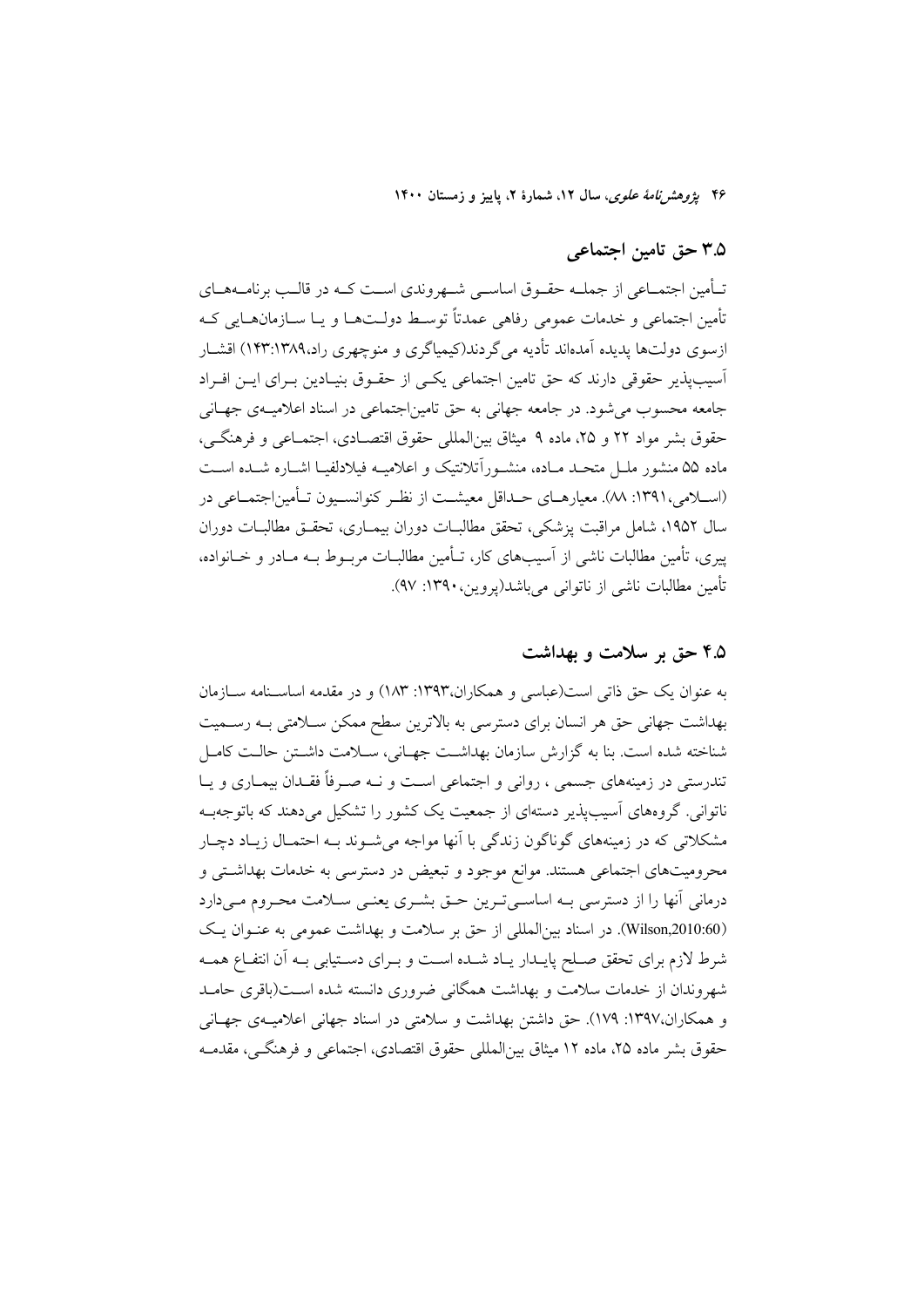اساس نامه سازمان بهداشت جهاني، كنوانسيون محو كليه اشكال تبعيض نـزادي، كنوانسـيون حقوق کودک و همچنین در اسناد منطقهای نظیر کنوانسیون اَمریکایی حقــوق بشــر، منشــور آفریقایی حقوق بشر و ملت ها، منشور اجتماعی اروپا ،اعلامیه قاهره درباره حقــوق بشــر در اسلام اشاره شده است (اسلامی، ۱۳۹۱: ۹۱).

#### ۵.۵ حق بر کار و اشتغال

حقوق کار به بررسی، تجزیه و تحلیل و ارزیابی مقررات حمایتی و آمرانهای مـیپـردازد کـه ناظر به روابط تبعیتی کار می باشد و هدف آن تأمین امنیت، عــدالت و نظــم اجتمــاعی اســت (عراقبی،۱۳۸۶: ۱۵). بخشـنامه منـع تبعـیض در اسـتخدام و اشـتغال، بخشـنامه مـرتبط بـا اخراجهای دسته جمعی کارگران، بخشنامه مرتبط با ساعات کاری کارگران تنها نمونـههـایی از مقررات حقوقی الزام آور اتحادیه حول محور حق بر کار به شمار مـیرود(نامــداریوربنگر و همکاران،۱۳۹۱: ۲۴۱). حق کار، یک حق اساسی و بنیادین است که بسیاری از افـراد بشـر نیازهای خود مانند خوراک، یوشاک، مسکن و حتی آموزش، بهداشت و سـلامت را از قِبَـل اّن تأمين مي كنند. ماده ٢٣ اعلاميه جهاني حقوق بشــر و مــاده ۶ ميثــاق بــين|لمللــي حقــوق اقتصادی، اجتماعی و فرهنگی و نیز ماده ۷ این میثاق حق کار را مورد اشاره قرار داده و حــق فرد را در برخورداری از شرایط عادلانه و مساعد کار، به رسمیت می شناسند(اسلامی، ۱۳۹۱:  $(9)$ 

### ۶. حمايت از اقشار أسيبيذير در أموزههاي اميرالمومنين امام على (ع)

اصطلاح اقشار اسیب یذیر و افراد مستضعف ممکن است به نوعی مترادف هــم قــرار گیرنــد اما در واقع افتـراق معنـايي وجـود دارد. از منظـر برخـي از انديشـمندان، افـراد مستضـعف افرادی هستند که محیط سبب ضعف و ناتوانی آنها در معیشتشان شده و افراد آسـیب یــذیر، افرادي را شامل مي شود كه سواي فضاي محيطي، دچار ضعف و يا ناتواني شدهاند.

در معنای واژه مستضعف، تأثیر محیط در ایجاد محرومیت در نظر گرفتـه شــده اســت و به عناصری در جامعه توجه مـی شـود کـه فـرد را بـه فقـر مـی کشـاند. امـا واژه «قشـر آسیبپذیر» تنها یک علامت سوال را مطرح میکند که چرا شخص آسیبپذیر است؟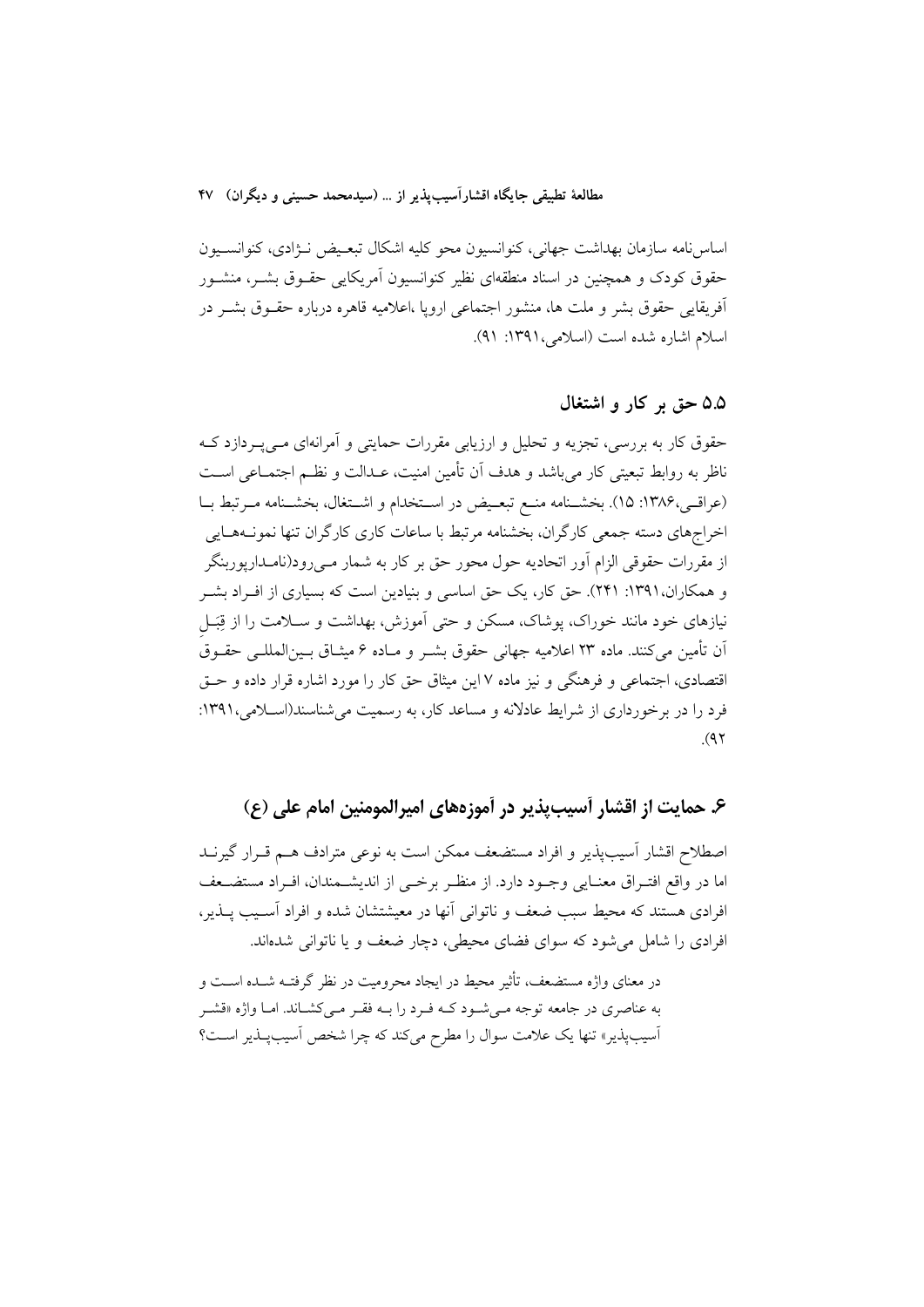۴۸ يژوهشرنامهٔ علوی، سال ۱۲، شمارهٔ ۲، پاييز و زمستان ۱۴۰۰

در واقع هنگامی که ما از واژه آسیبپذیر استفاده مـیکنـیم بـار مسـوولیت پیـدایی ایـن مشکل را از محیط بر میداریم و معنای موجود در واژه مستضعف هرگز در معنـای واژه آسيبپذير نيست؛ بـه همـين دليـل مـا بايـد بـه گفتمـان امـام برگـرديم و دوبـاره واژه مستضعف را در ادبیات رفاه اجتماعی جایگزین واژه آسیبپذیر کنیم .(میدری،۱۳۹۵)

امبرالمومنین(ع) در دوران حکومت خویش به بیان اصول میبانی حقبوق پشتر و حقبوق خصوصی، عمومی، سیاسی و اجتماعی پرداخته است(سلطانمرادی و همکاران، ۱۳۹۰: ۹). اميرالمــومنين(ع) آمــوزش ديــده مكتــب رســول خــدا(ص) كــه سراســر مهــر و مهربــاني و عطوفت است می باشد، در خصوص مقدم داشتن حقوق مردم میفرماینـد: خداونـد سـبحان حقوق بندگانش را مقدمه حقوق خویش قرار داده، هر که حقـوق بنـدگان خـدا را ادا کنـد، یس بـه پرداخـت حقـوق خداونـد كشـیده شـود(محمدي ري شـهري،١٣٧٨:٣٦١). ايشـان درخصوص حقوق مردم به مالکاشتر نخعی می فرمایند: مهربانی و محبت و لطف به رعیـت را شعار قلب خود قرارده، بـر رعيـت همچـون حيـوان درنـده مبـاش كـه خـوردن أنــان را غنیمت دانی، ...، پس همان گونه که علاقه داری خداوند بخشش و چشــم یوشــی را بــه تــو عنایت نماید رعیت را مورد عفو و چشم پوشی قرار بده، چرا که تو از نظـر قــدرت برتــر از آنانی و آن که بر تو ولایت دارد بالاتر از تو میباشد و خداونـد برتـر از آن کسـی کـه تـو را والي مصر نموده، خداوند كفايت امور رعيّت را از تــو خواســته و بــه خــاطر آنــان تــو را در عرصه آزمایش قرار داده(امامی و آشتیانی،۱۳۹۳: ۶۸۰).

۱.۶ حق حیات از دیدگاه امیرالمومنین امام علمی (ع)

حق حیات، حقی الهی از منظر دین اسلام است و نوع انسان مکلـف بـه حفـظ آن اسـت و محروم كردن انسان به ناحق از اين موهبت الهي حـرام اسـت(محمدي المـوتي و همكـاران، ١٣٩:١٣٩۶). امبام(ع) در اهميت ايس مطلب مبي فرماييد: از رسبول الله(ص) دو كتباب بهارث بردهام، كتاب خدا و كتابي در غلاف شمشيرم. يرسـيدند: اي اميرمومنــان! چيســت آن کتابی که در غلاف شمشیر داری؟ فرمود: هر کس غیـر قاتـل را بکشــد و یــا غیــر ضــاربش را بزند، لعنت خدا بر او باد (شاه حسینی،۱۳۸۹). امام علی(ع) خواهان جان و مـال و عــرض و آبروی افراد جامعه است تا در کمال آرامش و امنیت به وظایف فـردی و اجتمـاعی خــود عمل نمایند(سلطانمرادی و همکاران،۱۳۹۰: ۱۹) مجوز استفاده از سلاح را جایی میداند ک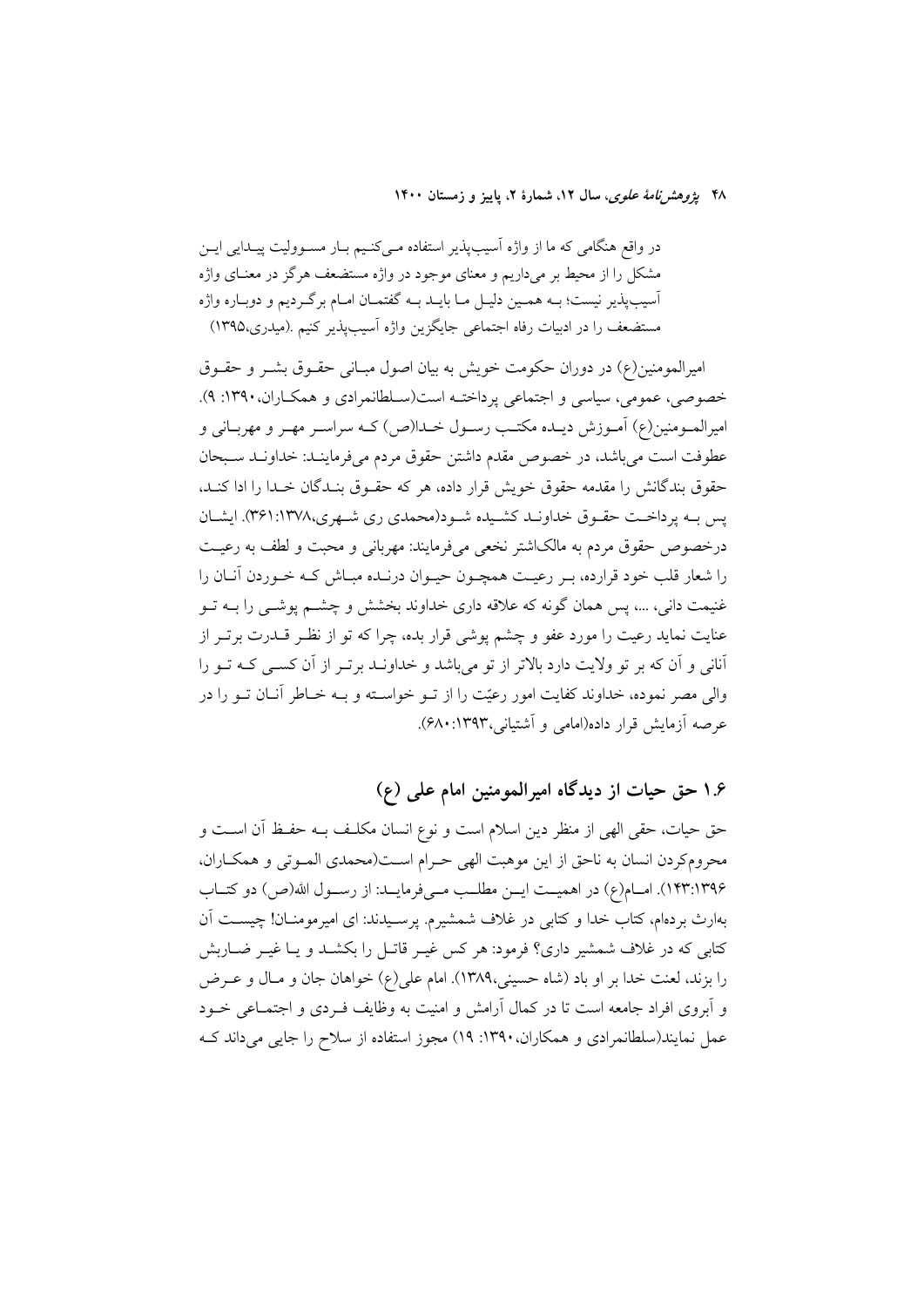منجر به قتل بی گناهی نشود. امام(ع) در نامه ۵۳ نهج البلاغــه بــه مالــکاشــتر، در خصـــوص این که جان مردم را محترم میداند و در مورد به ناحق ریخته شدن خون مردم مـیفرمایــد: از ریختن خون ناحق شدیداً بپرهیز، زیرا هیچ چیز در نزدیک ســاختن انتقــام الهــی و مجــازاتِ شدیدتر و سرعتِ زوال نعمت و پایان بخشیدن به حکومت ها، همچـون ریخـتن خـون بــه ناحق نیست. خداوند سبحان در دادگاه قیامت پیش از هر چیز در میان بندگان خود در مــورد خونهایی که ریخته شده دادرسی خواهد کرد. امام(ع) در این بخش از عهدنامه مسأله بسـیار مهمی را عنوان میکند و آن احترام به خون انسانهاست، حضرت با تعبیرات متعدد و مؤکـد مالکاشتر را از این امر به پرهیز وا میدارد. به یقین مالک کسبی نبـود کــه خــون بــی گنــاهـی را بریزد، بلکه منظور از این سخن آن است که به هنگامی که فرمان قتل افـراد مهدورالـدم را صادر مـى كنـد، نهايـت دقـت را بـه خـرج دهـد مبـادا بـى گنـاهى بـه اشـتباه كشـته شـود (مکارمشیرازی،۱۳۹۰،ج۱۲۲/۱). مشی تفکری امام(ع) به حدی ما فــوق تصــور اســت کــه ایشان حتی برای قاتل خویش توصیههایی بـه فرزنـد والا مقـام خـود دارنـد: ای فرزنـدان عبدالمطلب، نبینم که در خون مسلمانان فرو رفته باشید و بانـگ بر آوریــد کــه، امیرالـمـؤمنین كشته شد. بدانيد كه نبايد به قصاص خون من جز قاتلم كشته شود. بنگريد اگـر مـن از ايـن ضربت که او زده است کشته شوم شما نیز یک ضربت بر او زنیـد. اعضـایش را مبریـد، کــه من از رسول\لله(ص) شنیدم که فرمود: بیرهیزید از مثله کردن حتی اگــر سـگ گیرنــده باشــد (مکارم شیرازی،پیشین).

## ۲.۶ کرامت انسانی از دیدگاه امیرالمومنین امام علی (ع)

حضرت علی(ع) در باب کرامت انسانی میفرمایند: دانا کسی است که قدر خـود را بشناسـد و در نادانی مرد، این بس که پایه ی ارزش خویش را نشناسد(شهیدی،۱۳۷۲: ۹۵). پی بـردن انسان به ارزش و عظمت كرامت نفس خود از مهمترين مراحل خودشناسي است. بشـر تـا زمانی که به قابلیت و تواناییهای خود یی نبرده باشد و بـه اَن واقـف نشـود، قــادر بــه ســیر تکامل نبوده و نمي تواند قابليتهاي بالقوه خود را بـه فعليـت برسـاند(عليخاني،١٣٧٧:٢١۶). امام(ع) در زمان خلافت خویش درصدد تقسیم بیــتالمــال برآمــد؛ حضــرت بــه هــر نفــر سه دینار داد من جمله مردی از انصار و غـلام سـیاهش. مـرد انصـاری اعتـراض کـرد کـه: «یاعلی! من این غلام را دیروز آزاد کردهام، آیا سهم مرا بــا او بــه یــک انــدازه مــیپــردازی؟»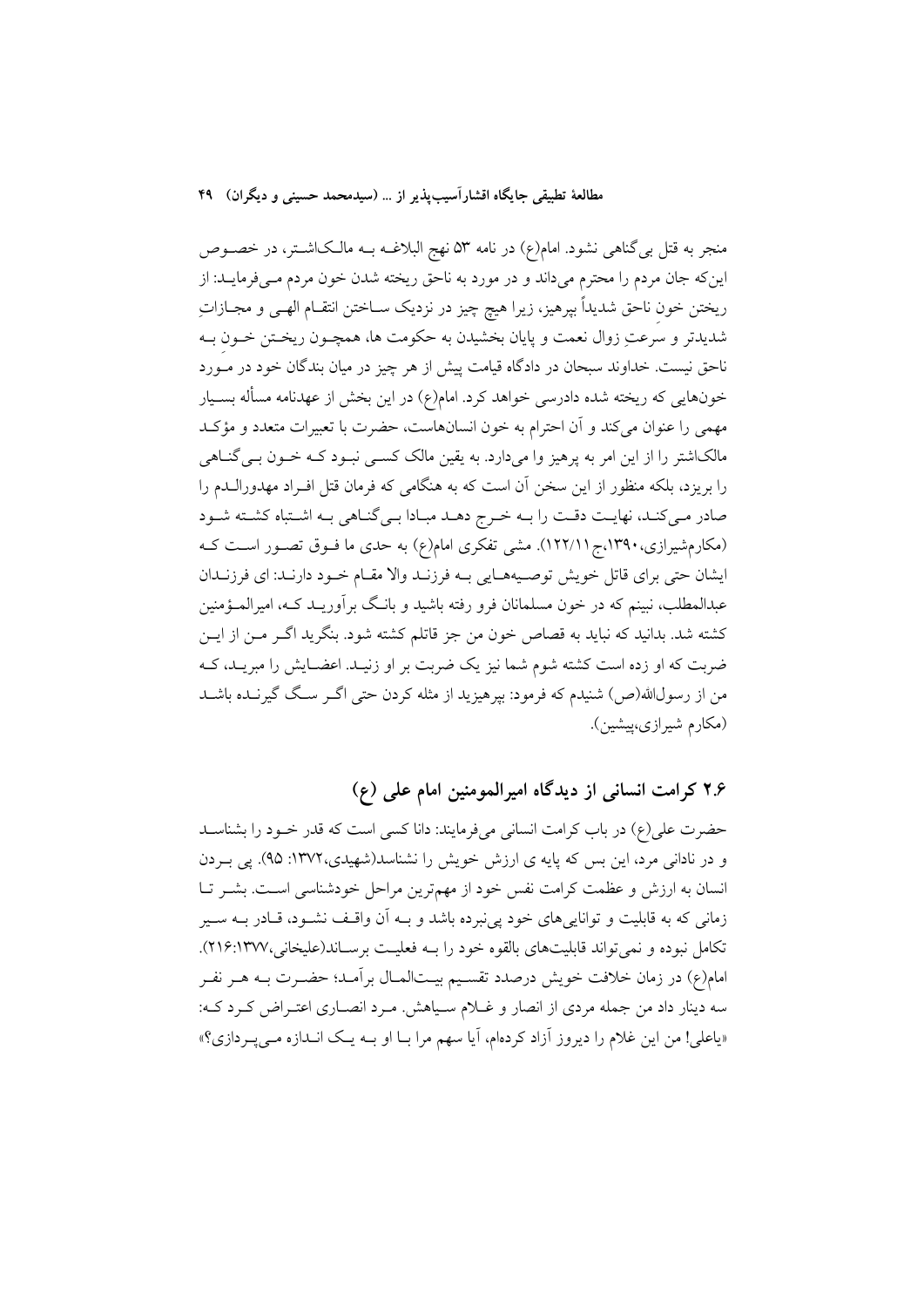۵۰ یژ*وهشرنامهٔ علوی*، سال ۱۲، شمارهٔ ۲، پاییز و زمستان ۱۴۰۰

امام(ع) پاسخ دادند: «من در کتاب خدا نگاه کردم و هیچ برتــری بــین فرزنــدان اســماعیل[که كنيززاده بودند] و فرزندان اسحاق[كه آزاده بودند] نديدم. (كليني ،١٤١٣، ٢٩) هـر مسـئلهيـي که به نحوی موجب میشد عزت نفس انسانی خدشهدار شود، امام(ع) آن را برنمــیتافــت و با آن مخالفت می نمود. حضرت علی(ع) در بازگشت از جنگ صفین به بزرگ قبیله همــدان برخوردند که در جایی که امام(ع) سواره بودنـد پیـاده در رکـاب حضـرت(ع) بــه راه افتـاد حضرت به وي فرمود: برگرد كه اين گونه راه رفتن تو موجب مي شود والي فريفتـه و مـؤمن خوار شود (المنقرى، ١۴٠٣ ، ٥٣٢).

۳.۶ تبعیض از دیدگاه امیرالمومنین امام علمی(ع)

تبعیض در جامعه سبب یاس و نومیدی مردم می شود و سرمایههای اجتماعی را نابود و پایـه و ستون حکومت را متزلزل میکند. از جنبههای بارز حکومتی امام علی(ع) تسـاوی همگـان در برابر قانون و لزوم استفاده و بهر ممندی مساوی از سرمایههای ملی است.

همه مشکلات حکومت علی(ع) حتی جنگهایی که به حضرت تحمیـل شـد، بـر هـم زدن نظام ظالمانه وبرعدالتيها وتبعيضها بود، حضرت پس از پـذيرش حكومـت فرموند: داراییهای به غـارت رفتـه برگـردد، امکانـات عمـومی عادلانـه توزیـع شـود، مناسبات ظالمانه از میان برداشته شود. کسانی که بـه ناشایسـتگی بـر اسـاس یـک نظـام مدیریتی—سیاسی تبعیض]میز پیش افتاده بودند، سر جای خودشــان برگردنــد و کســانی که پس زده شده بودند، پیش بیایند.(دلشاد تهرانی،۱۳۹۶،خبرگزاری شفقا)

امام علی(ع) با مصادره اموال و ثروتهای کلانی که از سوی خلفای پیشین به اشـخاص بخشیده شده بود موجب تسلی دل مستضعفان شد. امام(ع)، بعـد از بیعـت مـردم از تســاوی حقوق سخن مي گويند و مهاجرين و انصار را با مسلمانان متاخر و حتـي تــازه مســلمانان در حقوق و حدود برابر دانسته و میفرمایند: مال از آن خداوند است و بسین شـما بــه تســاوی تقسیم می شود هیچ کس در این تقسیم بر دیگران برتری ندارد و برای متقین در روز قیامت بهترين اجر و ثواب خواهد بود. خداوند دنيا را اجر و ثواب متقين قرار نداد(ابن ابي الحديــد، ۴۹ق، ۲۷). امام علي(ع) در تعريف عدل در حكمت ۴۷۰ نهج البلاغه مـ ووماينـد: توحيـد این است که خدا را بـه تصـورّ در نیـاوری و عـدل ایـن اسـت کـه خـدا را مـتهم نسـازی (مکارم شیرازی، ۱۳۶۸،ج۶: ۶۸۶). امام(ع) در نامه ۵۳ نهـج|لبلاغــه خطــاب بــه مالــک|شــتر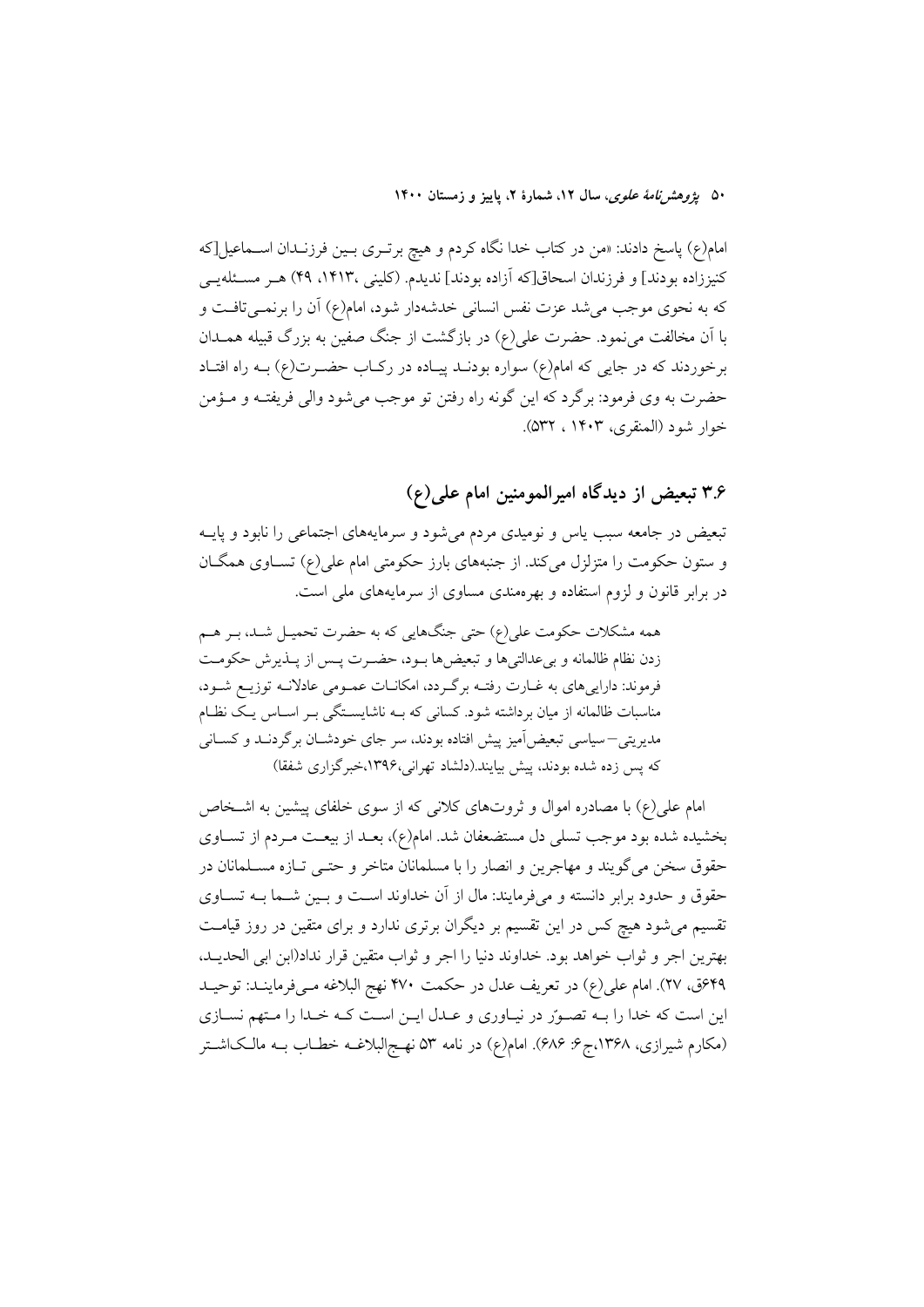درخصوص نهی از تبعیض میفرماید: و بدان، که والی را خویشـاوندان و نزدیکـان اسـت و در ایشـان خـوی برتـری جـویی و گردنكشـی اسـت و در معـاملات بـا مـردم رعایـت انصاف نکنند. به هیچیک از اطرافیان و خویشاوندانت زمینی را به اقطاع مده، مبادا بــه ســبب نزدیکی به تو، پیمانی بندند که صاحبان زمینهای مجاورشان را در سـهمی کـه از آب دارنــد یا کاری که باید به اشتراک انجام دهند، زیان برسانند و بخواهند بار زحمت خـود بـر دوش آنان نهند. همانطور که اشاره شـد در آمـوزههـای اسـلامی و علـوی تبعـیض و بـیعـدالتی جایی ندارد و اقشار جامعه از هر حیث با هم برابرند و تمـامی آنچـه کـه از آن حکومـت و بیتالمال است به تساوی بین افراد جامعه تعلق دارد و هیچ کس حــق برداشــت و ضــایع و تباه کردن آن را به واسطه برتریهای من در آوردی ندارد.

## ۴.۶ حق تعلیم و تربیت از دیدگاه امیرالمومنین امام علی (ع)

امیرالمومنین(ع) در فرمایشات خود بــه علــم و عمــل نمــودن بــه اَن و جایگــاه عــالم بســیار اشاره نمودهاند. در حکمت ۱۴۷ از نهجالبلاغه، کمیل بن زیاد به نقــل قــول از امیرالمــومنین میگوید: مردم سه دسته اند، عالمی ربّانی، آموزندهای کـه در راه راسـت گـام بـر مـیدارد و سوم کسانی که از پی هر آواز میروند و با وزش هر باد به چپ و راست میل مــیکننــد و از فروغ دانش بهرهور نشدهاند و به رکـن اسـتواری پنـاه نجسـتهانـد. ای کمیـل، علــم بهتــر از مال است. علـم تــو را نگــه مــی(دارد و تــو بایــد مــال را نگــه داری. مــال بــه هزینــه كــردن کاسته میشود و حال آنکـه، از علــم هــر چــه انفــاق کنــی، افزونتــر شــود و آنچــه بــه مــال پرورده شود با زوال مال زوال مییابد. شناخت فضیلت علم، رکنی از ارکان دیـن اسـت کـه باید بدان گردن نهاد. در فرازی دیگر امام در حکمت ۳۳۸ از نهجالبلاغه میفرمایند: علــم بــر دو گونه است: یکی مطبوع، یعنی علمی که در طبیعت کسی سرشته است و یکسی مســموع، که به گوش بشنوند. اگر علم مطبوع نبود علم مسموع سود ندهد. امام علی(ع) بـه جـابر بــن عبدالله الانصاري فرمود: اي جابر، قوام دنيا بر چهار كس است: عالمي كـه علــم خــود را بــه کار دارد. جاهلی که از فرا گرفتن علم سر بر نتابد، بخشندهای که در بخشش بخـل نــورزد و فقیری که دنیا را به آخرتش نفروشد. هرگاه، عــالم، علــم خــود را بــه کــار نــدارد، جاهــل از آموختن سر بر تابد و هرگاه، توانگر از بخشیدن مال خود بخل ورزد، فقیر آخرتش را به دنیــا خواهد فروخت. (سيدرضي،١٣٩٨،حكمت ٣٧٢،٤٢٩٢).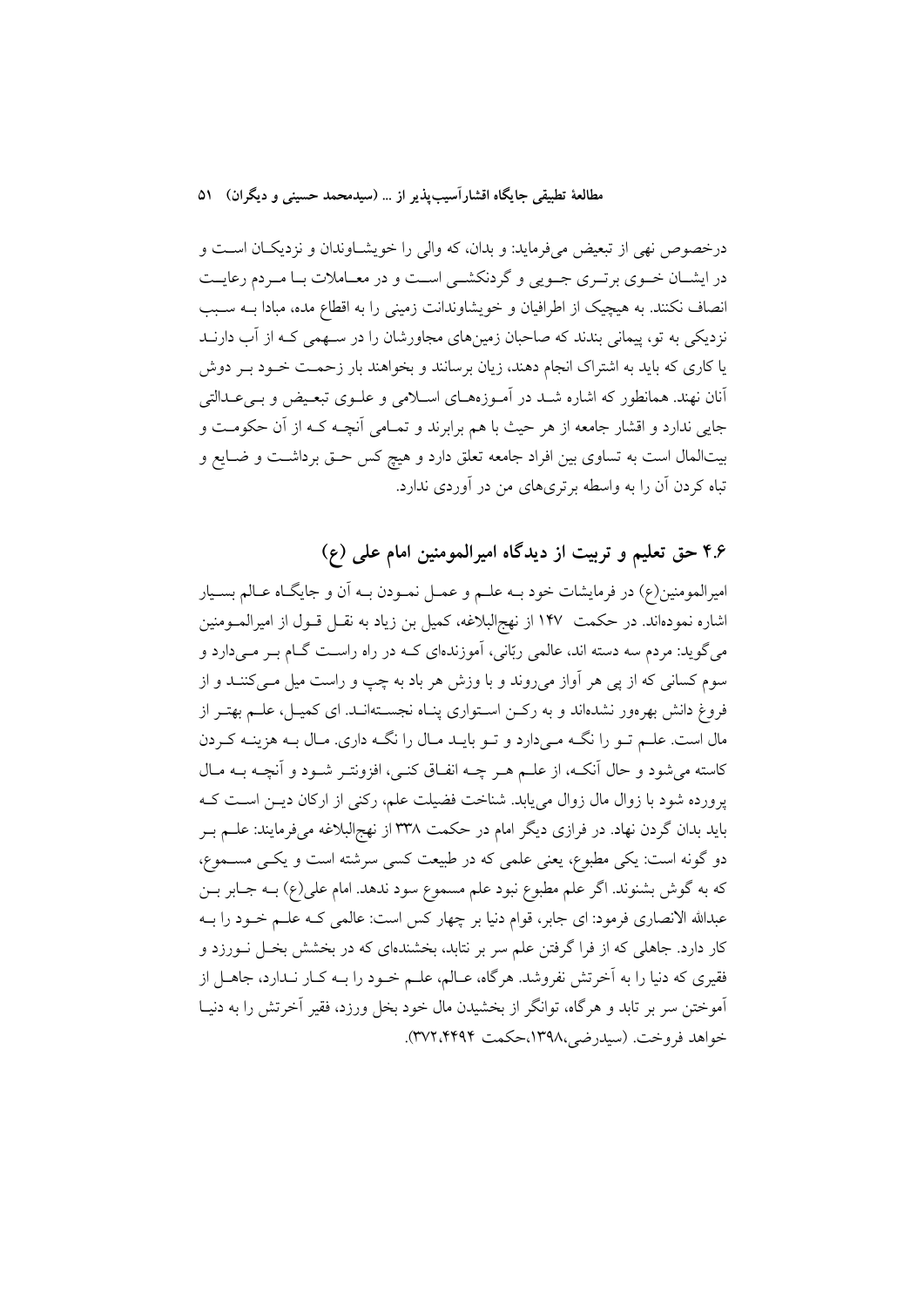۵۲ ی*ژوهش نامهٔ علوی*، سال ۱۲، شمارهٔ ۲، پاییز و زمستان ۱۴۰۰

### ۵.۶ حقوق شهروندی از دیدگاه امیرالمومنین امام علی (ع)

در دیدگاه امیرمؤمنان(ع) حکومت تنها زمانی اعتبار مییابـد کـه وسـیلهای در جهـت تحقـق اهداف انسانی و الهی و ابزار برپایی عدالت و رفاه همگانی و حفظ حرمت و حقوق انســانی و بستر تعالی اَدمی باشد. بر پایهی این دیدگاه می توان گفت کـه امیرمؤمنـان چهـار هــدف و غايت مهم از شهروندي مدنظر دارد: برقراري عدالت، تأمين امنيت، تأمين رفـاه شــهروندان و جامعه و تربیت برای زمینهسـازی رشــد و تعــالی انســانها(دلشــاد تهرانــی،١٣٩١). نظریــات امیرمؤمنان(ع)، درخصوص حقوق شهروندی در جامعه با توجه بـه نظریــات قــرآن و ســنت پیامبر(ص) بوده است و شرایط اجتماعی نیز تا حد عدم مغایرت با دستورهای این دو منبع، بـا انديشـهي شـهروندي اّن حضـرت ارتبـاط دارد؛ امـا اصـل بـر دو منبـع مـذكور اسـت (ابنتراب، ۱۳۸۵). پس ایدهی شهروندی در نظر امام علی(ع) مبتنــی بــر بســتر دینــی اســت؛ چراکه دو منبع نامبرده، یعنـی قـراَن و سـنت مهـمتـرین منـابع دیـن اسـلامانـد. هــمچنـین امام مشروعیت را الهی می داند که این مشروعیت الهـی بــا اقبــال و ارادهی مــردم در جامعــه محقق میشود. در ضمن، دین و سیاست نیز در کلام و مشی عملـی آن حضـرت، رابطـهای تنگاتنگ و ناگسستنی دارنـد. پـس از بررسـی محتـوای شـهروندی و چگـونگی رابطـهی فرمانروایان و شهروندان، در می یابیم که از نظر امیرمؤمنــان(ع) ایــن رابطــه بایــد دو ســویه و متقابل باشد؛ چون حق و تکلیف بـاهمانــد(عربی فـر،١٣٨٩: ٧١). امــام(ع) در خطبــه ١٣۶ از نهج البلاغه در خصوص چگونگی اجرای عدالت میفرمایند: بیعت شما با من کاری نبود ک بتصادف يا بدون انديشه صورت پذيرفته باشد و كار من با شـما يكـي نيسـت. مـن شـما را برای کارهای خدایی میخواهم و شما مرا برای منافع خود میخواهیـد. امـام(ع) در جایگـاه حقوق متقابل مردم در خطبه ٢١۶ نهجالبلاغه میفرماید: خداوند به خاطر حکمرانی مـن بـر شما برای من بر عهده شما حقّی قرار داده، شما را نیز بر من حقّی است مانند حقّـی کــه مــرا بر شماست و … در ادامه خطبه در جهت همکاری به منظور احقاق حق میفرمایند: پـس بـر شماست که در چنین زمانی به یکدیگر اندرز دهید و یکدیگر را نیکو پاری دهیـد. امـام(ع) در این بخش از خطبه، به سه اصل مهم اجتماعی اشاره می کند: نخست عدم غـرور و انجـام وظایف محوله، و در بیان آن دو اصل دیگر اجتماعی میفرماید: «هیچ کس ــ هر انــدازه مقــام و منزلتش در حق بزرگ باشد و فضیلتش در دین سابقه دار، برتر از آن نیست کـه در انجـام حقی که خدا بر عهده او گذارده، بی نیاز از کمک دیگران باشد و نیز هیچ کـس \_هــر چنــد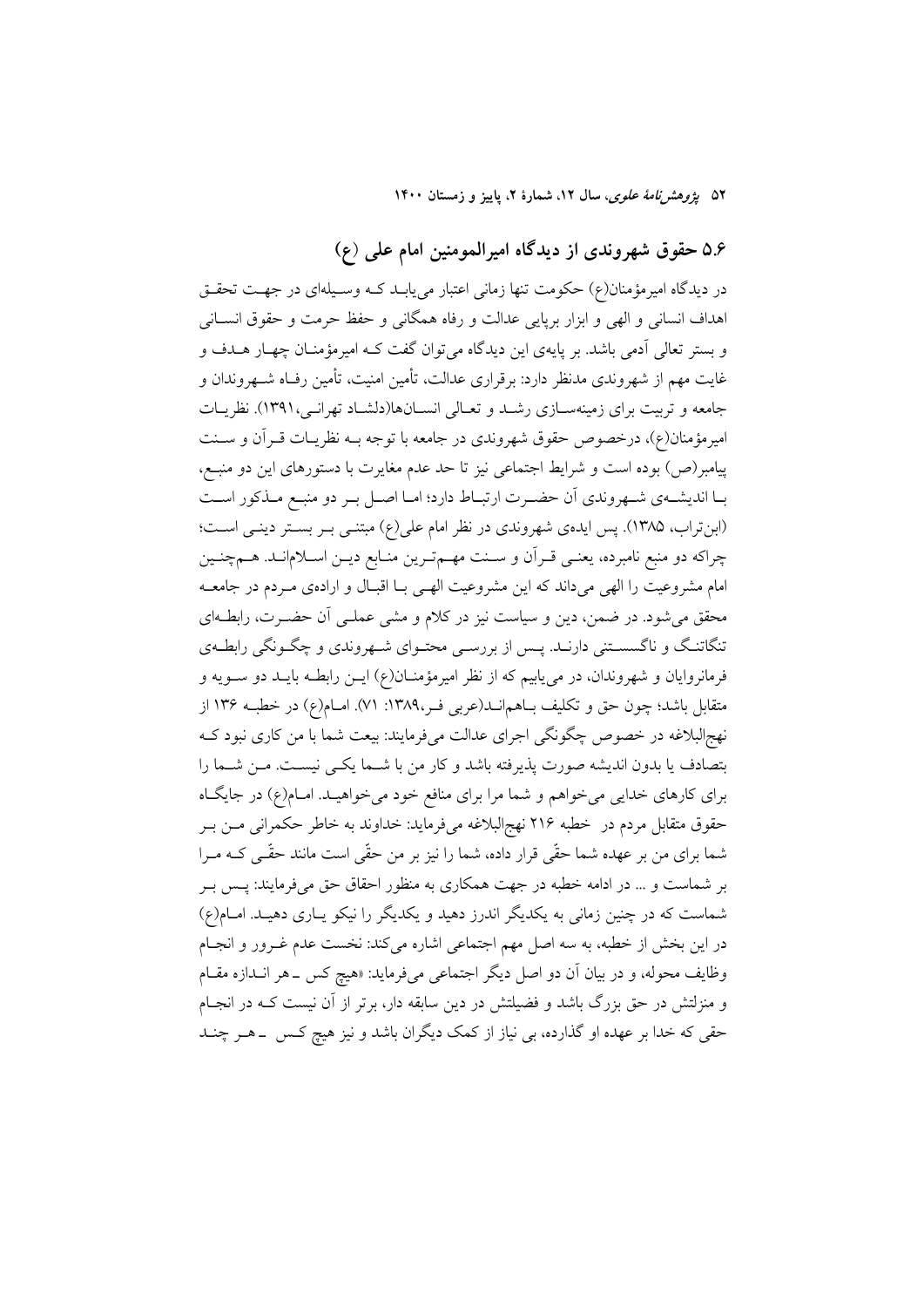مردم او را کوچک بشمارند و با دیـده حقـارت بــه او بنگرنــد ــ کمتــر از آن نیســت کــه بــه دیگران در راه انجام حق کمک کند یا به او در این راه کمک شود. اشاره به اینکه همــه بایــد این حقیقت را درک کننـد کـه هـیچ یـک از اقویـا و ضـعفا در صـحنه اجتمـاع، از دیگـری بى نياز نيستند.

۶.۶ حقوق زنان از دیدگاه امیرالمومنین امام علمی(ع)

در دوران خلافت امیرالمـومنین(ع) زنــان در کمــال آزادی بــه ایشــان مراجعــه مــیکــرده و مشكلات و شكايتهاي خـود را بـه اطـلاع ايشـان رسـانده و حـل مشـكلات خـود را طلب میکردند و در این میان گاهی هتک حرمت حضرت هم میشده و به حضرت دشـنام و ناسزا می گفتند(مجلسی،۱۳۸۶، ۴۱، ۳۱۰). اما هیچکس متعرض آنها نمی گشت و حضـرت هم با نهایت صبر و حوصله به کلام آنها گوش میکرد. امـام(ع) بسـیار بــه خــانواده خــود و حضـرت زهـرا(س) علاقمنـد بـوده و در امـور منـزل نيـز بـه ايشـان يـاري مـيرسـاندند (مجلسی، ۴۱، ۱۲۳). در نامه ۱۴ نهج البلاغه امام(ع) در خصوص اخـلاق و آداب جنگ بـا تکیه بر موضوع زن میفرمایند: و زنـان را میازاریــد و آنــان را بــه خشــم میاوریــد، هرچنــد، آبروی شما بریزند یا امیرانتان را دشنام دهند. که زنان به جسم ناتوانانــد و بــه نفـس و عقــل ضعیف. حتی در زمانی که زنان مشرک بودند، ما را گفته بودند که از آنان دست بـاز داریــم. حضرت علي(ع) در كلامي ديگر تاكيد دارند كه نبايد عواطف و احساسـات صـرف، مبـدا تمام انفعال و رفتار زن باشد بلکه بهرهگیری زن از زیباییهـای ظـاهری وجـودیش در تمـام مراتب باید به گونهای متفاوت باشد، یعنی استفاده صحیح و درست از جسم، بهـرهگیــری از عاطفه و محبت و احساس، روی آوردن به آرامش بدن و لباس و ظرایـف گفتـار و عملـش نشانه عقل می باشد(ابن بابویه القمی،۱۳۷۴،ص۱۳۷۴). عقـل زنــان در زیبــایی آنهــا و زیبــایی مـردان در عقــل آنهاســت.(جوادي اَملــي،١٣٧٨:١٥۵:١٣٧٨ مشخصــا اميرالمــؤمنين(ع) در صــدد نکوهش زنان نبوده، بلکه در صدد بیان حالت طبیعی زنان می باشند، چراکه علی ظـاهر زنــان در حالت عادی و طبیعی، توجه بیشتری به جمال و زینت خویش نسبت به مردان دارند.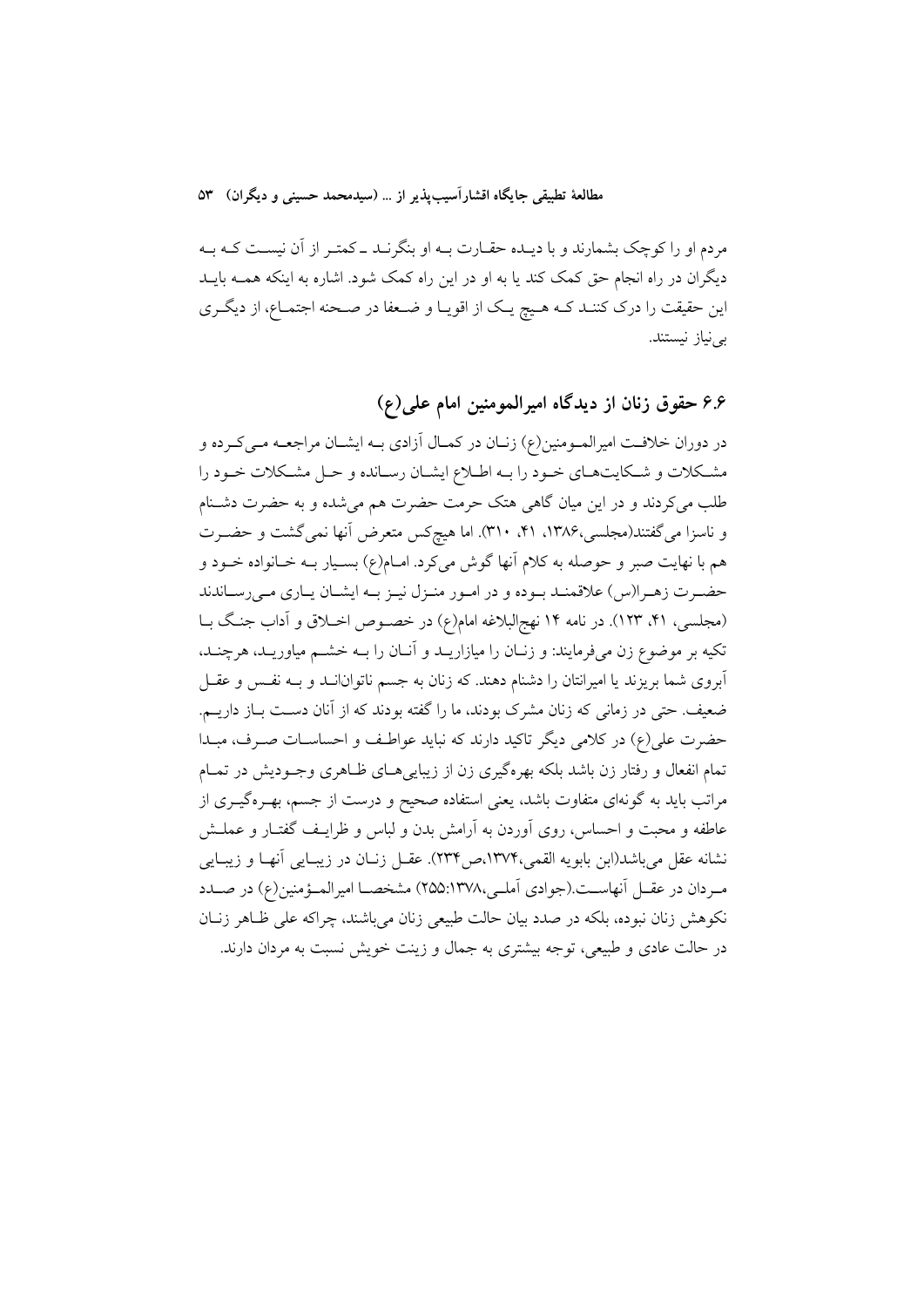۵۴ ی*ژوهشرنامهٔ علوی*، سال ۱۲، شمارهٔ ۲، پاییز و زمستان ۱۴۰۰

### ۷.۶ حقوق کودکان از دیدگاه امیرالمومنین امام علمی (ع)

امام(ع) در خصوص حقوق پدر و فرزند میفرمایند: فرزند را بر پدر حقـبی اسـت و پــدر را نیز بر فرزند حقی. حق پدر بر فرزند این است، که فرزندش در همه حـال، فرمـانبردار باشــد و مگر در معصیت خدای سبحان و حق فرزند بر یدر ایــن اســت، کــه بــرای او نــامی نیکــو برگزيند و نيكو ادبش كند و قرأنش بياموزد(حكمت ٣۴۶).

## ۸.۶ حقوق سالمندان از دیدگاه امیرالمومنین امام علی (ع)

امام علي(ع) مي فرمايد: انديشه پير در نزد من از تلاش جوان خوشــايندتر اســت و در جــايي دیگر این گونه نقل شده تجربه پیران از آمادگی رزمـی جوانـان برتـر اسـت(حکمت ۸۶). از كلام امام(ع) مي توان برداشت نمود: پير داراي تجربه است و با قدرت انديشه و تجربه خــود از پس مشکلات بر می آید که جوان بـیتجربـه هرچنـد دارای قـدرت بـدنی بـالایی باشـد نمي تواند به آن برسد و ممكن است جوانان به دليل عـدم آگــاهي و دانــش كامــل مجموعــه خود را دچار خسران کننـد و شـک نیسـت کـه رأی و اندیشـه مقـدم بـر شـجاعت اسـت. امیرالمؤمنین(ع) میفرمایند: بـا کودکـان خـانوادهات مهربـان بـاش و بزرگـان خـانوادهات را احترام گذار .امام علی(ع) بر پیرمردی سائل گذشت و وقتی حال زار او را دید به اطرافیــانش گفت: از او کار کشیدید تا پیر شد، حال که عاجز شده است چــرا از او دریــغ مــیداریــد؟ از بیتالمال به او بازنشستگی بپردازید(شیخ حر عاملی ، ۱۱، ۴۹).

### ۹.۶ حقوق معلولان از دیدگاه امیرالمومنین امام علمی (ع)

پیامبر(ص) در حدیثی فرمود: یا علی، خدای متعـال تـو را چنـین قـرار داده کـه بینوایـان را دوست میداری و آنان را به عنوان پیروان خویش بپسندی و آنان هــم تــو را بــه پیشــوایی و امامت بيسندند(حليهٔ الاولياء ١: ٧١). امــام علــي(ع) در خصــوص حمايــت حكمــا از اقشــار آسیب،پذیر جامعه به مالک اشتر چنین می نویسند: خدا را خدا را در طبقــه پــایین اجتمــاع، از آنان که راه چاره ندارند و از کار افتادگان و نیازمنـدان و دچارشـدگان بـه زیـان و سـختی و صاحبان امراضی کـه از پـا در آمـدهانـد، در میـان اینـان کسـانی هسـتند کـه روی سـؤال و اظهارحاجت دارند و کسانی که عفت نفسشان مـانع از سـؤال اسـت. بنـابراین آنچــه را کــه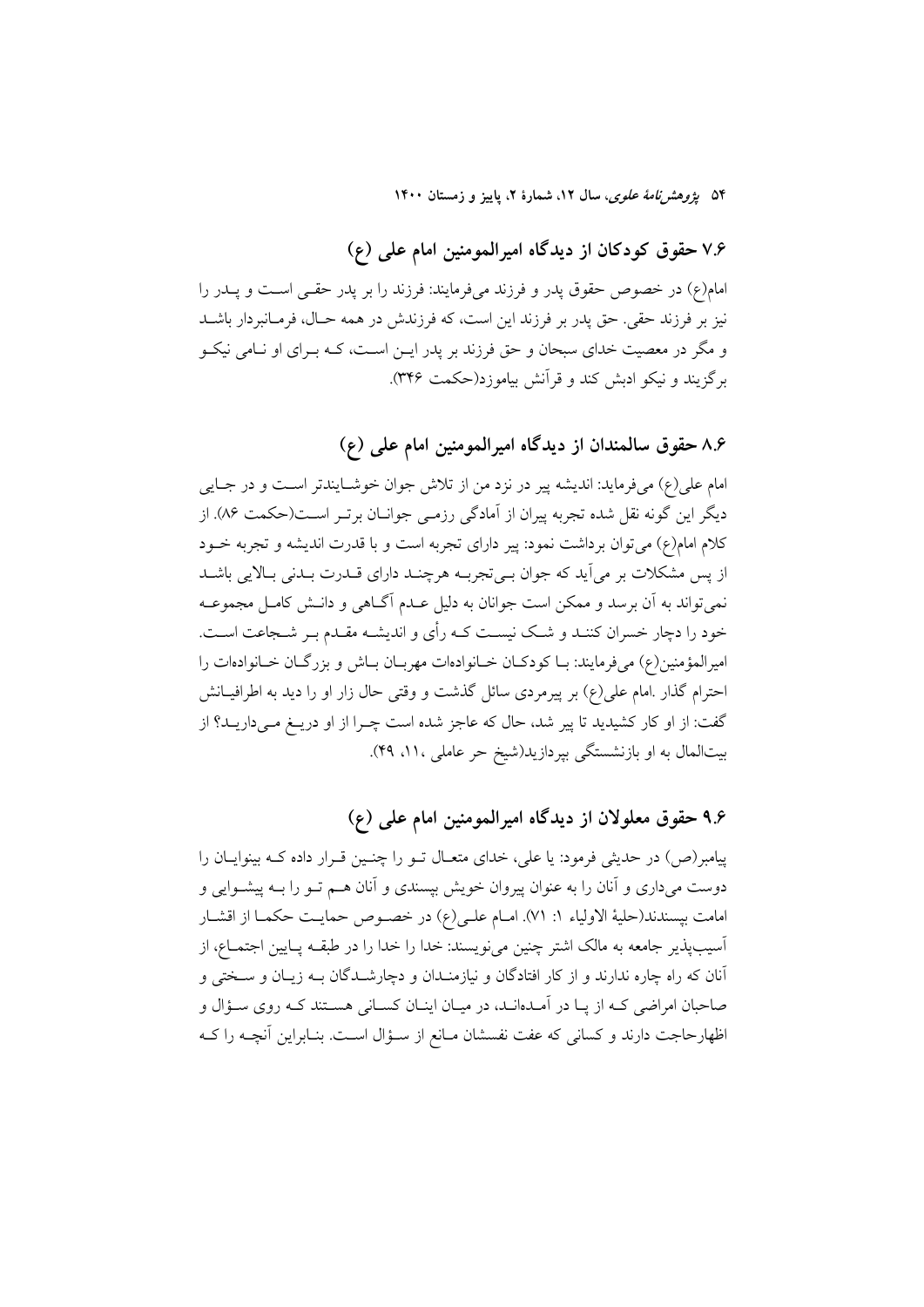خداوند در مورد آنان از حفظ حقوق از تو خواسته به حفظ آن پرداز، …، به اوضاع يتيمــان و سالخوردگان که راه چارهای ندارند، و خـود را در معـرض سـؤال از مـردم قـرار نـدادهانـد رسیدگی کن(نامه ۵۳). سخنان امام(ع) از چند منظر قابل تامل است، لـزوم رعایـت حقـوق مزد بگیران و در نهایت لزوم حفظ شان و حقوق اقشار آسیبپذیر جامعـه. معلــولین نیــز بــا توجه به مشکلاتی که در جامعه گریبـان گیـر آنهاسـت درسـت یـا غلـط بـه عنـوان اقشـار آسيبپذير جامعه مي تواند مصداق و مخاطب اين سخن امام باشند؛ زيرا معلـولين همـواره از لحاظ جسمي و روحي دچار اسيبهايي هستند هرچنـد در ايـن مـورد خـود بـه بالنـدگي رسیده باشند. در حکومت علوی، سیاست مردمـی و جانبـداری از مظلومـان و محرومـان از اصول کلّی زمامداری امیر مؤمنان(ع) بود.

### ۷. نتىجەگىرى

تاکید بر حفظ کرامت مردم همواره از سوی امیرالمومنین(ع) به کارگزاران گوشزد می شـد. از دیدگاه امام(ع) انسان آزاد است و در سلطه و بند کسی جـز بـاری تعـالی نیسـت و شایسـته مقام انسانیت نیست که نـزد کسـی کـرنش کنـد، امـام علـی(ع) مـیفرمایـد: خـود را بـرده دیگران مساز در حالی که خداوند تو را آزاد آفریده است(نامه ۳۱)، حـق حیـات، (در اسـناد بین|لمللی به عنوان یکی از حقوق بنیادین بشری محسوب گردیـده) اخــتلاف نظراتــی بــین اندیشمندان غربی و مسلمان به همراه دارد، چرا که در حقوق بشر غربی حق حیات مختص به شخص است اما در فلسفه اسلامی علوی، انسان حق حیات را از جانب خداوند می دانـد. همچنین در فلسفه غربی تنها دولتها هستند که حق دخالت در حـوزه حـق حیـات بـرای افراد جامعه را دارا مےباشند و ایـن یکـی از معضـلات جوامـع غربـی اسـت کـه مشـکل خودکشی و سقط جنین و غیره را نتوانسته اند حل کنند. امام علی(ع) در مدتی کوتاه سـعی در فراهم نمودن زمینههای آشنایی مردم بـا حقــوق خــود برآمــد. از مهــمتــرین برنامــههــای حکومت علوی بعد از سبک حکومتی خلافای سهگانه به طور خلاصه می توان در پنج اقــدام اصلی و بنیادین، بیان نمود که عبارت بودند از: رفع تبعیض در تقسیم بیتالمال؛ بازگردانــدن داراییهای عمومی به تاراج رفته؛ جلوگیری از پیدایش ثـروتهـای نامشـروع در حکومـت؛ تلاش در راه عمران و آبادانی؛ تأمین نیازهای اجتماعی محرومان و امـام علـی(ع) مهــمتــرین آفت در زمامداری خلفای پیشین خود را، تاراج اموال عمومی می دانستند(پیشه فـرد، ۱۳۸۶.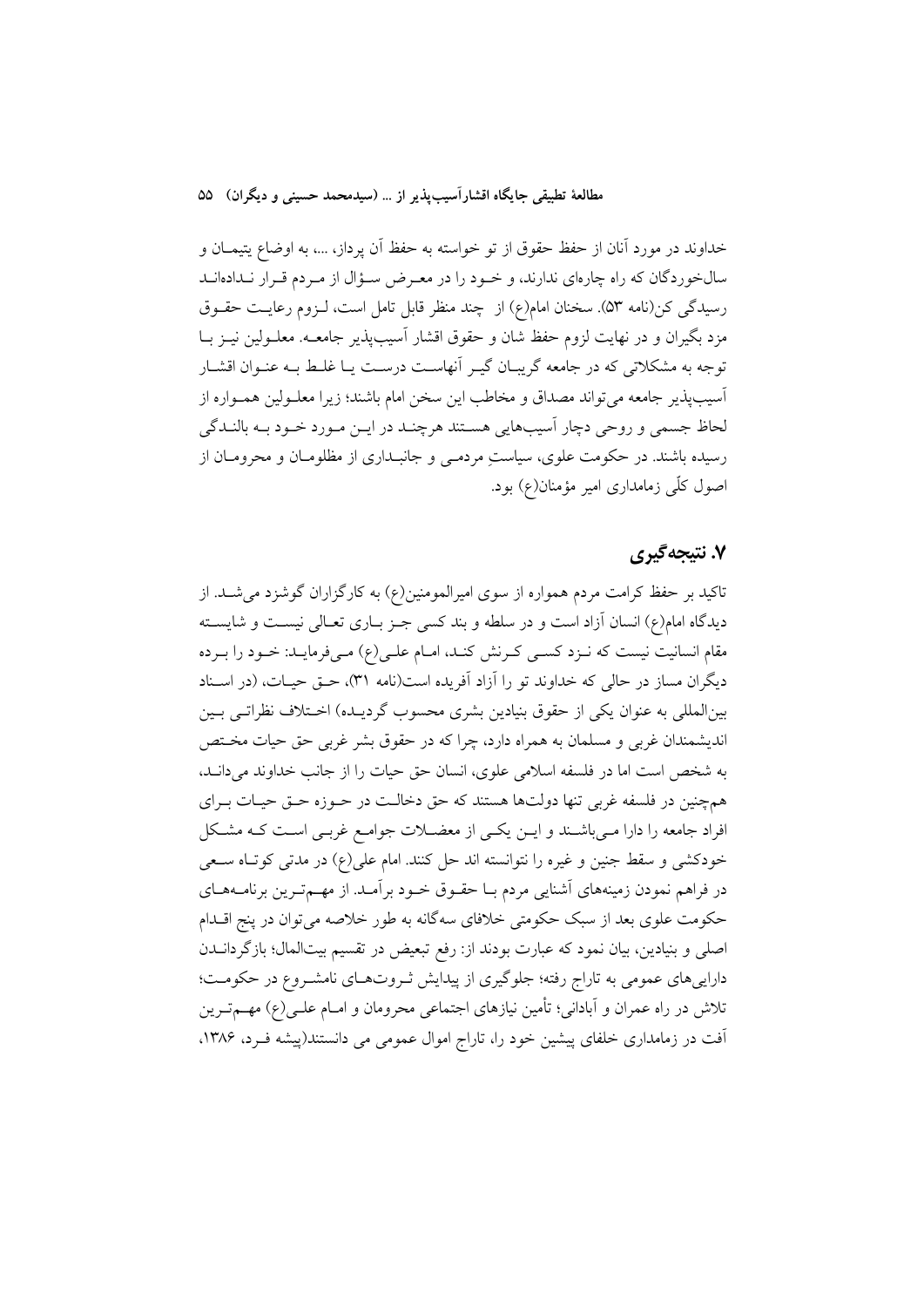۵۶ یژ*وهش نامهٔ علوی*، سال ۱۲، شمارهٔ ۲، پاییز و زمستان ۱۴۰۰

۶۱). امام(ع) دست مردم را در دست بیــتالمـال نهـاد و خــود حــافظ آن شــد. تبعــیض در حکومت علوی جایگاهی نداشته و آموزه های امام(ع) به یاران نیز گویای همین امـر اسـت. امام(ع) فرمودند: مبادا مردانی که دنیا آنها را فرو برده و به ثروتهـا، زمـینهـا، بوســتانهـا و نهرهای جاری و اسبان تنـدپا و راهـوار و کنیزکـان زیبـا رسـیدهانـد، فـردا فریـاد برآورنـد: «حرَّمَنا ابن ابي طالب حقوقَنا» پسر ابوطالـب مــا را از حقوقمــان محــروم نمــود. مهــاجران و انصاری که برای خود مزیتی نسبت به دیگر مسلمانان میبینند، بدانند که امتیـاز معنـوی تنهـا نزد خداست و با سایر مسلمانان از نظر امتیاز مادی تفاوتی ندارنـد(بن!بـیالحدیـد،ج ۱۳۶). امام(ع) در برابر تبعیضها ایستادگی فرمود تا حقوق مردم ضایع نگردد. به هر تقدیر بشــریت همواره به منظور رسیدن به کمال در صدد وضع قواعد و قوانین جدید است. امروزه جامعــه جهانی با دیدی وسیع مرزهای سیاسی را بر داشته و حقوقی برای افراد متصـور اسـت تــا در هر کجا و در هر زمان به اهداف والای بشری دست پیدا کننـد امـا در برخــی از کشــورهای غربي عليرغم تصويب قواعد و قوانين حمايتي، حقوق اقليتهاي مختلـف رعايـت نشـده و به صورت سلیقهای عمل میشود که از موارد آن می توان نقض حقوق شیعیان اشـاره نمــود (فضلي خاني،١٣٩۶:١٥٢) با ايـن حـال أنچـه كـه در ايـن رسـاله بـه وضـوح مشـخص گردیده است وجود حقوق اقشار مختلف مردم علیالخصوص اقشـار آسـیبپـذیر قبـل از معاهدات و قوانین حقوق بشر بوده است. در حقیقت انسانها به وسیله آموزههـای اســلامی علوی در تاریکیهای جهل و گمراهی هدایت یافتند و به کمک آنها به اوج ترقّی رسـیدند و در پرتو شعاع خاندان پیامبر(ص) و آموزههای آنان صبح سعادت انسانها درخشیدن گرفت و تاريكي ها پايان يافت.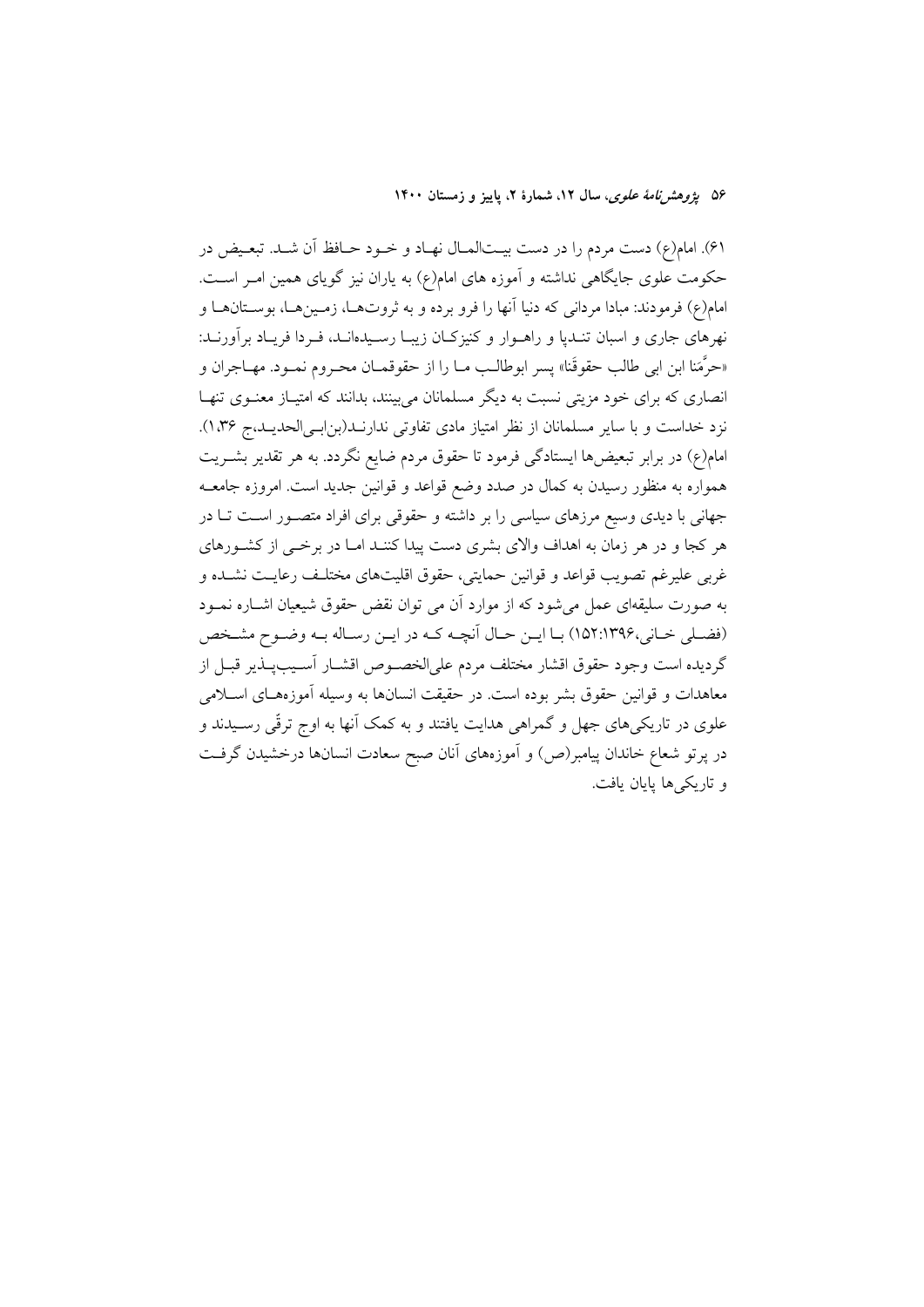| نقاط افتراق                                                                                                                                                                                                                                                                                                                                                                                                                                                                                                                                                                                                                                                                                                                                                                                                                               | نقاط اشتراك                                                                                                                                                                                                                                   | جامعه بين الملي از سال ١٩۴۵ م (١٣۶۴ ه.ق) تا<br>کنه ن                                                                                                                                                                                                                                                                                                                                                                                                                                                                                                                                                                                                                                                                                                                                                                                                                   | حکومت علوی از سال ۳۵ ه.ق - ۴۹<br>ه.ق (۵۶م م – ۶۷۰م)                                                                                                                                                                                                                                                                                                                                                                                                                                                                                                   | حقوق اقشار<br>أسيب پذير |
|-------------------------------------------------------------------------------------------------------------------------------------------------------------------------------------------------------------------------------------------------------------------------------------------------------------------------------------------------------------------------------------------------------------------------------------------------------------------------------------------------------------------------------------------------------------------------------------------------------------------------------------------------------------------------------------------------------------------------------------------------------------------------------------------------------------------------------------------|-----------------------------------------------------------------------------------------------------------------------------------------------------------------------------------------------------------------------------------------------|------------------------------------------------------------------------------------------------------------------------------------------------------------------------------------------------------------------------------------------------------------------------------------------------------------------------------------------------------------------------------------------------------------------------------------------------------------------------------------------------------------------------------------------------------------------------------------------------------------------------------------------------------------------------------------------------------------------------------------------------------------------------------------------------------------------------------------------------------------------------|-------------------------------------------------------------------------------------------------------------------------------------------------------------------------------------------------------------------------------------------------------------------------------------------------------------------------------------------------------------------------------------------------------------------------------------------------------------------------------------------------------------------------------------------------------|-------------------------|
| تفکر و اندیشه غربی بر پایه انسان محوری است به<br>این معنا که انسان میزان سنجش تمام اشیاست،<br>این گونه تفکر از زمان فلاسفه زمان های گذشته<br>مانند بقراط بر می گردد که اکثر اساطیر یونانیان و<br>بعد از آن تمام مكاتب فلسفه أنان بر اين منوال<br>می ندیشیدند (محقق داماد، ۱۳۸۰). این اعتقادات<br>رفته رفته در اعتقاد سنت مسیحی اروپایی،<br>پیشرفت نمود و جایگزین »خدای محوری» شد و<br>خدا بدین معنا در خدمت انسان و نیازهای او<br>گرفته شد. اما در اسلام علوی انسان با فطرتی روبه<br>یگانگی خلق گشته است که این فطرت<br>خدامحوری پایه و اساس اصلی هستی لو را<br>شامل میشود. به عبارت دیگر از بین دو نوع<br>اندیشه »خدا محوری» و یا «انسان محوری» در<br>غرب غلبه با «انسان محوری» و در اسلام غلبه با<br>«خدا محوري» است. شايد در اسلام فقط<br>خدامحوری است نه اینکه غلبه با خدامحوری، و<br>در غرب هم عکس همین بیان (محقق داماد،<br>ييشين). | از منظر هر دو دیدگاه،<br>احترام به حق حیات،<br>کرامت انسانی و آزادی در<br>چهارچوب قانون و<br>همچنین برابری بین تمامی<br>افراد مدنظر بوده و همه افراد<br>موظف به رعایت آن و<br>احترام به حقوق دیگران اند.<br>اما نوع نگاه کاملا<br>متفاوت است. | اعلامیهی جهانی حقوق (۱۹۴۸ م برابر با ۱۳۲۶ ه.ق)<br>میثاق بین لمللی حقوق مدنی و سیاسی (۱۹۶۶ م برابر<br>با ۱۳۸۶ ه.ق)<br>پروتکل الحاقی دوم به میثاق بینالمللی حقوق مدنی و<br>سیاسی (۱۹۸۹ م برابر با ۱۴۱۰ ه.ق)<br>تفسیر عمومی کمیته حقوق بشر (۱۹۹۴م برابر با<br>۱۴۱۵ ه.ق)<br>اسناد منطقهای اعلامیه آمریکایی حقوق و تکالیف<br>انسان (۱۹۴۸ م برابر با ۱۳۶۷ه.ق)<br>کنوانسیون أمریکایی حقوق بشر (۱۹۸۹ م برابر با<br>۱۳۸۹ ه.ق)<br>پروتکل کنوانسیون أمریکایی حقوق بشر(۱۹۹۰ م برابر<br>با ۱۴۱۱ ه.ق)<br>کنوانسیون اروپایی حقوق بشر (۱۹۵۰ م برابر با<br>۱۳۷۰ ه.ق)<br>پروتکل الحاق به کنوانسیون اروپایی حقوق بشر<br>(۱۹۹۸ م برابر با ۱۴۱۹ ه.ق)<br>منشور أفريقايي حقوق بشر(۱۹۸۶ م برابر با<br>۱۴۰۷ ه.ق)<br>حق حیات از دیدگاه جوامع غربی مختص خود<br>شخص بوده و در برخی جوامع حق خودکشی به<br>واسطه بیماری و یا سقط جنین به افراد داده می شود<br>که مغایر با تعلیمات اسلامی و علوی است. | حق حیات از منظر امام علی(ع) در<br>نامه ۵۳ نهج لبلاغه خطاب به<br>مالک اشتر نخعی.<br>امام علي(ع) در دوران حکومت کوتاه<br>و پر برکت خویش در آن دوران بارها<br>بر حفظ حقوق زندگی و کرامت افراد<br>و عدالت میان افراد به والیان ممالک<br>تحت سلطه حکومت اسلامی سفارش<br>موكد نموده و بر اين امر<br>نظارت داشتند.<br>سفارش به فرزند جهت عدم خونریزی<br>و قتال با افراد به منظور خونخواهی و<br>قصاص قاتل خويش فقط با يک ضربه<br>آزاد سازی هزاران بنده از سوی<br>امیرالمومنین (ع)، نه تنها مسلمانان بلکه<br>غير مسلمان و نصراني(وسائل الشيعه،<br>ج ۱۶، ۳و ۳۰) | حقوق بنيادين<br>بشر     |

۱.۷ مقایسهٔ تطبیقی نقاط اشتراک و افتراق حقوق اقشار آسیبپذیر از نگاه دولت علوی و قوانین بینالمللی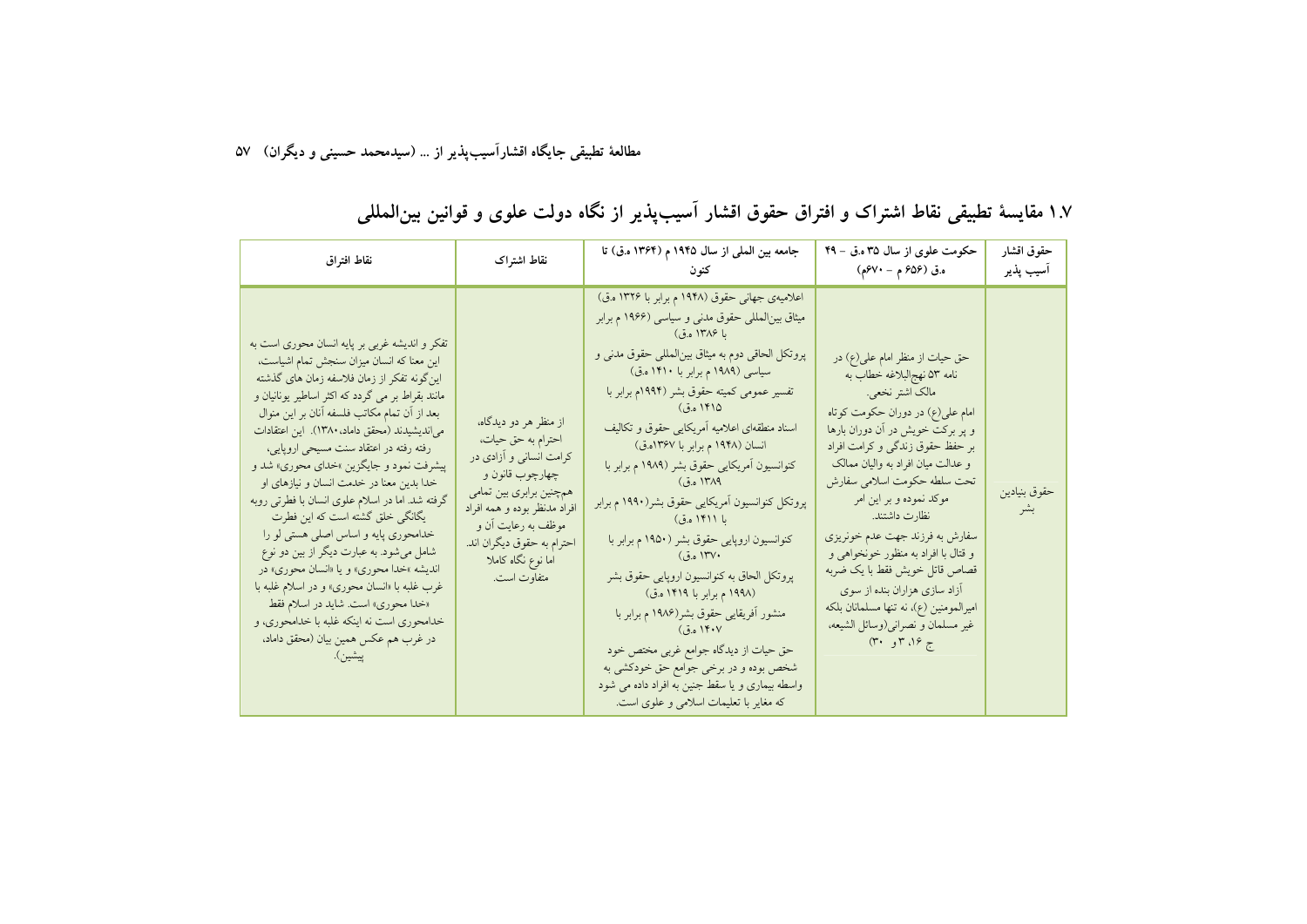#### ۵۸ *یژوهشرنامهٔ علوی*، سال ۱۲، شمارهٔ ۲، پاییز و زمستان ۱۴۰۰

| با توجه به تصويب معاهدات همچنان غرب در<br>مبحث تبعیض-نژادی دست و پا می-زند و<br>رنگینپوستان همچنان از امنیت های روانی و<br>اجتماعی محروم اند که در عصر حاضر قتل فرد<br>سیاه پوست به نام فلوید یکی از موارد<br>لازم لاشاره است كه نظر كل جهان را به خود<br>معطوف ساخت                                    | امروزه کشورهای غربی با<br>شعار عدم تبعیض نژادی و<br>حفظ حقوق رنگين پوستان<br>قوانین و قواعدی را<br>بهرشته تحرير درأوردهاند<br>که در متون اسلامی و از<br>بدو ظهور اسلام تاکید بر أن<br>شده و سفاراشات فراوانی<br>ازسوی ائمه اطهار نسبت به<br>آن بيان شده است.                          | كنوانسيون بينالمللي رفع هر نوع تبعيض نژادي<br>مصوب ۲۱ دسامبر ۱۹۶۵ میلادی                                                                                                                                                                                                                                                                                                                                                             | مصادره اموال و ثروتهای کلانی که<br>از سوی خلفای پیشین به نا حق به<br>اشخاص خاص بخشيده شده بود<br>برابري تقسيم بيتالمال بين افراد حتى<br>انصار و غلامان<br>امر به عدم تبعیض نژادی و قومی در<br>فرمایشاتشان به امرا علی الخصوص<br>مالک اشتر                                                                                                                                                                                                                                                                                                                                                                                                     | تبعيض نژادي         |
|---------------------------------------------------------------------------------------------------------------------------------------------------------------------------------------------------------------------------------------------------------------------------------------------------------|---------------------------------------------------------------------------------------------------------------------------------------------------------------------------------------------------------------------------------------------------------------------------------------|--------------------------------------------------------------------------------------------------------------------------------------------------------------------------------------------------------------------------------------------------------------------------------------------------------------------------------------------------------------------------------------------------------------------------------------|-----------------------------------------------------------------------------------------------------------------------------------------------------------------------------------------------------------------------------------------------------------------------------------------------------------------------------------------------------------------------------------------------------------------------------------------------------------------------------------------------------------------------------------------------------------------------------------------------------------------------------------------------|---------------------|
| اسلام و حکومت علوی همواره در پی رسیدن<br>افراد نوع بشر به حقوق الهي خويش است. در<br>مکتب اسلامی رسالت تعلیم و تربیت، ساختن<br>بشر است و رسیدن به آگاهی و درک بالای او و<br>منشا تمامی علوم به باری تعالی ختم می شود اما<br>در اندیشه غرب منشا علوم، انسانی است و<br>رسالت أن توجيه انسان در اجنماع است. | هر دو اندیشه حقوق تعلیم<br>و تعلم را برای انسان محترم<br>می شمارند اما تا سالیان<br>متمادی بسیاری از<br>اندیشههای غیر اسلامی حق<br>تعلیم و تربیت را بر اساس<br>جنسیت افراد و حتی آزاد و<br>يا برده بودن افراد تميز<br>میدادند، که امروزه در این<br>امر به کمترین حد خود<br>رسيده است. | اشاره شده در معاهدات کنوانسیون مربوط به وضع<br>پناهندگان، کنوانسیون رفع تبعیض همه جانبه نسبت به<br>زنان، كنوانسيون حقوق كودك، كنوانسيون حمايت از<br>كارگران مهاجر و خانوادههاي أنان، كنوانسيون حمايت<br>از افراد دارای معلولیت و کرامت انسانی أنان.<br>از سال ۱۸۸۰م برابر با ۱۹۳۸ قمری به بعد آموزش و<br>پرورش اجباری برای نخستین بار در انگلستان برقرار<br>گردید و سن ترک مدرسه از ده سال به چهارده سال<br>افزايش يافت (گيدنز،١٣٩٨) | اهمیت فراوان به تعلیم تعلم در<br>حكمت١۴٧ نهج البلاغه<br>جایگاه علم و عالم در حکمت ۳۳۸<br>نهج البلاغه<br>جايگاه عالم نزد امير اميرالمومنين<br>خطاب به جابر بن عبدالله الانصارى<br>بها دادن مکتب علوی در کشور ایران<br>در قرون گذشته در کلیه زمینههای<br>نجوم، طب، شعر و ادبیات و عرفان<br>و  سبب بروز علمایی چون ابن سینا،<br>ابو ریحان بیرونی و حافظ و بسیاری از<br>اندیشمندان در حوزه های<br>مختلف شده كه جهان غرب زبان به<br>تمجید از انها در همان دوران برداشته<br>و تا به امروز در دانشگاههای معتبر<br>اندیشههای أنان تدریس می شود.<br>اهميت علم نزد اميرالمومنين(ع)<br>چنانکه در نامهای که به قثم.بن عباس<br>(کارگزار حکومتی خود در مکه) | حق تعليم و<br>تربيت |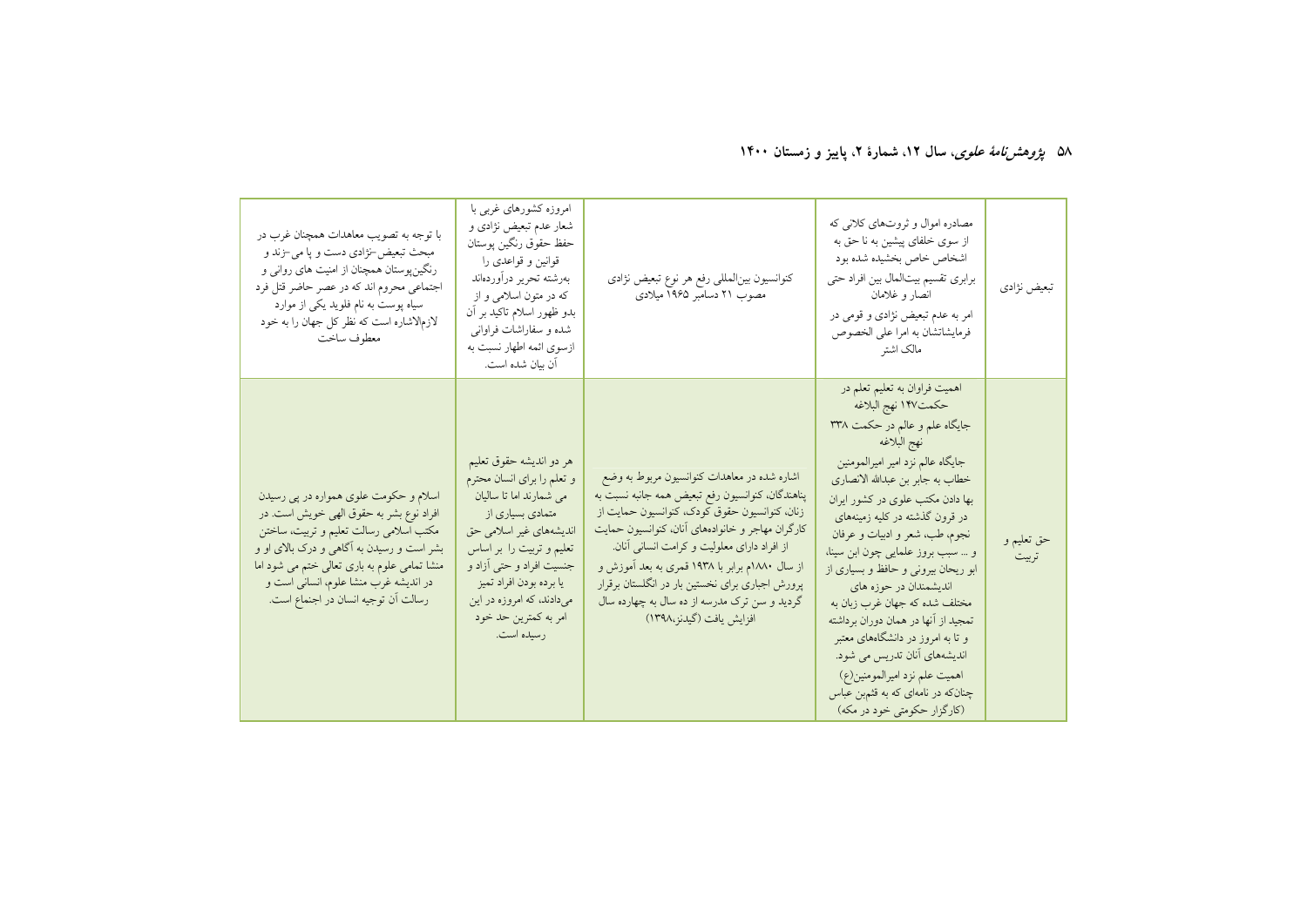|                                                                                                                                                                                                                                                                                                                                                                                                                                                                                                                                                                                                                                                  |                                                                                                                                                                                                                                                                                                                                                                                                                                                                         |                                                                                                                                                                                                                             | می نویسد، می فرماید برنامه<br>شبانه روزیت را طوری تنظیم کن که<br>صبح و عصر با مردم جلسه<br>داشته باشی و استفتاهای أنان را<br>جوابدهي و معالم ديني را به مردم<br>عامی بیاموزی و با دانشمندان در زمینه<br>مسائل علمي به گفتوگو و<br>بحثپردازي (نامه ۶۷ نهج البلاغه) |            |
|--------------------------------------------------------------------------------------------------------------------------------------------------------------------------------------------------------------------------------------------------------------------------------------------------------------------------------------------------------------------------------------------------------------------------------------------------------------------------------------------------------------------------------------------------------------------------------------------------------------------------------------------------|-------------------------------------------------------------------------------------------------------------------------------------------------------------------------------------------------------------------------------------------------------------------------------------------------------------------------------------------------------------------------------------------------------------------------------------------------------------------------|-----------------------------------------------------------------------------------------------------------------------------------------------------------------------------------------------------------------------------|-------------------------------------------------------------------------------------------------------------------------------------------------------------------------------------------------------------------------------------------------------------------|------------|
| از دید حکومت علوی حقوق شهروندی ناظر به<br>حقوق فطرى انسان است و غير قابل سلب، غير<br>قابل تخلف و ابدی است و  ناشی از کرامت ذاتی<br>انسان و عام الشمول است. اما در مکاتب غربی<br>مبنای حقوق شهروندی و امتیازت بر اساس<br>مرزیندی های سیاسی بوده و افراد وارد شده به<br>این حوزه ها مبنای حق محسوب نشده و افراد<br>تابع قوانین بشری هستند و با تعریف جامعه<br>ممکن است ارزش های ان جامعه نیز تغییر کرده و<br>حتى خلاف أنچه عمل مى شده عمل شود، به<br>عنوان مثال حق استفاده از مواد مخدر(ماری جوانا)<br>در جوامع بشری ممنوع بوده و امروزه نه تنها این<br>حق در بسیاری از کشورها مورد قبول است بلمه<br>دولت ها به منظور ترویج أن تلاش نیز می نمایند. | اهميت دادن به حقوق افراد<br>امری است که موکدا به<br>پرداخته شده و حکومت<br>علوی همواره بر نظارت بر<br>وضع حق مردم اهميت داده<br>به طوري که<br>اميرالمومنين(ع) سطح<br>زندگی خود را مانند<br>فقيرترين افراد در جامعه<br>تحت حكومت خود نگه<br>می داشته تا نسبت به اوضاع<br>و احوال معیشت مردم<br>آگاهی داشته باشند، در حال<br>حاضر كشور هاى محتلف<br>جهان نیز سعی در حفظ<br>حقوق افراد جامعه خود<br>دارند تا بیشترین بهره را از<br>امکانات أن کشور مردم<br>همان كور ببرند. | اسناد اعلامیه ی جهانی حقوق بشر مواد ۲۲ و ۲۵،<br>ماده ۹ میثاق بین المللی حقوق اقتصادی، اجتماعی و<br>فرهنگی، ماده ۵۵ منشور ملل متحد ماده،<br>منشوراًتلانتیک و اعلامیه فیلادلفیا ۱۹۵۲ م<br>اساسنامه سازمان بهداشت جهانی ۱۹۴۶ م | حقوق شهروندی در نظر امام علی(ع)<br>مبتنی بر بستر دینی و اسلام<br>خطبه امام(ع) در خصوص اجراي<br>عدالت در خطبه ۱۳۶ از نهج البلاغه<br>جایگاه حقوق متقابل مردم در<br>خطبه ٢١۶ از نهج البلاغه                                                                          | حق شهروندي |
| امروزه در مجامع جهانی بحث حقوق زنان به<br>امری جهت برابر بین زن و مرد در نظر گرفته شده                                                                                                                                                                                                                                                                                                                                                                                                                                                                                                                                                           | در بسیاری از موارد افتراقات<br>فراوانی در این بحث                                                                                                                                                                                                                                                                                                                                                                                                                       | كنوانسيون رفع هر گونه تبعيض عليه زنان<br>مصوب ١٩٧٩/١٢/١٨                                                                                                                                                                    | زنان در کمال آزادی به امام(ع)<br>مراجعه میکرده و مشکلات و                                                                                                                                                                                                         | حقوق زنان  |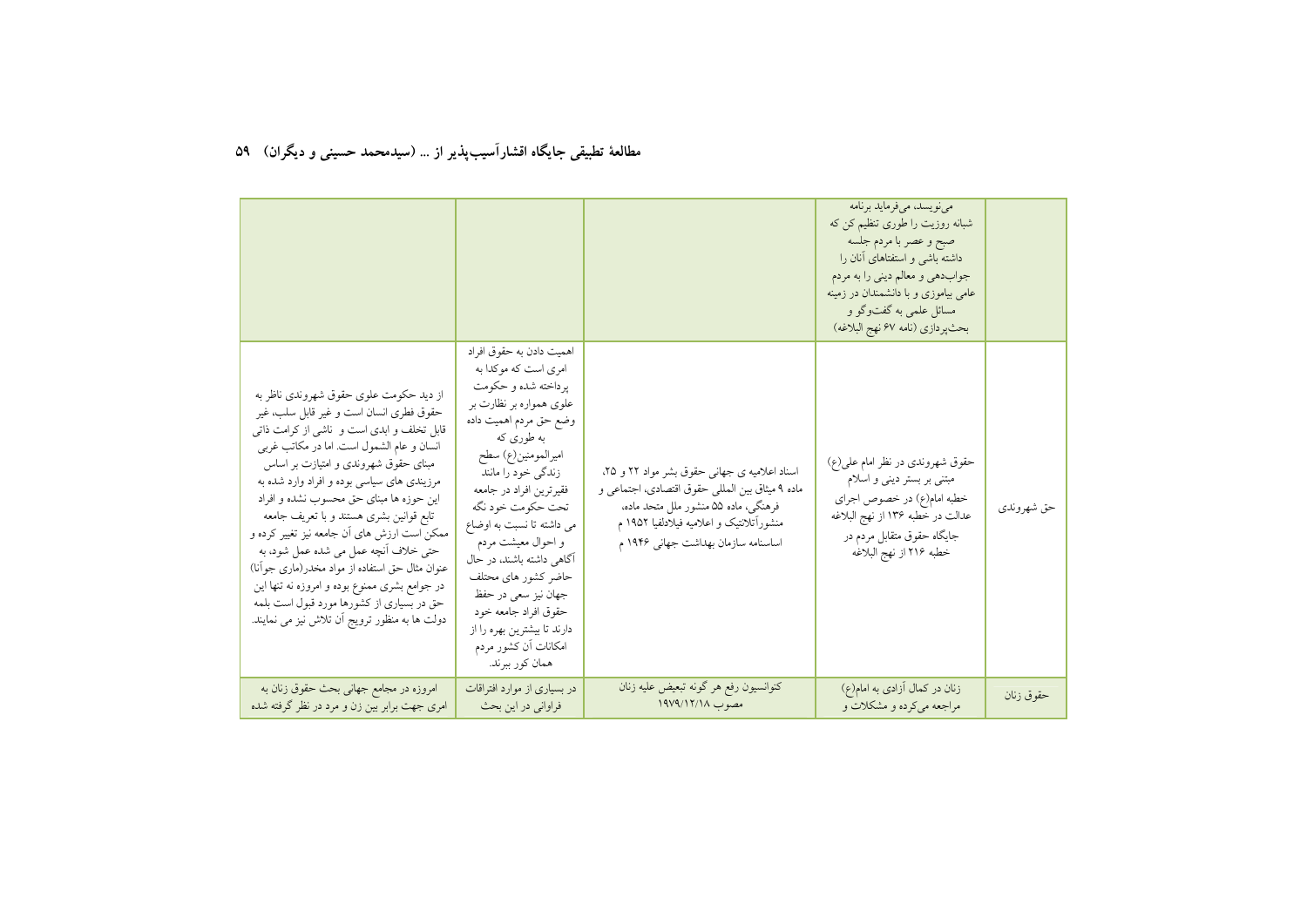۶۰ *پژوهشرنامهٔ علوی*، سال ۱۲، شمارهٔ ۲، پاییز و زمستان ۱۴۰۰

| و هیچگونه تمایزی از نظر جسمی و ذهنی و<br>عاطفی بین زنان و مردان قائل نشده اند و این امر<br>سبب افزایش بار فشار روانی و جسمانی به<br>زنان شده و در اغلب جوامع غیر اسلامی زنان<br>مورد سو استفاده قرار می گیرند و متاسفانه آمار<br>ازدواج سفید در این جوامع رو به افزایش است.<br>علی رغم ادعای غرب مبنی بر رعای حقوق زنان<br>این کشورها در رعایت حقوق زن ریاکارانه<br>عمل میکنند. زنان در غرب به عنوان ابزار جنسی<br>محسوب می شوند و با جایگزینی مفهوم «بی بند<br>و باری»به جای مفهوم با کرامت «آزادی» وی را از<br>نقش مادری و همسری دور کرده است و در این<br>راستا لطمات جسمي و روحي فراواني به زنان و<br>اصالت خانواده وارد كرده اند. همچنین أمار و ارقام<br>در حال افزایشی از خشونت های جنسی و ضرب<br>و شتم و… در کشورهای به اصلاح پیشرفته<br>انگلیس، فرانسه و آمریکا وجود دارد که زندگی<br>زنان را با بحران جدی روبه رو کرده است<br>(اخوان، ۱۳۹۴:۱۳۹) | دیده می شود اما آنچه<br>میتواند نقطه مشترک این<br>امر باشد حفظ حقوق زنان<br>باردار است. در قرأن كريم<br>به مسائلي همچون بارداري<br>و زایمان و عده زنان باردار،<br>وجوب نفقه دادن پس از<br>طلاق به او تا هنگام زایمان<br>و همچنین حقوق فرزندان<br>به انان اشاره شده و احادیث<br>بسیاری نیز در این خصوص<br>و نکات اخلاقی و بهداشتی<br>فراوانی نیز روایت<br>شده است و اگر جامعه<br>غربی درگیر مسائل مربوط<br>به تفکر و اندیشه<br>فيمينيسمي نباشد رعايت<br>حقوق زنان همواره<br>مورداهميت است. |                                                            | شکایتهای خود را به اطلاع ایشان<br>رسانده و حل مشکلات خود را<br>طلب می کردند<br>حفظ اخلاق و أداب جنگ با تكيه بر<br>موضوع زن در نامه ۱۴ نهج البلاغه                                                                                                                                                                                            |             |
|---------------------------------------------------------------------------------------------------------------------------------------------------------------------------------------------------------------------------------------------------------------------------------------------------------------------------------------------------------------------------------------------------------------------------------------------------------------------------------------------------------------------------------------------------------------------------------------------------------------------------------------------------------------------------------------------------------------------------------------------------------------------------------------------------------------------------------------------------------|-------------------------------------------------------------------------------------------------------------------------------------------------------------------------------------------------------------------------------------------------------------------------------------------------------------------------------------------------------------------------------------------------------------------------------------------------------------------------------------------|------------------------------------------------------------|----------------------------------------------------------------------------------------------------------------------------------------------------------------------------------------------------------------------------------------------------------------------------------------------------------------------------------------------|-------------|
| بر اساس أمار سازمان جهانی کار (ILO)، سالانه<br>۲۵۰ میلیون کودک ۵ تا ۱۴ ساله در جهان محروم<br>از کودکی میشوند. طبق این آمار ۱۲۰ میلیون نفر<br>از آنها وارد بازار کار شده و مشغول به کار<br>تماموقت هستند. ۶۱ درصد این کودکان در آسیا،<br>۳۲ درصد در آفریقا و ۷ درصد در آمریکای لاتین<br>زندگی میکنند. قاچاق انسان از راههای عمده<br>واردکردن این کودکان به بازار است. به جز<br>کارگري بردهوار، روسپي گري و فروش اعضاي<br>بدن کودکان، از دیگر سرنوشتهای کودکان                                                                                                                                                                                                                                                                                                                                                                                            | در ًمکتب اسلامی-علوی و<br>همچنين كنوانسيون حقوق<br>كودك، بيشترين مسئوليت<br>در رعایت حقوق کودک بر<br>دوش والدين نهاده<br>شده است.                                                                                                                                                                                                                                                                                                                                                         | کنوانسیون حقوق کودک مصوب ۱۹۸۹م و اجرا شده<br>در سال ۱۹۹۰ م | حفظ حقوق فرزند از سوى والدين و<br>حقوق والدين از سوى فرزند بارها<br>ازسوی امام(ع) سفارش شده است.<br>احترام به حقوق نوزاد و حفظ<br>حرمتهای آنان از سوی امام (ع) بارها<br>تاکید شده و نحوه برخورد امام(ع) با<br>فرزندانشان در دوران کودکی و نوع<br>ادبیات گفتاری ایشان در کتب تاریخی<br>گواه بر این مدعاست.<br>رسول خدا (ص) مي فرمايند : هر كس | حقوق كودكان |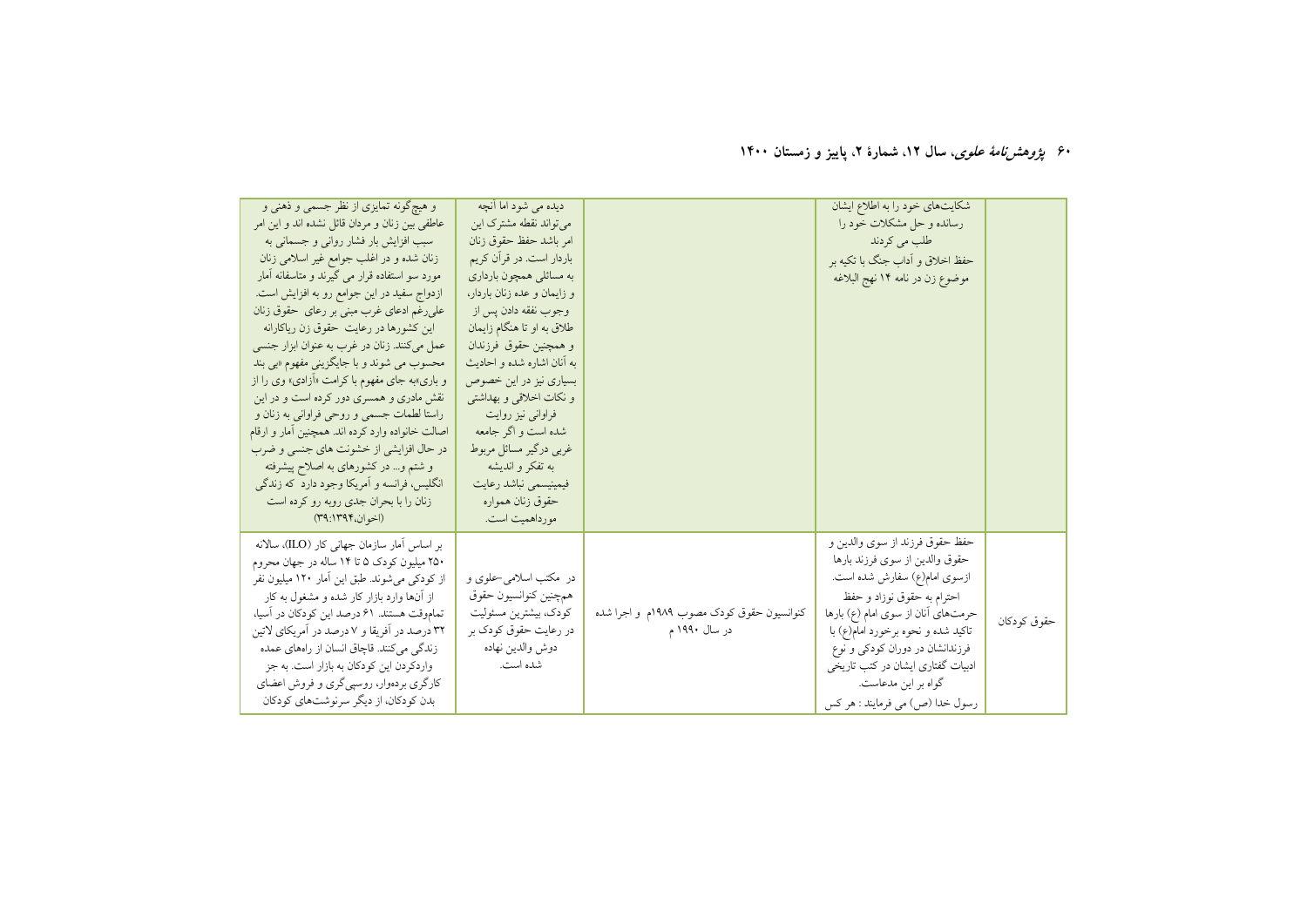| قاچاق است. کشورهای به اصطلاح اسلامی دور از<br>تفکرات علوی از کودکان به عنوان سپر و ابزار و<br>سرباز جنگی استفاده نموده و أنان از حقوق خود<br>محروم نموده اند.                                                                                                                                                                                                                                                                                                                       |                                                                                                                                                                                                                                                                                             |                                                       | فرزندش را ببوسد ، خداوند عزوجل<br>برای او ثواب می نویسد و هر کسی<br>که اورا شاد کند ، خداوند روز قیامت<br>او را شاد خواهد کرد و هر کس قرأن<br>به او بیاموزد ، یدر ومادرش<br>دعوت می شوند و دو لباس بر آنان<br>پوشیده می شود که از نور آنها ،<br>چهرههای بهشتیان نورانبی می گردد .<br>[کافی ، ج ۶ ص ۴۹ ح ۱] |               |
|-------------------------------------------------------------------------------------------------------------------------------------------------------------------------------------------------------------------------------------------------------------------------------------------------------------------------------------------------------------------------------------------------------------------------------------------------------------------------------------|---------------------------------------------------------------------------------------------------------------------------------------------------------------------------------------------------------------------------------------------------------------------------------------------|-------------------------------------------------------|------------------------------------------------------------------------------------------------------------------------------------------------------------------------------------------------------------------------------------------------------------------------------------------------------------|---------------|
| امروزه اهميت دادن دولت ها به سالمندان نقطه<br>قوت سیاست های کشورهای مدرن در قبال أنان<br>باشد اما آچه که حائز اهمیت است از هم پاشیدگی<br>خانوادگي و سيردن والدين سالمند به مراكز<br>نگهداری از آنان است. آمارها نشان می دهد<br>افســـردگي و اختلالت شناختي از شايع ترين<br>مشکلات روانی سالمندان در آسایشگاه هاست که<br>سبب افزایش مرگ و میر آنها می شود (انجمن<br>روانپزشکی امریکا، ۲۰۰۰)                                                                                          | سیاستهای حوزه<br>بازنشستگی و تامین<br>اجتماعي هميشه جزو<br>مهم ترین مسائل در بسیاری<br>از منظر سیاسی و برگزاری<br>انتخابات خصوصا رياست<br>جمهوری کشورهاست.                                                                                                                                  | قطع،نامه شماره ۴۶/۹۱ مورخ ۱۹۹۱/۱۲/۱۶                  | احترام به سالمندان و افراد ناتوان پیر در<br>بيانات اميرالمومنين(ع) موكدا<br>سفارش شدهاند<br>رسول خدا(ص) مي فرمايند: احترام<br>به سالمند مسلمان و حامل قرآن که<br>بدان عمل می کند و آن را ترک نکرده<br>احترام به خداست (امام نووی؛<br>رياض الصالحين، ص ١۶٨،<br>رواه ابوداود و الترمذي)                      | حقوق سالمندان |
| از منظر دین مبین اسلام تمامی افراد چه معلول<br>جسمي و چه معلول ذهني انديشيده شده است،<br>پیامبر اسلام(ص) فرموده است: احکام از سه کس<br>برداشت شده:کودک تا به حد بلوغ رسد، دیوانه تا<br>به عقل أيد، خواب تا بيدار شود. تكاليف افراد<br>نسبت به صاحبان حقوق در صورتی که<br>عمومی باشد، و به شخص یا اشخاص خاصتی<br>متوجّه نباشد؛ این گونه تکالیف امور حسببی<br>نامیده میشوند. و بر حکومت اسلامی لازم است<br>به ولايت از طرف عموم به اين امر مهم<br>اقدام نماید، چنان که دأب و دیدن همه | ايجاد فرصت هاى برابر<br>برای افراد دارای معلولیت و<br>در نظر گرفتن شرایط آن ها<br>مورد تائید مکتب علوی و<br>جهان غرب است اما نحوه<br>به اجرا در أورن أن بسيار<br>مهم است که در حکومتها<br>چگونه اين احكام اجرا<br>شده است، که امام (ع) به<br>حاكمان بلاد مسلمين<br>امر می نمایند که به امور | كنوانسيون حقوق افراد داراي معلوليت مصوب<br>سال ۲۰۰۶ م | حفظ حقوق معمولان و از کارافتادگان<br>در نامه ۵۳ نهج لبلاغه خطاب به مالک<br>اشتر نخعي                                                                                                                                                                                                                       | حقوق معلولان  |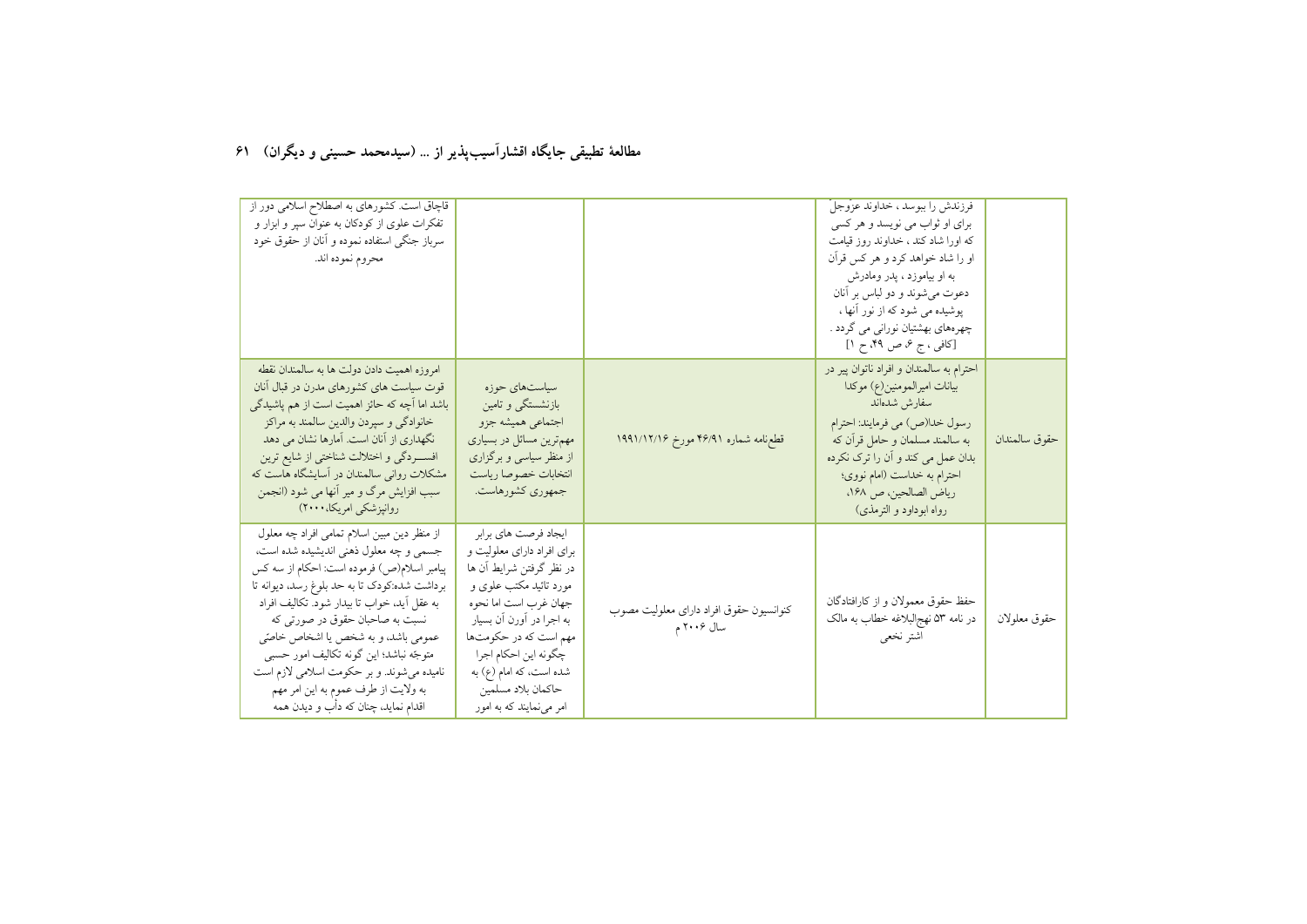#### ۶۲ *پژوهشرنامهٔ علوی*، سال ۱۲، شمارهٔ ۲، پاییز و زمستان ۱۴۰۰

| حکومتهای همین است که به این گونه امور<br>اقدام می کنند اما در کشور های مدرت غربی این<br>امر ممکن است شکلا درست باشد ولی بر اساس<br>آمار منتشره و گزارشهای کمیسیون فرصتهای<br>برابر اشتغال آمریکا اعلام شده است، از اوایل ماه<br>ژانویه ۲۰۱۷ شمار شکایت معلولان در خصوص<br>تبعيض نژاد افزايش يافته است | ازكارافتادگان و معلولان<br>رسیدگی گردد. |  |  |
|-------------------------------------------------------------------------------------------------------------------------------------------------------------------------------------------------------------------------------------------------------------------------------------------------------|-----------------------------------------|--|--|
|                                                                                                                                                                                                                                                                                                       |                                         |  |  |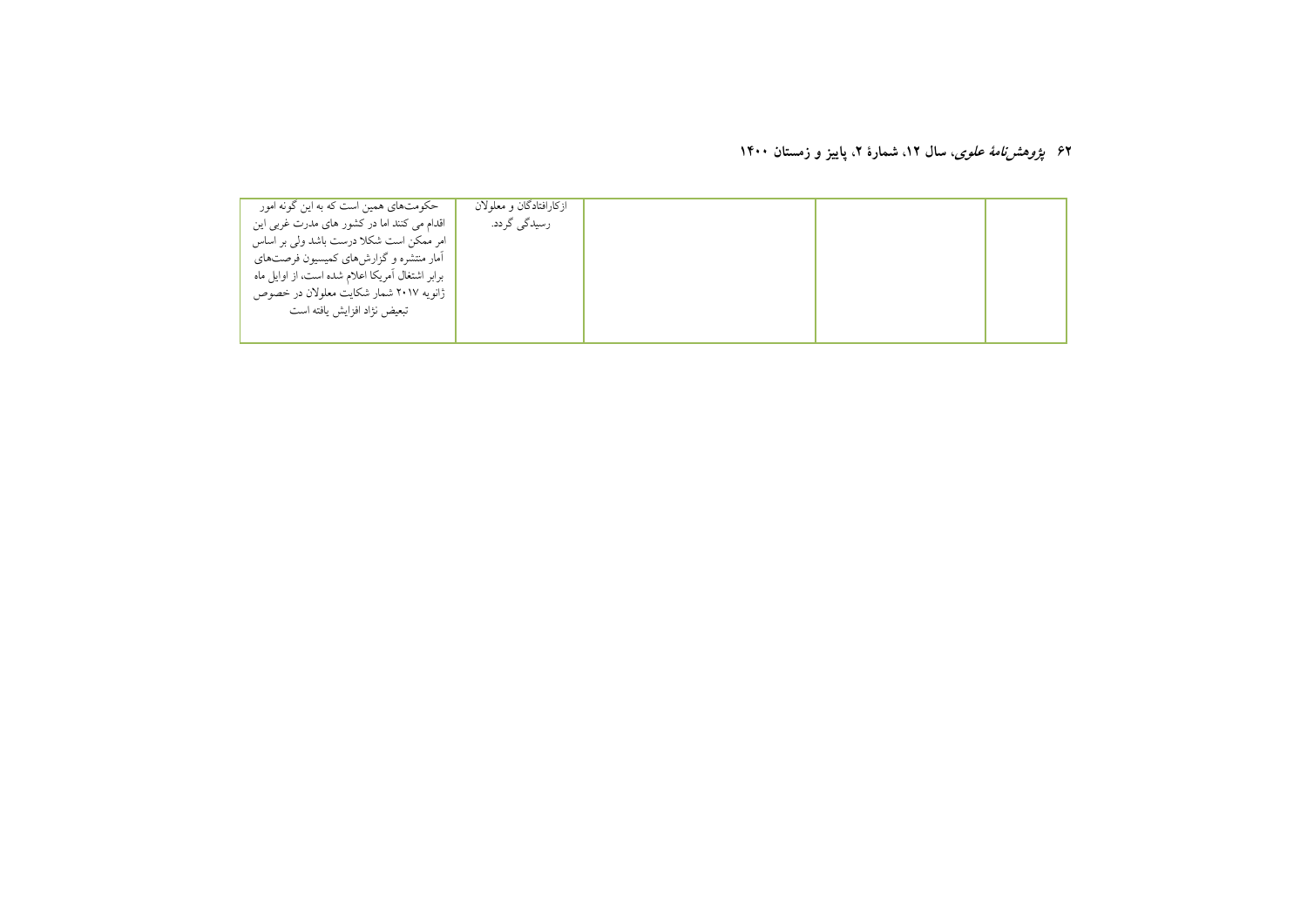كتابنامه

قرآن کریم آشوری، داریوش،۱۳۹۷،دانشنامه سیاسی، نشر مروارید، تهران ابن ابي الحديد، ١٣٣٧ ش،شرح نهجالبلاغه ابن ابي الحديد؛ ناشر مكتبـهٔ آيــهٔ الله العظمــي المرعشــي النجفي(ره) ابن بابويه القمي، محمـدبن على(شـيخ صـدوق)، ١٣٧٤ .معـاني الاخبـار. چـاپ اول، قـم، موسسـهٔ النشر االسلامي. ابن تراب مریم،۱۳۸۵، حقوق شهروندی از منظر امام علی (ع)، مشریه نـدای صـادق ، شـماره ۴۱ و ابونعيم، احمد بن عبدالله،١٣١١ش، حليهٔ الأولياء و طبقات الأصفياء، نشر دار أم القرى، مصر، قاهره احسانی مطلق،محمدرضا، مفتاح، احمدرضا، ۱۳۹۴،حـق حیـات در ادیـان توحیـدی، نشـریه علمـی یژوهشی الهیات تطبیقی، سال ۶، شماره ۱۴، اسلامی،نسرین، ۱۳۹۱،ضرورت حمایت از حقوق اقشار آسیب پذیر در پرتـو حقـوق بنیـادین بشـر، دانشگاه پیام نور استان تهران –مرکـز پیـام نــور تهــران – دانشــکده علــوم انســانی . پایــان نامــه کارشناسی ارشد المنقري، نصـربن مـزاحم.١۴٠٣ ه ق.وقعــهٔ صـفين.تحقيق و شـرح از عبـد السـلام محمـد هـارون. قم: منشورات مكتبة آية اللّه العظمى المرعشى النّجفي امامی،سید حسن، ۱۳۸۶،حقوق مدنی، نشر اسلامیه، تهران، چ ششم، باقری حامد، یوسف،ذاکریان امیـری، مهـدی،بلوری، پیمان،هرمیـداس باونـد، داود، ١٣٩٧،حـق بـر سلامتی بهداشت عمومی از منظر حقوق بنیادی بشر با تأکید بــر ســند ۲۰۲۰ یونســکو، فصــلنامه حقوق پزشکی، سال دوازدهم، شماره چهل وششم، پاییز ، ص ۱۷۷–۲۰۵ یروین ، خیرا… ،۱۳۹۰راهنمای پارلمان ها به حقوق بشر، کمیساریای عالی حقوق بشر ســازمان ملــل متحد ،اتحاديه بين المجالس، تهران ، گرايش، پوراصغر سنگاچین، فرزام،۱۳۹۳، اهـداف توسـعه هـزاره، منبـع کـار و جامعـه بهمـن شـماره ۱۷۷، صص ٣٣- ٣۶ پیشه فرد ، مصطفی جعفر، ۱۳۸۶،حکومت علوی و اهتمام به اصلاحات اجتماعی اقتصـادی، توسـعه و رفاه، جله فصلنامه حکومت اسلامی، شماره ۱۸، صص ۵۶–۹۵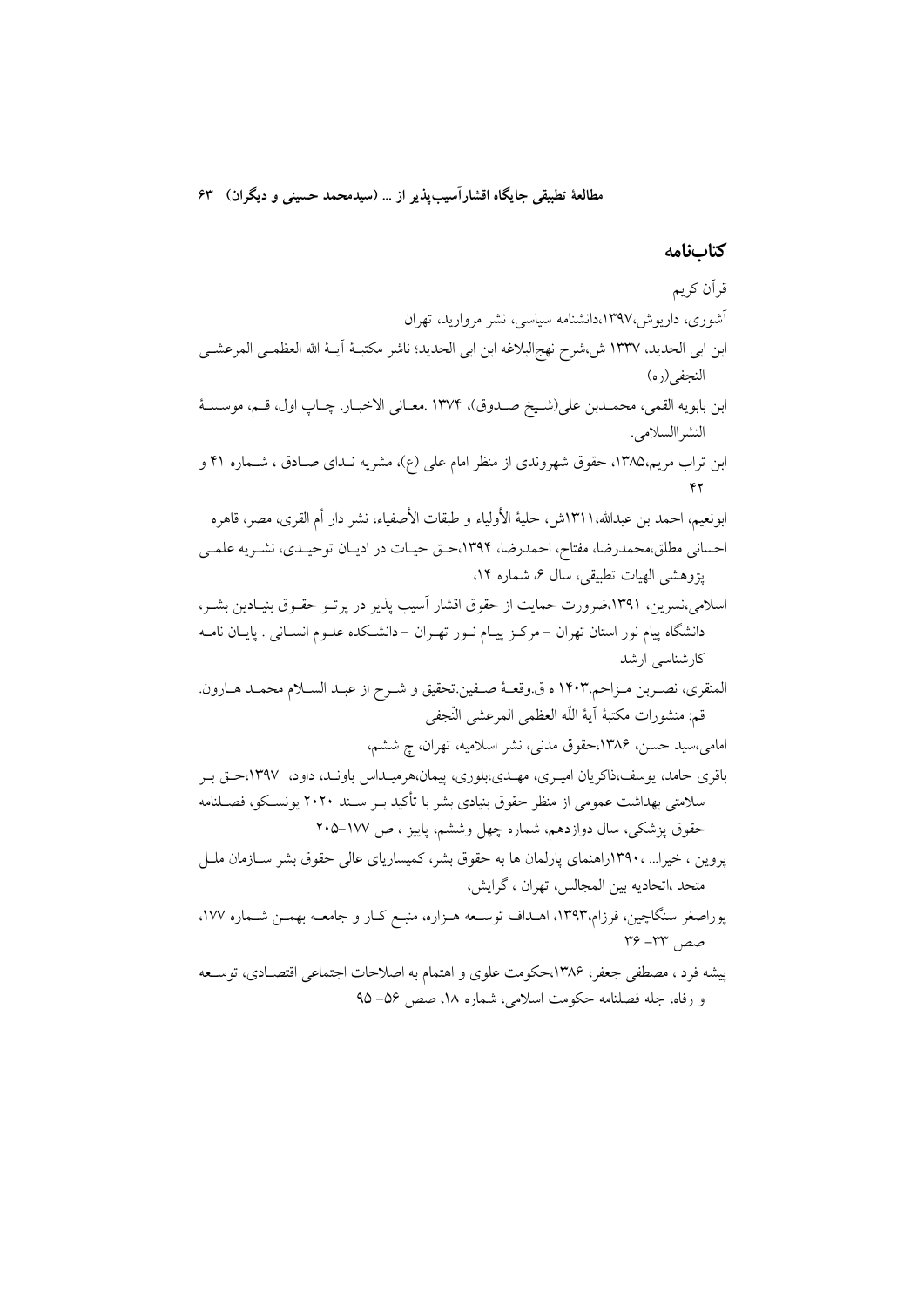۶۴ پ*ژوهشنامهٔ علوی*، سال ۱۲، شمارهٔ ۲، پاییز و زمستان ۱۴۰۰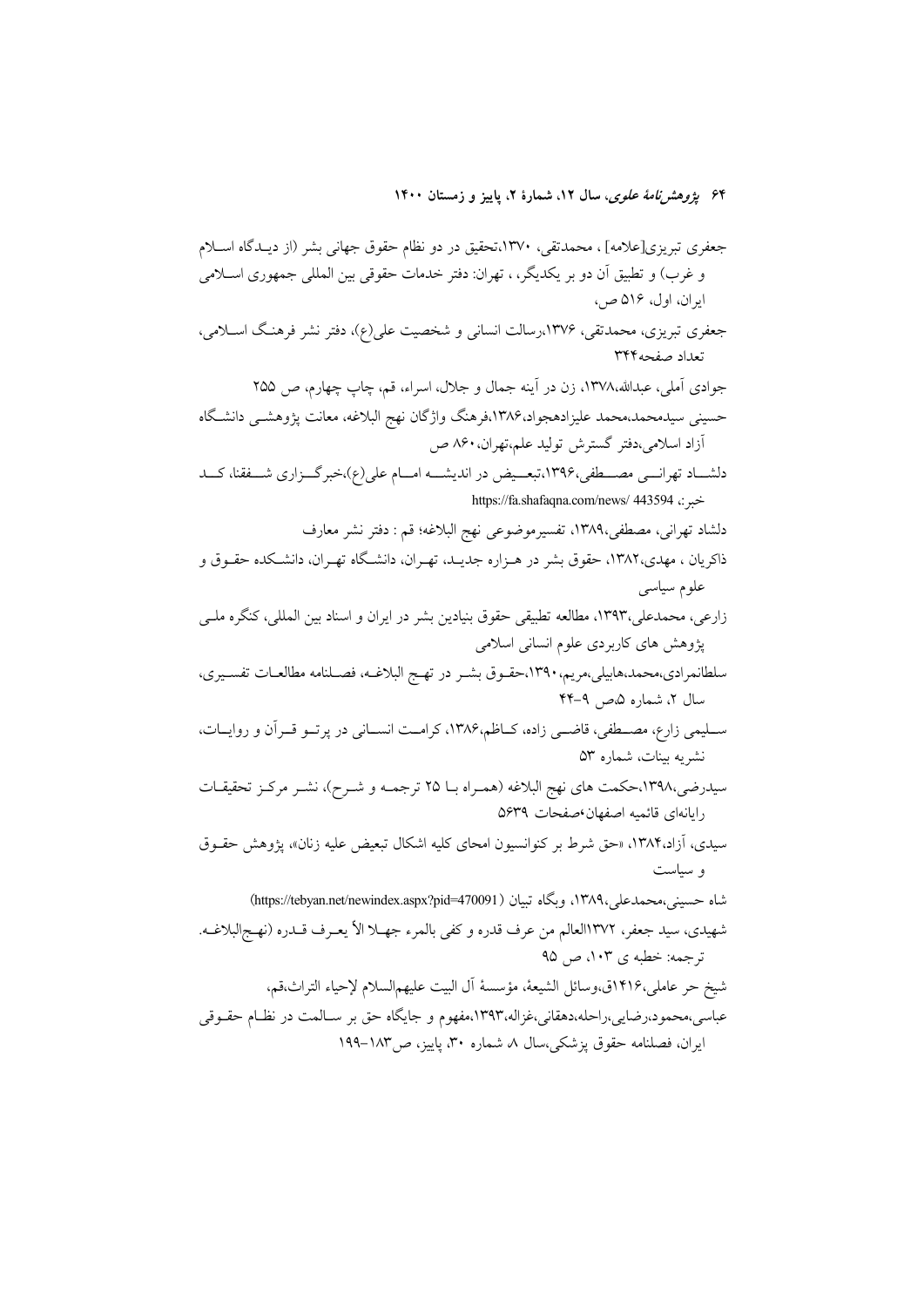عراقي، سيدعزت الله؛ ١٣٨۶،حقوق كار، تهران، سمت، چاپ ٧، ص ١٥ عربی فر،مهدیه،۱۳۸۹، مفهوم حقوق شهروندی در نهج البلاغه،نشریه معرفت،سـال ۱۹ شــماره ۱۵۳. ص ۷۱–۸۶ علیخانی، علی اکبر، ۱۳۷۷،کرامت انسانی در سیره ی سیاسی امام علی (ع)، مجلـه فرهنـگ » پـاییز و زمستان- شماره ۲۷ و ۲۸ غروی ، سید محمد جواد، ۱۳۷۷،مبــانی حقــوق در اســلام، نشــر جهــاد دانشــگاهی، مبحــث آزادی در اسلام فضلی خانی اکرم،۱۳۹۶، بررسی حقوق اقلیت هـا در غــرب و ایران،فصــلنامه مطالعــاتی صــیانت از حقوق زنان سال دوم بهار شماره٧ قاری سید فاطمی محمد، ۱۳۸۷، تحول گفتمانی : حق ها و آزادی های معلوالن در آئینه حقوق بشــر معاصر، مجله یژوهش های حقوقی ، شهر دانش صص۴۶۴–۲۶۶ کیمیاگری علی محمد، منوچهری راد رضا،۱۳۸۹، بازتوزیع درآمد در صندوق تامین اجتمـاعی ایـران و اثــر تــورم بــر آن، فصــلنامه پــژوهش هــاي اقتصــادي ايــران، دوره ۱۵، شــماره ۴۵زمســتان صفحه ١٣٩-١٨٠ گرجی علی اکبر،۱۳۸۳، مبنا و مفهوم حقوق بنیادین، فصلنامه حقوق اساسی ، سال دوم ، شماره ۲ گیدنز اَنتونی ،۱۳۹۸، جامعه شناسی، ترجمه ی منوچهر صبوری، تهران: نشر نی، چاپ بیستوهفتم مجلسي، محمد باقر،١۴٠٣ ق، بحار الانوار، ج 6٨، ص ٣٨٢، بيروت، دار احياء التراث العربي محمدي الموتى محسن،جلالي محمود، شوشتري مهـدي،۱۳۹۶، حـق حيـات و سـلب اَن از منظـر اسلام و حقوق بین الملل بشر با تأکید بر عملیات انتحاری، انسان پژوهی دینــی ســال چهــاردهـم بهار و تابستان، شماره۳۷ محمدی ری شهری محمد،۱۳۸۴،میزان الحکمه، ج۱، باب ۵۳۸. محمدی فومنی حسین،۱۳۸۹، روزنامه رسالت چهارشنبه ۳ آذر ۱۳۸۹، شماره ۷۱۳۹ مستنبط، احمد،١٣٨۴، قطره اي از دريـاي فضــائل اهــل بيـت علـيهم الســلام ترجمــه كتــاب نفـيس (القطره)، ترجمه محمد ظريف، نشر حاذق،قم مكارم شيرازي ناصر، ١٣٩٠، پيام امام اميرالمومنين عليه السلام، انتشارات امام علـي بـن ابيطالـب(ع)،  $\frac{1}{\sqrt{5}}$ مولائي يوسف،١٣٩٧، مباني نظري اعمال حقوق بنيادين در حقوق قراردادها، مجله حقــوق تطبيقــي، دوره ۹، شماره ۱، بهار و تابستان،صفحه ۴۲۵–۴۴۹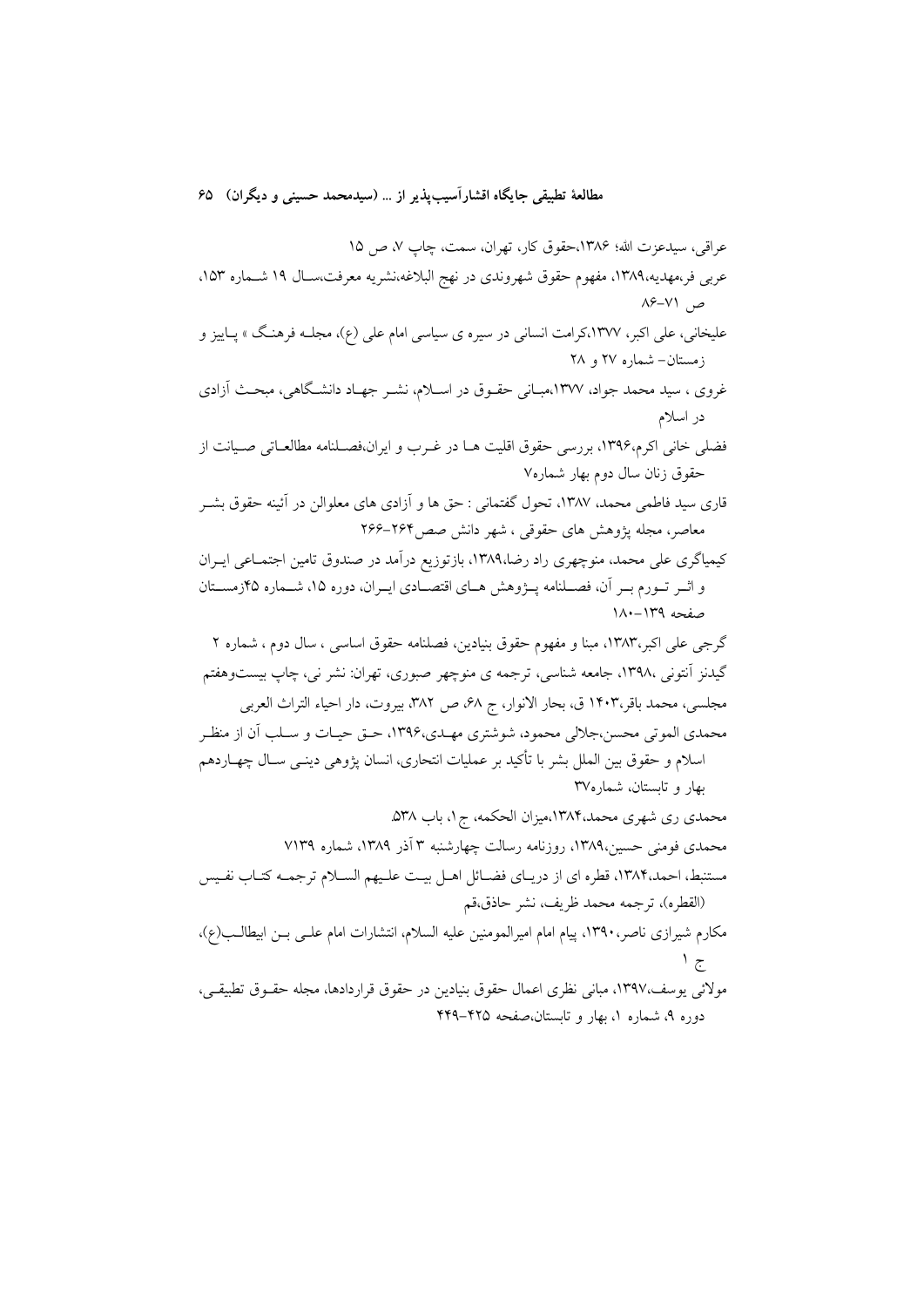۴۶ پژ*وهشنامهٔ علوی*، سال ۱۲، شمارهٔ ۲، پاییز و زمستان ۱۴۰۰

- Ball, Olivia, Gready, Paul, 2006, The No-Nonsense Guide to Human Rights by Olivia Ball and Paul Gready, p.37
- Dittrich, Boris, Yogyakarta Principles, 2008, applying existing human rights norms to sexual orientation and gender identity, HIV AIDS Policy Law Rev.Dec;13(2- $3):92-3.$
- Mileti, D. 1999 Disasters by design: a reassessment of natural hazards in the United States. Washington DC: Joseph Henry Press.
- Peacock, Walter G; Ragsdale, A Kathleen 1997. "Social systems, ecological networks and disasters: Toward a socio-political ecology of disasters". Hurricane Andrew: Ethnicity, Gender, and the Sociology of Disasters: 20–35.
- Piron, Helene, 2004, Rightsbased approaches to social protection.Op.Cit, p.11.